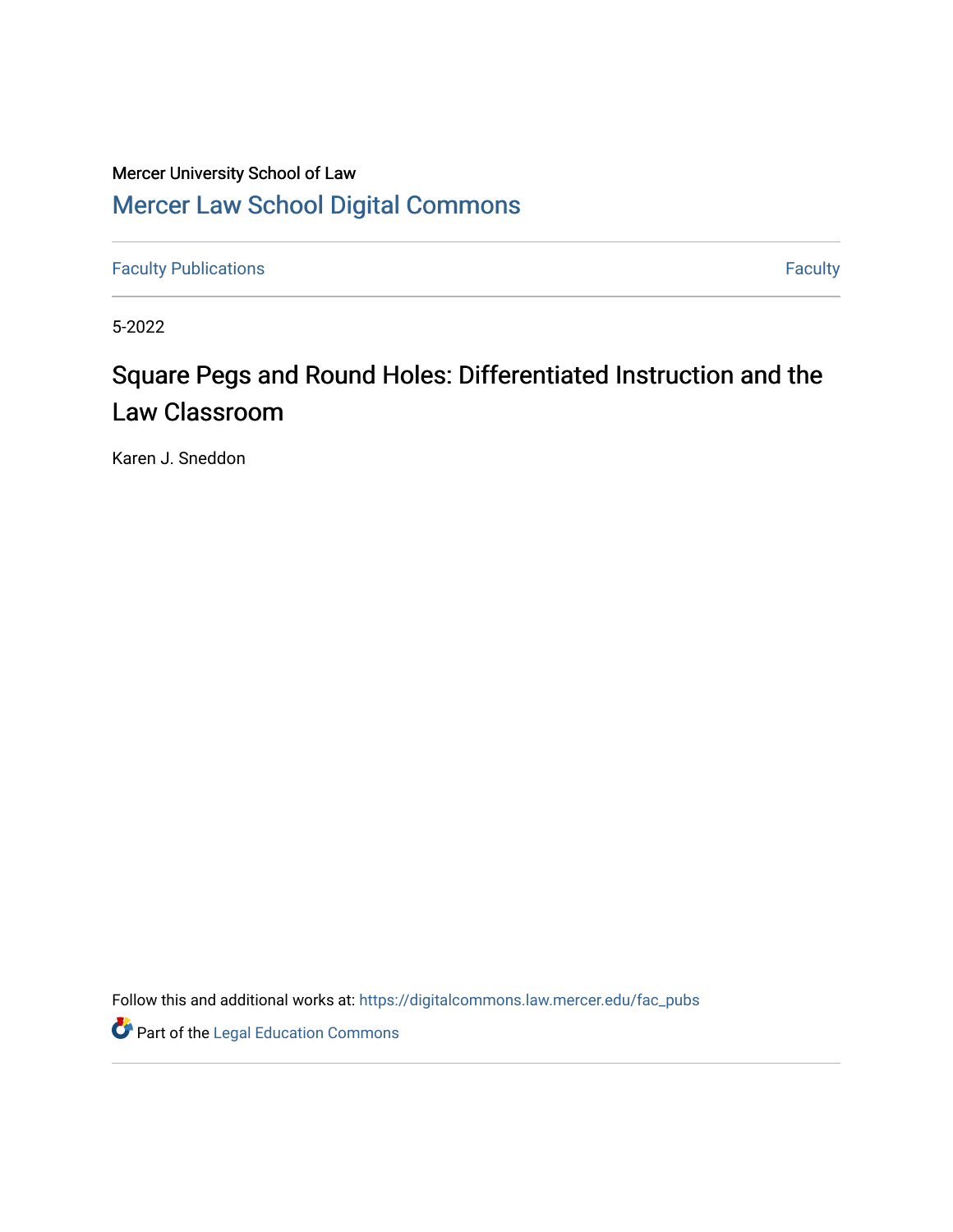

## [Mitchell Hamline Law Review](https://open.mitchellhamline.edu/mhlr)

[Volume 48](https://open.mitchellhamline.edu/mhlr/vol48) | [Issue 4](https://open.mitchellhamline.edu/mhlr/vol48/iss4) [Article 8](https://open.mitchellhamline.edu/mhlr/vol48/iss4/8) Article 8

2022

# Square Pegs and Round Holes: Differentiated Instruction and the Law Classroom

Karen J. Sneddon

Follow this and additional works at: [https://open.mitchellhamline.edu/mhlr](https://open.mitchellhamline.edu/mhlr?utm_source=open.mitchellhamline.edu%2Fmhlr%2Fvol48%2Fiss4%2F8&utm_medium=PDF&utm_campaign=PDFCoverPages) 

Part of the [Legal Education Commons](https://network.bepress.com/hgg/discipline/857?utm_source=open.mitchellhamline.edu%2Fmhlr%2Fvol48%2Fiss4%2F8&utm_medium=PDF&utm_campaign=PDFCoverPages) 

## Recommended Citation

Sneddon, Karen J. (2022) "Square Pegs and Round Holes: Differentiated Instruction and the Law Classroom," Mitchell Hamline Law Review: Vol. 48: Iss. 4, Article 8. Available at: [https://open.mitchellhamline.edu/mhlr/vol48/iss4/8](https://open.mitchellhamline.edu/mhlr/vol48/iss4/8?utm_source=open.mitchellhamline.edu%2Fmhlr%2Fvol48%2Fiss4%2F8&utm_medium=PDF&utm_campaign=PDFCoverPages) 

This Article is brought to you for free and open access by the Law Reviews and Journals at Mitchell Hamline Open Access. It has been accepted for inclusion in Mitchell Hamline Law Review by an authorized administrator of Mitchell Hamline Open Access. For more information, please contact [sean.felhofer@mitchellhamline.edu.](mailto:sean.felhofer@mitchellhamline.edu) © Mitchell Hamline School of Law

МH MITCHELL | HAMLINE OPEN ACCESS School of Law

mitchellhamline.edu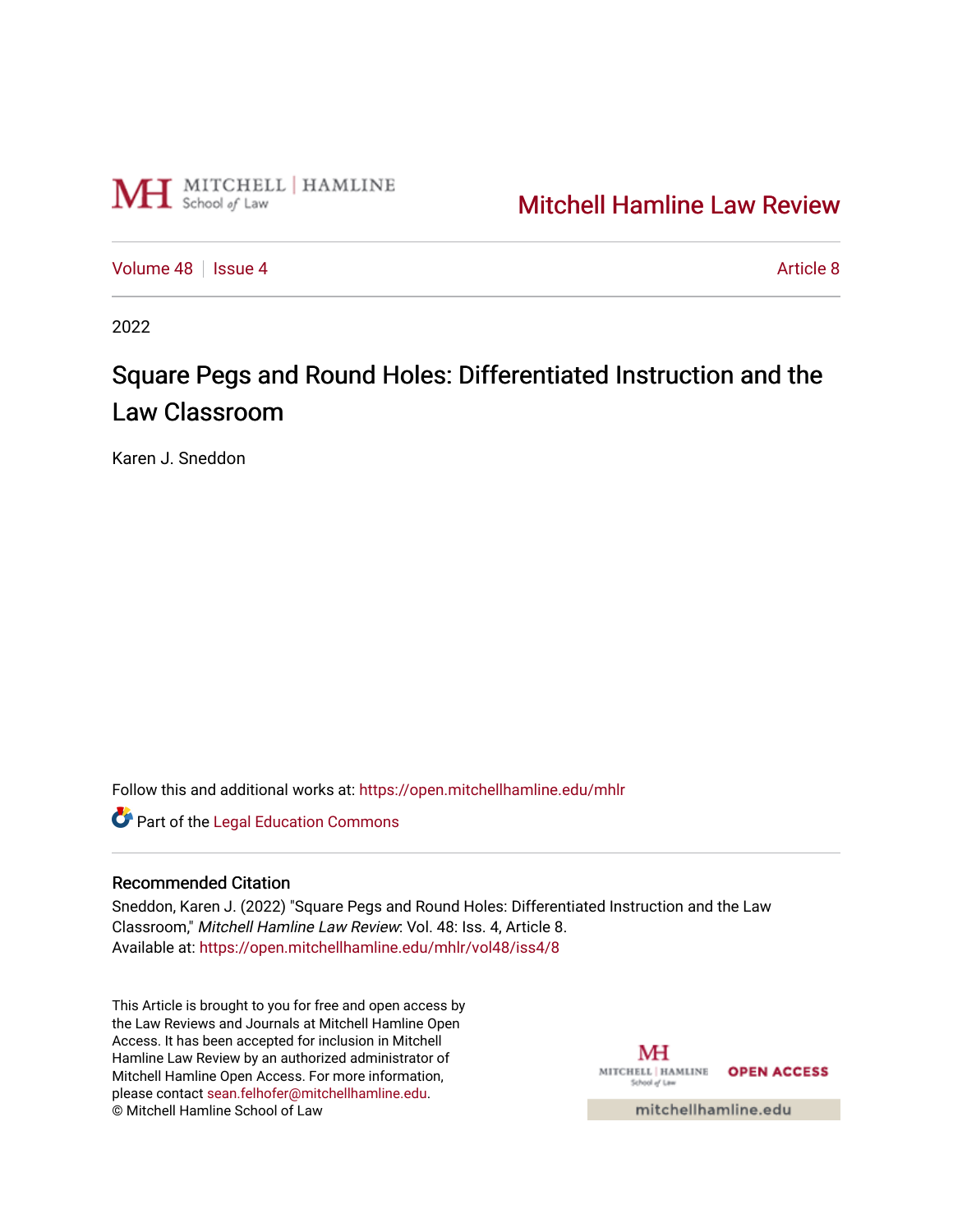## SQUARE PEGS AND ROUND HOLES: DIFFERENTIATED INSTRUCTION AND THE LAW CLASSROOM

Karen J. Sneddo[n‡](#page-2-1)

| L                                                                     |  |
|-----------------------------------------------------------------------|--|
| <b>DESCRIBING DIFFERENTIATED INSTRUCTION  1097</b><br>Н.              |  |
| SITUATING DIFFERENTIATED INSTRUCTION IN THE<br>III.                   |  |
| CONTEXT OF POPULAR TEACHING AND LEARNING THEORIES                     |  |
| 1101                                                                  |  |
| A. Learning Styles, Learning Preferences, and Multiple                |  |
| Intelligences                                                         |  |
| B. Growth Mindset, Cognitive Load, Scaffolding, and Grit.1104         |  |
| C. Learning Outcomes, Performance Criteria, and                       |  |
|                                                                       |  |
| <b>EXPLORING THE VALUE OF DIFFERENTIATED</b><br>$\mathbf{IV}_{\cdot}$ |  |
| INSTRUCTION TO THE LAW SCHOOL CLASSROOM 1110                          |  |
| APPLYING DIFFERENTIATED INSTRUCTION IN THE LAW<br>V.                  |  |
|                                                                       |  |
| A. Modifications to Commonly Used Law School Instructional            |  |
|                                                                       |  |
| 1. What Do You Want to Learn?: Learning Outcomes                      |  |
|                                                                       |  |
| 2. Write It on the Page: The Classic Essay1118                        |  |
| 3. Pick One: Selected-Response Questions1120                          |  |
| 4. Any Questions?: Improved Closing Prompts and                       |  |
|                                                                       |  |
|                                                                       |  |
|                                                                       |  |
| B. Innovative Instructional Strategies: Student Choice 1125           |  |
| 1. Learning Centers and Learning Stations1127                         |  |
|                                                                       |  |
|                                                                       |  |
| VI.                                                                   |  |

<span id="page-2-1"></span><span id="page-2-0"></span> $^{\ast}$  Karen J. Sneddon is Interim Dean and a Professor of Law at Mercer University School of Law. This article was supported by a research grant received from Mercer University School of Law, for which the author is grateful. Portions of this article were presented at the 2021 Association of American Law Schools ("AALS") Annual Meeting Conference during a session co-sponsored by the AALS Section on Real Estate Transactions and the AALS Section on Academic Support. The reactions and comments of the presentation attendees informed work on this article. For their comments on drafts of this article, thanks to Professor Emily Grant and Professor Patrick Tolan.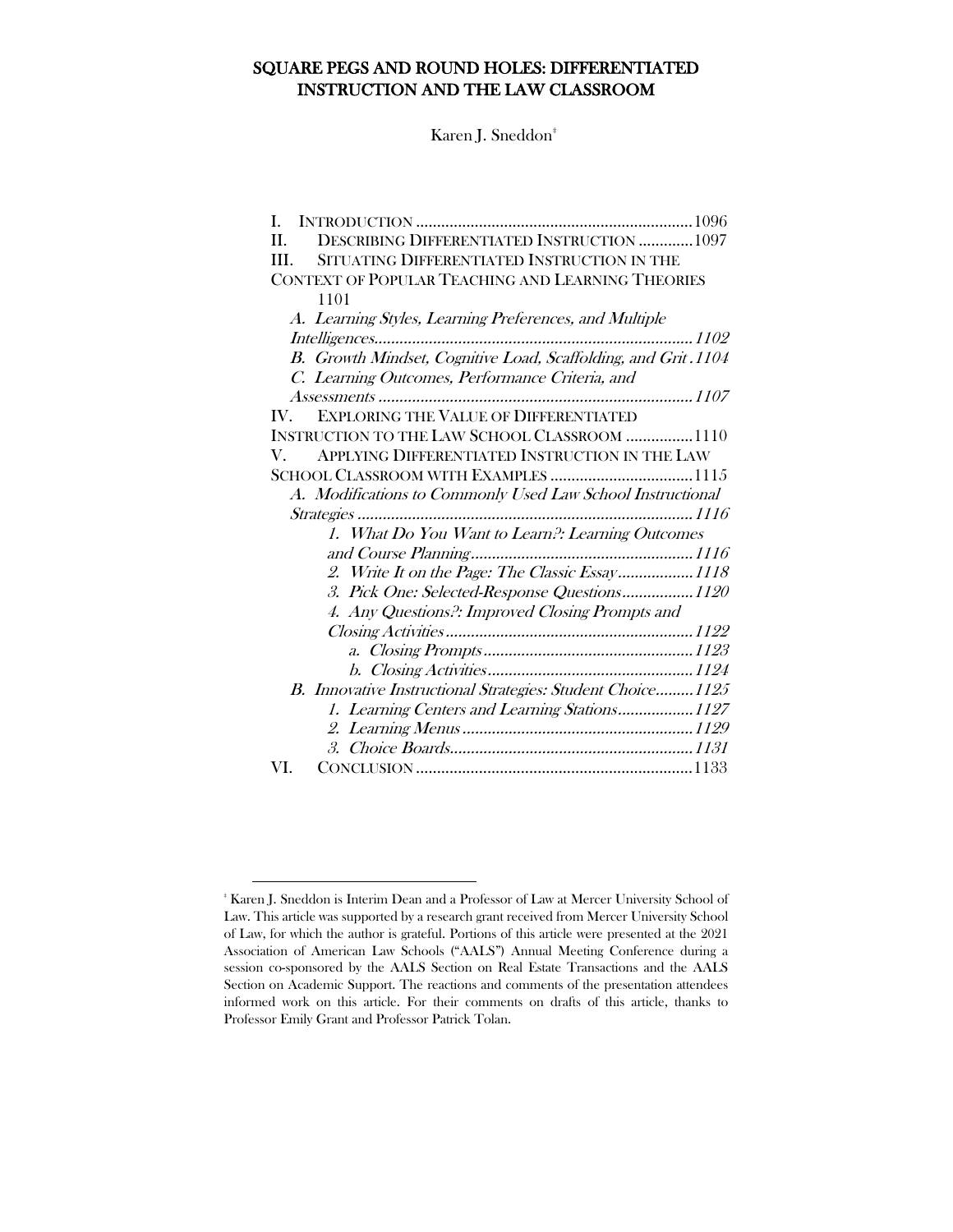#### I. INTRODUCTION

As the academic semester begins, law students enter the classroom with sharpened pencils and charged laptops. Law professors enter the classroom with prepared notes and tabbed casebooks. But how will law professors ensure that the learning of each individual student is supported? Students do not take one path to law school. From English majors to engineering majors, students enter law school immediately upon graduating from college or years after graduation with various professional experiences. Despite criticism that legal education is resistant to change and over-relies on the Socratic Method, law school educators know that learning is not a one-size-fits-all experience. Yet, law school educators need to do more to respond to the needs of all learners.

Adapting to the needs of student learners while adequately preparing them for the challenges of the bar exam, and the demands of practice, may seem impossible. This Article shares a theoretical framework built from cognitive psychology, neuroscience, and educational theories that legal educators can use. That theoretical framework, commonly referred to as an instructional strategy, is differentiated instruction.<sup>[1](#page-3-0)</sup>

This Article first describes differentiated instruction, which originated in K-12 education and has now been translated into higher education. [2](#page-3-1) Second, this Article explores the value that differentiated instruction would add to the law school classroom.[3](#page-3-2) Third, this Article situates differentiated instruction within the context of popular teaching and learning theories to share how differentiated instruction is compatible with what law professors do now and how some modifications in current methods can amplify the learning process.[4](#page-3-3) Finally, this Article applies differentiated instruction in the law school classroom by presenting concrete examples that translate differentiated instruction to the law school classroom.<sup>[5](#page-3-4)</sup> This Article presents a series of modifications to commonly used law school instructional strategies to enhance the ability of the professor to respond to the needs of learners. In addition, this Article presents a series of more innovative instructional strategies that use student choice to leverage learning potential and achievement. Law students have a range of experiences, preparations, and interests. As this Article demonstrates, differentiated instruction is a framework that allows law school educators to adapt and respond to the needs of all learners rather than forcing square pegs into round holes.

<span id="page-3-1"></span><span id="page-3-0"></span> ${}^{\perp}$   $E$ g., Carol Ann Tomlinson, The Differentiated Classroom: Responding to the NEEDS OF ALL LEARNERS 3-5 (2d ed. 2014).

See infra Part II.

<span id="page-3-4"></span><span id="page-3-3"></span><span id="page-3-2"></span> $\degree$   $See$  infra Part III.

<sup>4</sup> See infra Part IV.

<sup>5</sup> See infra Part V.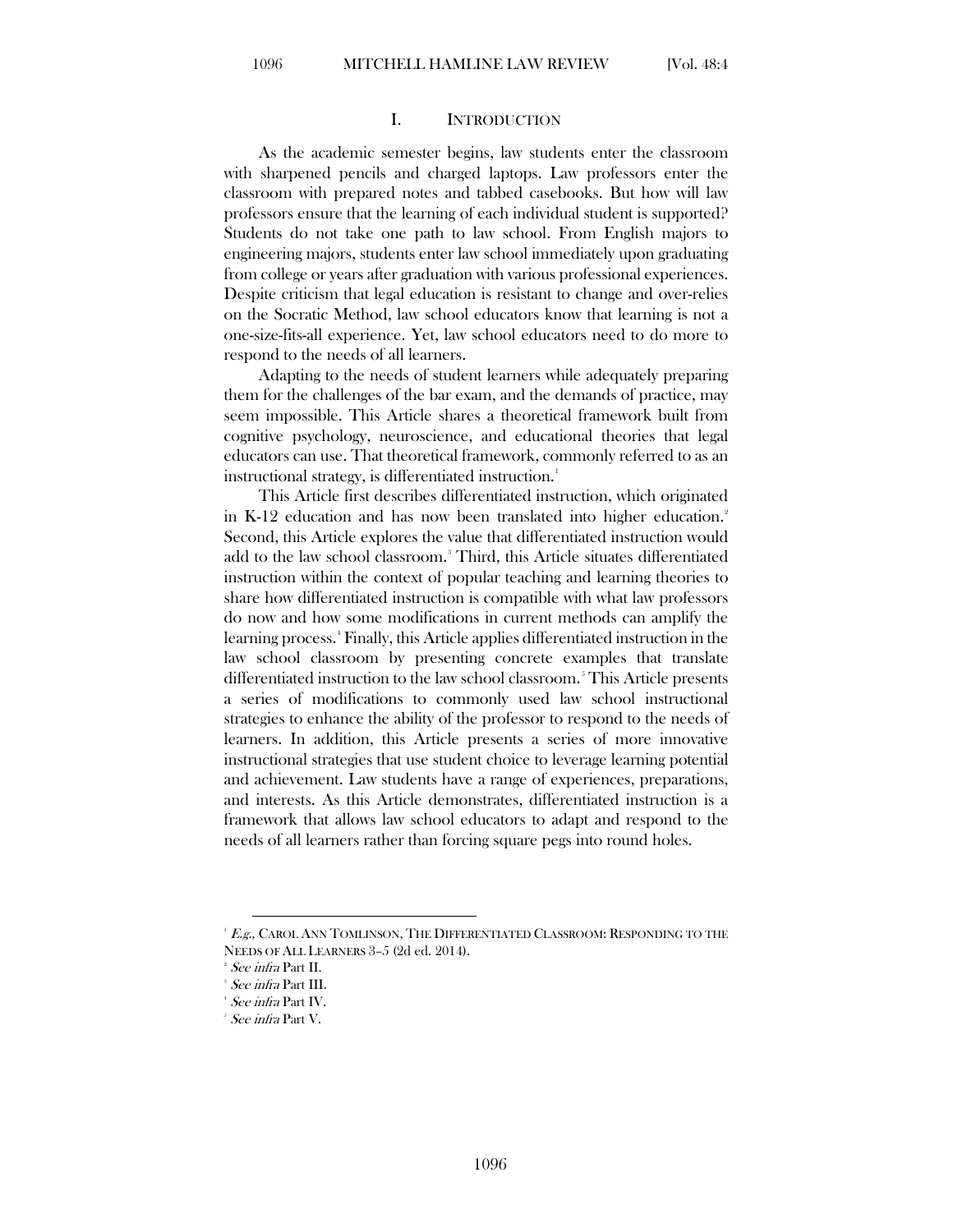#### II. DESCRIBING DIFFERENTIATED INSTRUCTION

<span id="page-4-0"></span>Differentiated instruction is an instructional framework that incorporates a number of teaching and learning theories that enable educators [6](#page-4-1) to respond and adapt their pedagogy to support the learning of all students.[7](#page-4-2) Differentiated instruction recognizes that students have a range of learning readiness, varying learning profiles, and differing interests. To support the learning process, educators shape the instructional content, the instructional process, and the student work products created. Educators aim to facilitate the learning process for all student learners so that information is retained, recalled, and applied to future situations. To further describe differentiated instruction is to define the key terms of readiness, learning profile, interest, content, process, and product.

Readiness, which is not a synonym for ability, refers to an individual student's "entry point relative to particular knowledge, understanding, or skills."[10](#page-4-5) The student's prior academic and non-academic experiences establish the student's learning foundation and sets the entry point for the acquisition of new knowledge, deeper understanding, and advanced skills. The various levels of readiness may require the educator to adjust the course materials.[11](#page-4-6) For example, when the professor identifies gaps in knowledge or weaker skills, the professor may present material to cover, repeat, or reinforce the previous knowledge or skills. If the professor discovers that students have proficiently acquired and retained previous knowledge or demonstrate competency with identified skills, the professor also adapts.<sup>[12](#page-4-7)</sup> The professor may accelerate the coverage of material because the students have already learned and retained that material, or omit from the learning unit the skills in which the students already demonstrate proficiency. The professor may alter the assignments to provide opportunities to address incomplete or superficial understanding or to increase the complexity of the

<span id="page-4-1"></span><sup>6</sup> The term educator is used extensively in this article. At times, the terms educator, teacher, and professor are used interchangeably throughout this article.

<span id="page-4-2"></span> $^7$   $E$ g., TOMLINSON, *supra* note 1, at 3–4 (2d ed. 2014); *see also* JOHN MCCARTHY, SO ALL CAN LEARN: A PRACTICAL GUIDE TO DIFFERENTIATION xiii, 3 (2017).

<sup>&</sup>lt;sup>8</sup> TOMLINSON, *supra* note 1, at 5.

<span id="page-4-4"></span><span id="page-4-3"></span><sup>&</sup>lt;sup>9</sup> Id. at 3-4, 18-19; *see also* GAYLE H. GREGORY & CAROLYN CHAPMAN, DIFFERENTIATED INSTRUCTIONAL STRATEGIES: ONE SIZE DOESN'T FIT ALL x (2002) (reciting the differentiated options as: (1) the content learned by students, (2) the assessment tools used, (3) the performance tasks assigned, and (4) the instructional strategies adopted).

 $10$  TOMLINSON, *supra* note 1, at 18-19.

<span id="page-4-6"></span><span id="page-4-5"></span><sup>&</sup>lt;sup>11</sup> Id.; see also Nancy E. Millar, The Science of Successful Teaching: Incorporating Mind, Brain, and Education Research into the Legal Writing Course, 63 ST. LOUIS U. L.J. 373, 393 (2019).

<span id="page-4-7"></span><sup>&</sup>lt;sup>12</sup> See, e.g., Carol Ann Tomlinson, Mapping a Route Toward Differentiated Instruction, 57 EDUC. LEADERSHIP 12, 12 (1999) (encouraging educators to develop "academically responsive classrooms").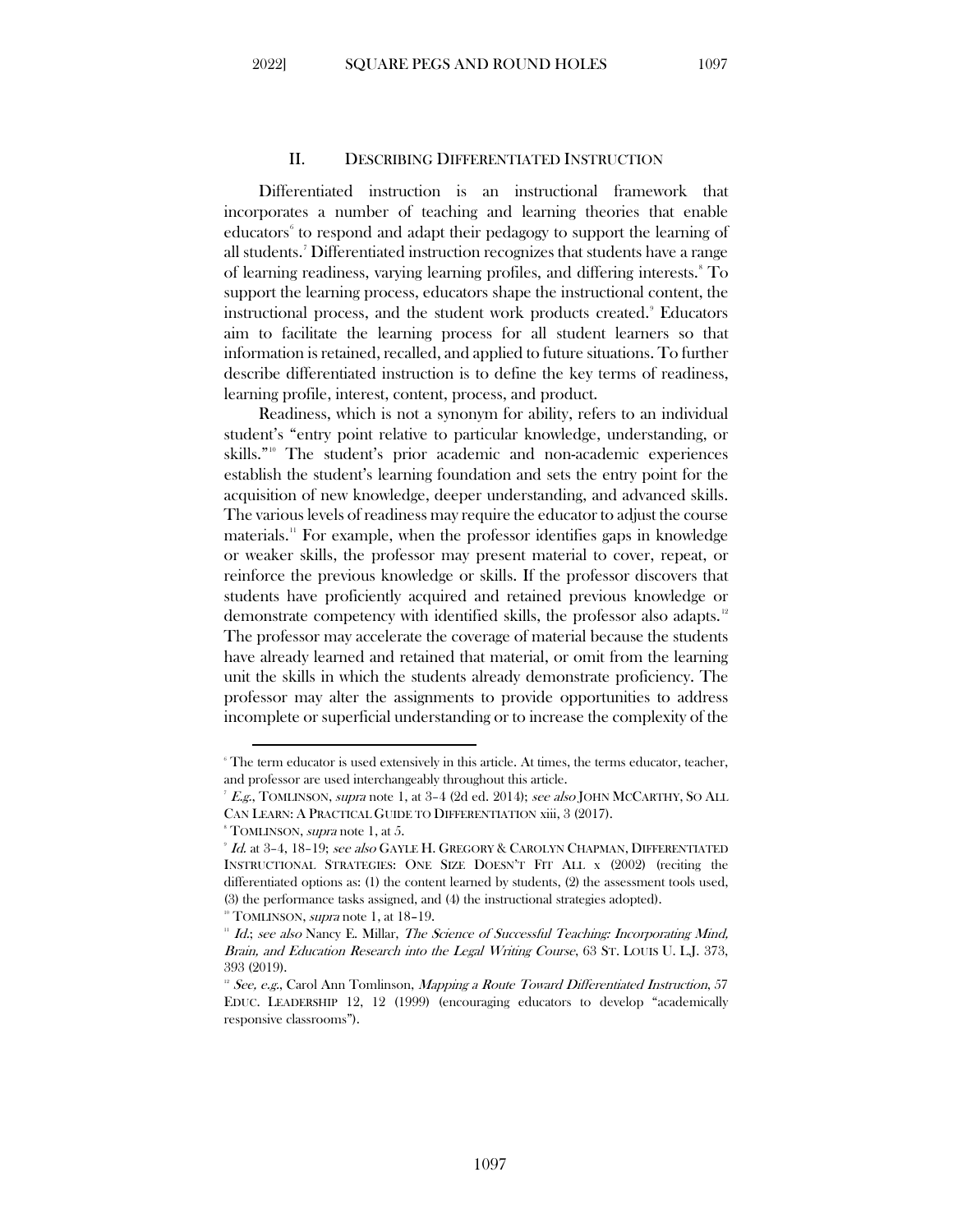assignment given proficiency of the students.

Interest refers to a student's "affinity, curiosity, or passion for a particular topic or skill."[13](#page-5-0) Interest-based techniques may be leveraged by educators not only exploring an existing interest, but to also facilitating development of related but new interests.<sup>[14](#page-5-1)</sup> If the students are interested in a particular topic, the professor may expand the instructional minutes devoted to the topic. The professor may draw from current events that interest students to structure class discussions and exercises. Additionally, the professor may develop a product that corresponds to the interest of the students, such as developing writing assignments that reflect the students' interests in exploring particular genres of written text. Alternatively, a professor may create a roleplaying exercise that reflects the students' interests in creating skits. Students' interests do not dictate content. Instead, students' interests inform content expansion, pacing, and assignments.

Learning profile refers to a student's preferred methods of learning.<sup>[15](#page-5-2)</sup> Although students may perceive that they are one type of learner, as discussed below, students benefit from various different learning strategies that relate to their learning styles, thinking styles, and multiple intelligences.<sup>[16](#page-5-3)</sup> The preferred learning styles may be influenced by previous learning experiences and may vary from topic to topic or from course to course. The professor can gain insights from the students about their perceived learning profile by asking students to complete informational cards.<sup>[17](#page-5-4)</sup> But professors should remember that no one student learner can be reduced into a single category of learner.[18](#page-5-5) As a result, students should be exposed to various instructional methods that reference a number of learning styles.<sup>[19](#page-5-6)</sup> For example, the professor may use graphic organizers to help students compare and contrast concepts. The professor may record five-minute lectures to set up a roleplaying exercise. Group work and independent work may be assigned during a learning unit. Learning is promoted when students engage with the material in different ways. $\frac{20}{3}$  $\frac{20}{3}$  $\frac{20}{3}$ 

Content refers to the information students will learn from a particular unit of instruction. Content may be thought of as the topics to be learned.<sup>[21](#page-5-8)</sup> Content is often divided into courses and then subdivided into learning units or modules. Content may be proscribed by accrediting agencies through the

<span id="page-5-0"></span><sup>&</sup>lt;sup>13</sup> TOMLINSON, *supra* note 1, at 19.

<span id="page-5-1"></span><sup>&</sup>lt;sup>14</sup> Tanya Santangelo & Carol Ann Tomlinson, The Application of Differential Instruction in Postsecondary Environments: Benefits, Challenges, and Future Direction, 20 INT'L J. TEACHING & LEARNING IN HIGHER EDUC. 307, 308 (2009).

 $15$  TOMLINSON, *supra* note 1, at 19.

<span id="page-5-4"></span><span id="page-5-3"></span><span id="page-5-2"></span> $^{16}$   $Id.$ 

<sup>&</sup>lt;sup>17</sup> MCCARTHY, supra note 7, at 148-49.

<span id="page-5-6"></span><span id="page-5-5"></span> $^{\text{\tiny{18}}}$   $\emph{Id.}$  at 147.

 $19$  See, e.g., M.H. Sam Jacobson, Learning Styles and Lawyering: Using Learning Theory to Organize Thinking and Writing, 2 J. ASS'N LEGAL WRITING DIR. 27, 28–37 (2004).

 $20$  MCCARTHY, *supra* note 7, at  $13-14$ .

<span id="page-5-8"></span><span id="page-5-7"></span> $21$  TOMLINSON, *supra* note 1, at 3, 18.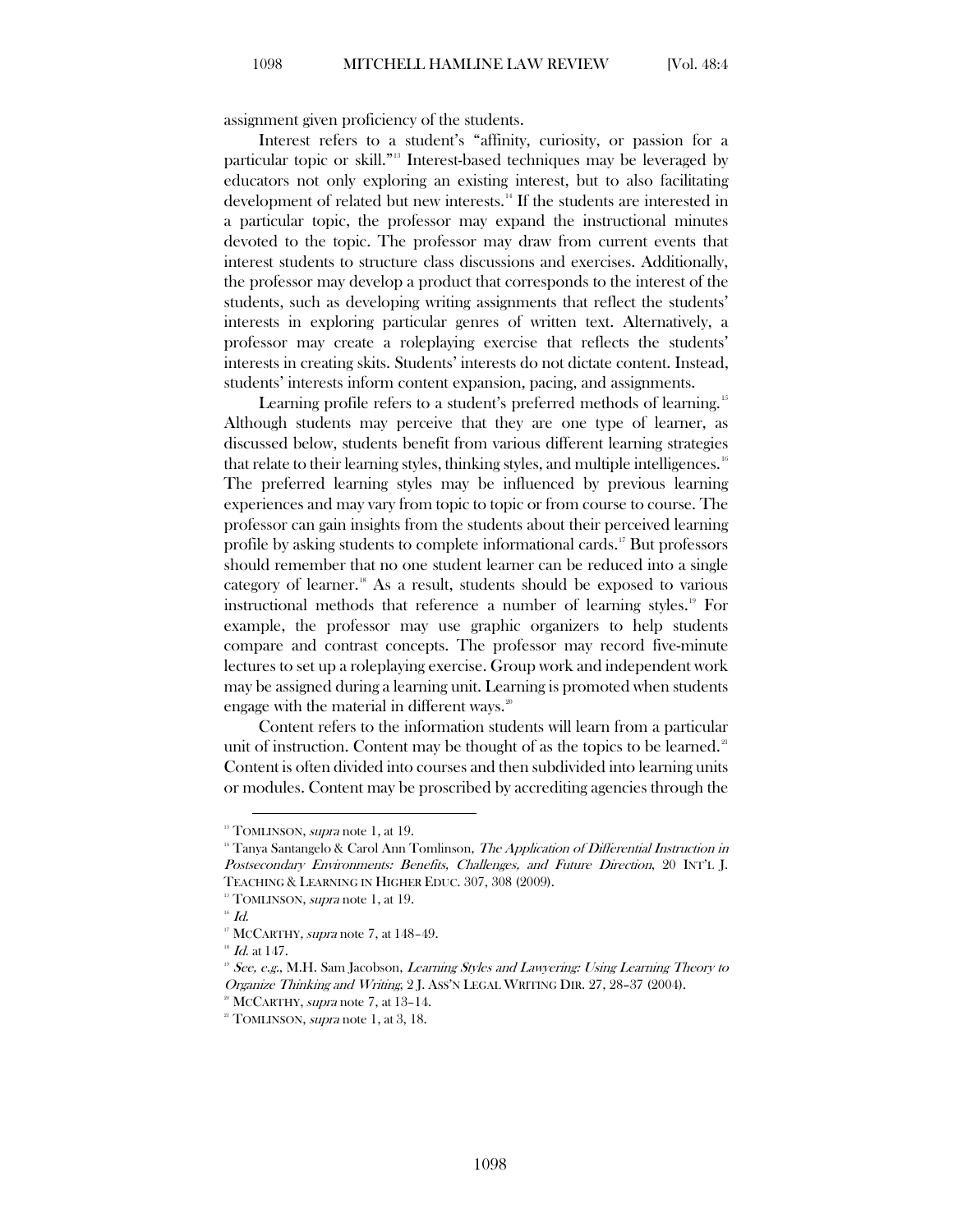promulgation of standards, by institutions with the adoption of institutional outcomes, or by faculty through the curriculum approval process. Even within these constraints, content can be varied in individual courses and learning units. [22](#page-6-0) Content may be compacted, accelerated, or expanded— consistent with the relevant standards.<sup>[23](#page-6-1)</sup> If diagnostic assessment or formative assessment evidence students' competency, the professor may compact instruction and accelerate the pace of the course. Students do not thus have to devote learning time to material in which they have already demonstrated proficiency. [24](#page-6-2) If the diagnostic assessment or formative assessment reveals students' uncertainties, the professor may expand content coverage. $25$  Another example of varying content is providing students the opportunity to choose a sub-topic within a main topic or unit of instruction that is consistent with the proscribed standards. $^{26}$  $^{26}$  $^{26}$ 

Process refers to the instructional methods and learning opportunities that facilitate students' use of information to recall, apply, or transfer that understanding.<sup>[27](#page-6-5)</sup> Educators present information and seek to engage students using a variety of instructional methods because presenting information in a single communicative mode is less effective at promoting deep learning. [28](#page-6-6) In addition, students themselves engage with the content through different processes when they prepare for class meetings, study the assigned materials, and create assigned projects. [29](#page-6-7) Examples of differentiating the process from the "chalk-and-talk style" lecture include using graphic organizers, implementing role-plays, completing selected-response questions, and participating in learning centers and learning stations.<sup>[30](#page-6-8)</sup>

Product refers to the "vehicles through which students demonstrate and extend what they have learned."<sup>[31](#page-6-9)</sup> As one expert in differentiated instruction phrased it, "[a]ssigning one product option is likely to lead to

<span id="page-6-0"></span><sup>&</sup>lt;sup>22</sup> Jennifer P. Bailey & Thea Hayes Williams-Black, *Differentiated Instruction: Three* Teacher's Perspectives, 29 NAVIGATING THE LITERARY WATERS: RSCH., PRAXIS AND ADVOC. 133, 133 (Martha M. Foote, Francine Falk-Ross, Susan Szabo & Mary Beth Sampson eds., 2008).

<span id="page-6-1"></span><sup>&</sup>lt;sup>28</sup> TOMLINSON, supra note 1, at 148; see also SALLY M. REIS, DEBORAH E. BURNS & JOSEPH S. RENZULLI, CURRICULUM COMPACTING: THE COMPLETE GUIDE TO MODIFYING THE CURRICULUM FOR HIGH ABILITY STUDENTS 133 (1992).

<span id="page-6-2"></span><sup>&</sup>lt;sup>24</sup> GREGORY & CHAPMAN, *supra* note 9, at 38 (describing the value of diagnostic assessment, also called preassessment, such that the decisions relating to "reteaching and enhancement" can be made).

<span id="page-6-3"></span><sup>&</sup>lt;sup>25</sup> For suggestions on how to address gaps or deficiencies, see John F. Murphy, Teaching Remedial Problem-Solving Skills to a Law School's Underperforming Students, 16 NEV. L.J. 173 (2015).

<span id="page-6-4"></span><sup>&</sup>lt;sup>26</sup> Bailey & Williams-Black, *supra* note 22, at 136.

<span id="page-6-5"></span> $2^{\pi}$  TOMLINSON, *supra* note 1, at 18.

<span id="page-6-6"></span><sup>&</sup>lt;sup>28</sup> MCCARTHY, *supra* note 7, at 7.

<span id="page-6-8"></span><span id="page-6-7"></span><sup>&</sup>lt;sup>29</sup> TOMLINSON, *supra* note 1, at 72.

<sup>&</sup>lt;sup>30</sup> Bailey & Williams-Black, *supra* note 22, at 137.

<span id="page-6-9"></span> $31$  TOMLINSON, *supra* note 1, at 11.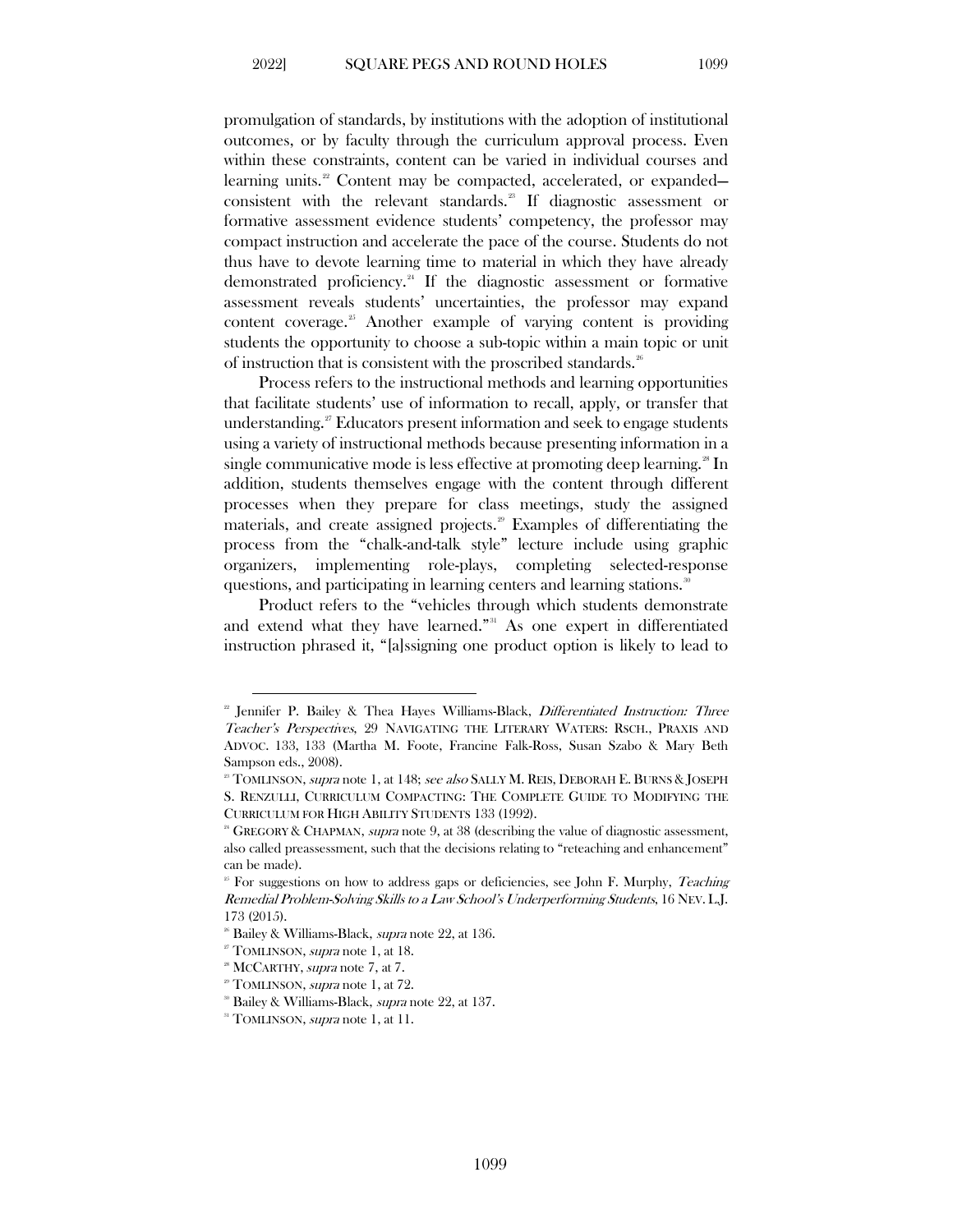some or many students not succeeding."<sup>[32](#page-7-0)</sup> Throughout a learning module, students may have the opportunity to create a range of products, such as a seminar paper, a multiple-choice question quiz, or a presentation. In addition to assigning multiple products during a learning unit, the professor may allow students to choose the product from a series of presented options. [33](#page-7-1)

While the particular vocabulary may seem new to educators, the concept of differentiated instruction is not.<sup>[34](#page-7-2)</sup> Whenever and wherever educators adapt instructional methods to ensure that all students are engaging with the material, differentiated instruction is occurring.<sup>[35](#page-7-3)</sup> Differentiated instruction occurred in classrooms long before Dr. Carol Ann Tomlinson developed the name "differentiated instruction."<sup>[36](#page-7-4)</sup> In some sense, differentiated instruction harkens back to the one-room schoolhouse.<sup>[37](#page-7-5)</sup> The one-room schoolhouse was a single classroom composed of students of varying ages, varying interests, and varying levels of preparation. The educator adapted instruction to both address the needs of the group and the needs of the individual student learner. While the oneroom schoolhouse seems like an extreme example of learners of different ages and experiences, classrooms always have a range of learners. Adapting to the needs of the learners is what effective and efficient educators should  $d\mathrm{o}$ .<sup>[38](#page-7-6)</sup>

Differentiated instruction allows educators to connect content, process, and product to students' readiness, interests, and preferences.<sup>36</sup> Curricular elements do not need to be addressed by all forms of

<span id="page-7-1"></span><span id="page-7-0"></span><sup>&</sup>lt;sup>32</sup> MCCARTHY, *supra* note 7, at 9.

<sup>&</sup>lt;sup>33</sup> Bailey & Williams-Black, *supra* note 22, at 137.

 $E.g., \text{McCARTHY}, \text{supra note 7, at xii.}$ 

<span id="page-7-3"></span><span id="page-7-2"></span><sup>&</sup>lt;sup>35</sup> The challenge for every level of education is as follows: "how to reach out effectively to students who span the spectrum of learning readiness, personal interests, and culturally shaped ways of seeing and speaking about and experiencing the world." TOMLINSON, supra note 1, at 1.

<span id="page-7-4"></span><sup>36</sup> As Dr. Tomlinson summarized, "Fundamentally, differentiation is an instructional model focused on how teachers teach and how students learn in a classroom—not on what teachers teach or what students learn." Id. at 78 (emphasis in original).

<span id="page-7-5"></span>See generally id. at 1 (referencing the historical one-room schoolhouse that included students of various ages who were at different stages of their learning process from beginner to advanced); Barbara Kline Taylor, Content, Process, and Product: Modeling Differentiated Instruction, 51 KAPPA DELTA PI RECORD 13 (2015).

<span id="page-7-6"></span> $\overline{\mathcal{S}}$  See, e.g., MCCARTHY, supra note 7, at 23 ("Teachers have the ability and do differentiation, even those who do not realize it . . . . Those who claim that they are not differentiating instruction are not teaching."); see also Jeffrey Minneti & Catherine Cameron, Teaching Every Student: A Demonstration Lesson that Adapts Instruction to Students' Learning Styles, 17 PERSP.: TEACHING LEGAL RES. & WRITING 161, 161 (2009) (stating that the "goal in legal education is to assist all students in the development of the knowledge, skills, and values that they will need to become lawyers") (emphasis added).

<span id="page-7-7"></span><sup>&</sup>lt;sup>39</sup> MCCARTHY, supra note 7, at 5, 18 ("The key is to align the *instructional planning* elements content, process, and product—with the *learner access* elements—readiness, interests, and learning preferences.").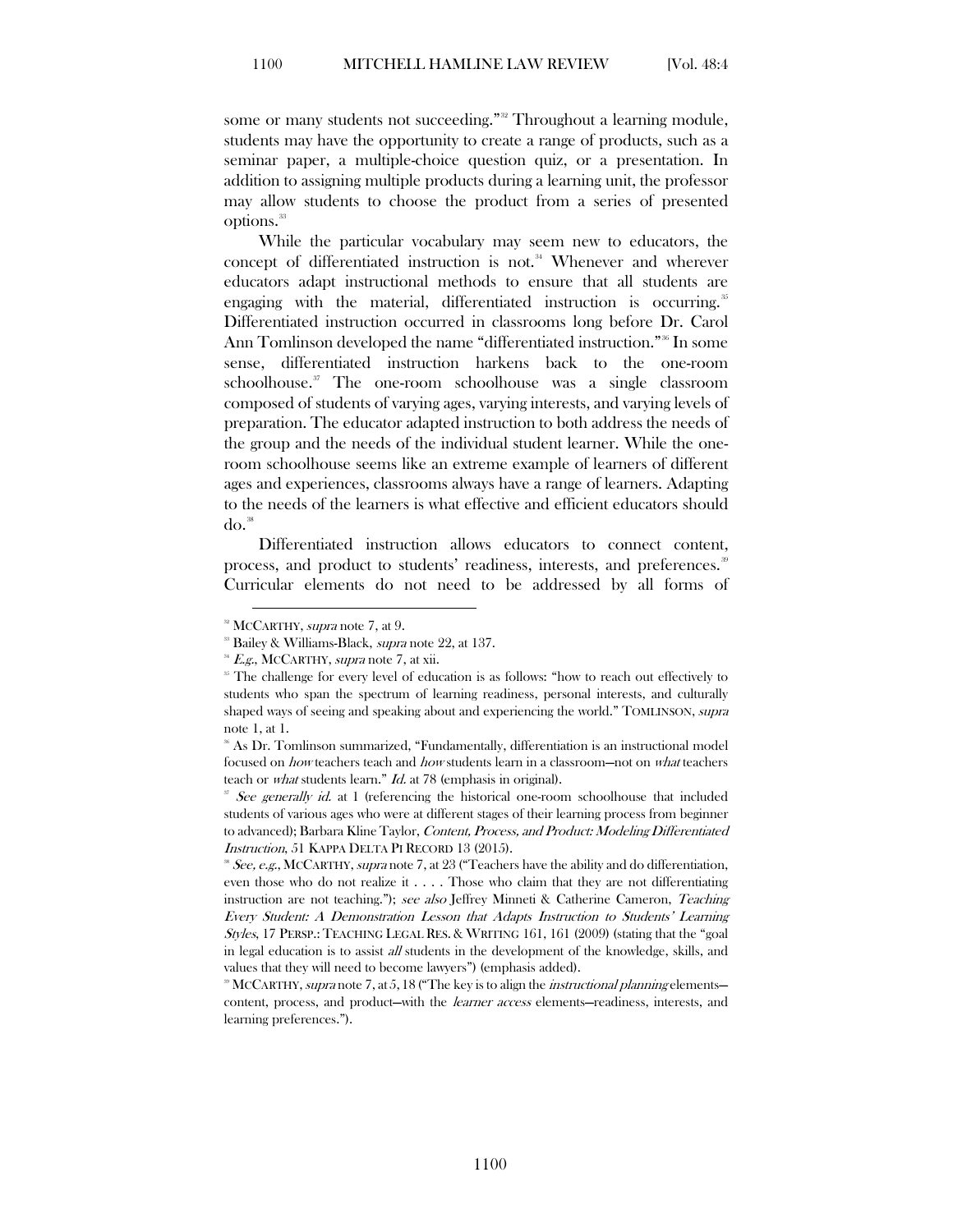differentiated instruction.<sup>[40](#page-8-1)</sup> Not all curricular elements require differentiated instruction, and educators do not need to teach all content in three or more different ways. Differentiated instruction occurs when (1) a student need requires differentiated instruction and (2) the educator believes that differentiated instruction will increase "the likelihood that learners will understand important ideas and use important skills more thoroughly."<sup>[41](#page-8-2)</sup> Differentiated instruction thus promotes the deliberate presentation and modification of learning opportunities. Educators vary content, process, and product throughout the learning unit, but that does not mean that every class meeting or lesson itself is differentiated. The educator responds to the needs of the current learners. Over time, educators will build up and draw upon a portfolio of strategies, approaches, and projects that can be used as appropriate.

The refrain that is often repeated is as follows: Learning is a shared responsibility between the teacher and the students.<sup>[42](#page-8-3)</sup> Differentiated instruction welcomes all student learners into the learning community and adapts to the needs of all learners to enhance the learning process.<sup>[43](#page-8-4)</sup>

## <span id="page-8-0"></span>III. SITUATING DIFFERENTIATED INSTRUCTION IN THE CONTEXT OF POPULAR TEACHING AND LEARNING THEORIES

Differentiated instruction is a practical framework that is built upon cognitive psychology, neuroscience, and education theories.<sup>[44](#page-8-5)</sup> Differentiated instruction is an example of student-centered learning. [45](#page-8-6) Student-centered learning is the general term to cover a variety of instructional design and teaching methods that shift the focus from teacher-focused transmission to

<span id="page-8-2"></span><span id="page-8-1"></span> $*$  TOMLINSON, *supra* note 1, at 19-20.

 $41$  Id. at 21.

<span id="page-8-3"></span><sup>&</sup>lt;sup>42</sup> This refrain can be found in a variety of works. See generally Steven W. Rayburn, Sidney Anderson & Jeremy J. Sierra, Future Thinking Continuity of Learning in Marketing: A Student Perspective on Crisis Management in Higher Education, 31 MKTG. EDUC. REV. 241 (2020); Trish McCulloch & Susan Taylor, Becoming A Social Worker: Realising a Shared Approach to Professional Learning?, 48 BRITISH J. OF SOC. WORK 2272, 2275 (2018); Stephen L. Chew, Food Science Education and the Cognitive Science of Learning, 13 J. FOOD SCI. EDUC. 65 (2014); Cassandra L. Hill, The Elephant in the Law School Assessment Room: The Role of Student Responsibility and Motivating Our Students to Learn, 56 HOW. L.J. 447 (2013).

<span id="page-8-4"></span><sup>&</sup>lt;sup>43</sup> See generally Paula Lustbader, Teach in Context: Responding to Diverse Student Voices Helps All Students Learn, 48 J. LEGAL EDUC. 402 (1998).

<span id="page-8-5"></span> $4E.g.,$  Kelly M. Anderson, *Tips for Teaching: Differentiating Instruction to Include All* Students, 51 PREVENTING SCH. FAILURE 49, 50 (2007) ("Differentiated instruction integrates what we know about constructivist learning theory, learning styles, and brain development with empirical research on influencing factors of learner readiness, interest, and intelligence preferences toward students' motivation, engagement, and academic growth with schools."). 45 TOMLINSON, *supra* note 1, at 21 ("A differentiated classroom is, of necessity, studentcentered."); see generally Susan K. Lightweis, College Success: A Fresh Look at

<span id="page-8-6"></span>Differentiated Instruction and Other Student-Centered Strategies, 16 COLL. Q. (2013).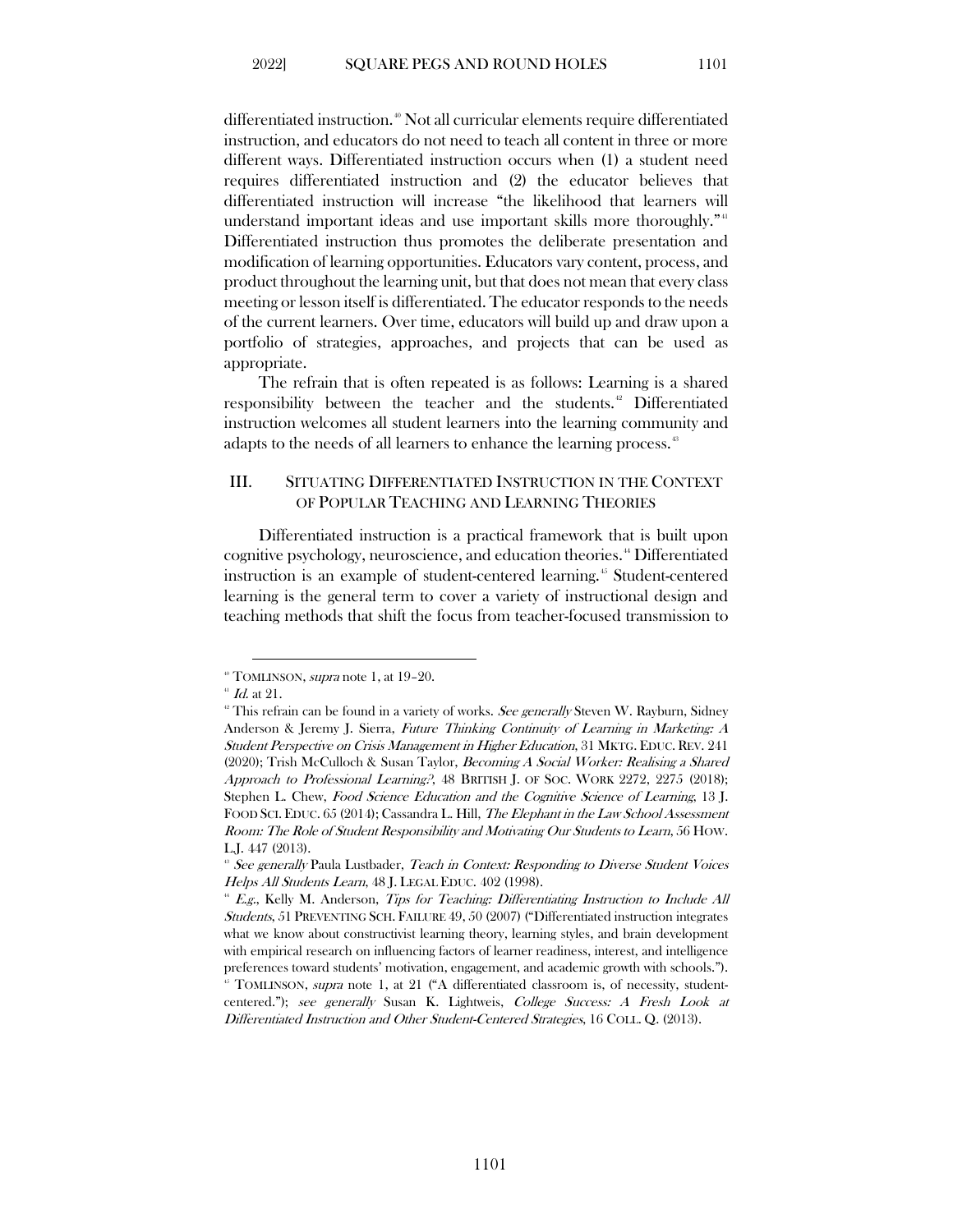student-focused learning.<sup>[46](#page-9-1)</sup>

One scholar described differentiated instruction as "[a]n eclectic approach [that] allows teachers to consider a wide range of sources and to choose the ones that best fit their students."[47](#page-9-2) This section aims to share how differentiated instruction is compatible with a range of current teaching and learning theories.<sup>[48](#page-9-3)</sup> While a comprehensive review of all popular teaching and learning theories is beyond the scope of this Article, this section situates differentiated instruction within popular teaching and learning theories to show professors how differentiated instruction complements their existing teaching philosophies and learning strategies. [49](#page-9-4)

## <span id="page-9-0"></span>A. Learning Styles, Learning Preferences, and Multiple Intelligences

All learners develop learning habits and preferences.<sup>30</sup> The nature of these habits and preferences led to the development and proliferation of various theories related to learning styles, $51$  thinking styles, $52$  and multiple

<span id="page-9-7"></span> $E^2$  E.g., ANTHONY F. GREGORC, THE MIND STYLES MODEL: THEORY, PRINCIPLES AND

<span id="page-9-1"></span> $46$  See generally Alison King, From Sage on the Stage to Guide on the Side, 41 COLL. TEACHING 30 (1993) (describing the shift from the transmittal model of learning that focuses on the teacher's delivery of information to the constructivist model of learning that focuses on the active learning of the students). The early developer of student-centered learning is Swiss psychologist Jean Piaget. JEAN PIAGET, THE ORIGINS OF INTELLIGENCE IN CHILDREN (1952); see generally David Henry Feldman, Piaget's Stages: The Unfinished Symphony of Cognitive Development, 22 SCIENCEDIRECT 175 (2004).

<span id="page-9-2"></span><sup>&</sup>lt;sup>*v*</sup> Huong L. Pham, *Differentiated Instruction and the Need to Integrate Teaching and* Practice, 9 J. COLL. TEACHING & LEARNING 13, 13 (2012).

<span id="page-9-3"></span><sup>&</sup>lt;sup>8</sup> See, e.g., Deborah L. Borman & Catherine Haras, Something Borrowed: Interdisciplinary Strategies for Legal Education, 68 J. LEGAL EDUC. 357, 358 (2019) (recommending that law professors "borrow from and collaborate with trained educators to incorporate and develop well-rounded teaching and learning strategies").

<span id="page-9-4"></span> $\degree$  TOMLINSON, supra note 1, at 31 (noting that differentiated instruction is "an outgrowth of our best scientific and experiential insights about teaching and learning, not an end run around them").

<span id="page-9-5"></span> $\degree$  See generally MCCARTHY, supra note 7, at 7 (noting that over time learners follow strategies and develop practices that form learning habits and influence their perceptions of learning preferences); Paula Lustbader, Teach in Context: Responding to Diverse Student Voices Helps All Students Learn, 48 J. LEGAL EDUC. 402 (1998).

<span id="page-9-6"></span> $515$  See generally RITA DUNN, KEN DUNN & GARY PRICE, LEARNING STYLE INVENTORY (1996). The authors identify the learning styles as follows: (1) auditory, (2) visual, (3) tactile, and (4) kinesthetic. Id.; see also DAVID A. KOLB, EXPERIENTIAL LEARNING: EXPERIENCE AS THE SOURCE OF LEARNING AND DEVELOPMENT (1984) (describing the learning models as: (1) accommodating, (2) converging, (3) assimilating, (4) diverging); BERNICE MCCARTHY, ABOUT TEACHING: 4MAT IN THE CLASSROOM (2000) (identifying the four types of learners as: (1) imaginative, (2) analytical, (3) common-sense, and (4) dynamic); HARVEY F. SILVER, RICHARD W. STRONG & MATTHEW J. PERINI, SO EACH MAY LEARN: INTEGRATING LEARNING STYLES AND MULTIPLE INTELLIGENCES (2000) (describing four learning styles drawn from theories of Carl Jung and Isabel Briggs Myer as: (1) self-expressive learners, (2) mastery learners, (3) understanding learners, and (4) interpersonal learners).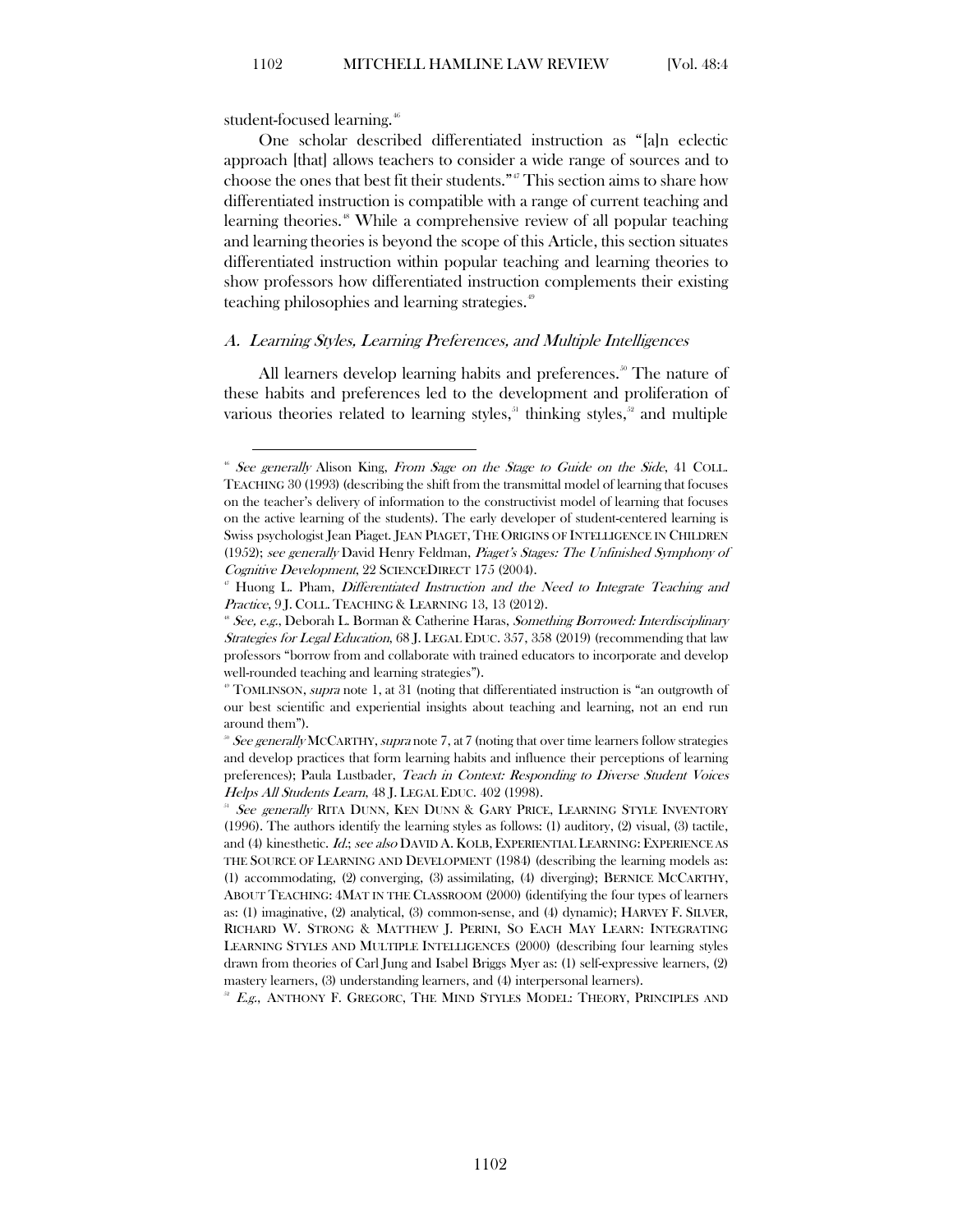intelligences. [53](#page-10-0) Research on learning styles has informed teaching and learning approaches in all levels of education, including legal education.<sup>[54](#page-10-1)</sup> The idea that each learner has only one style of learning is now recognized as a myth that is not supported by science.<sup>55</sup> The process of learning is complex and cannot be compressed into exclusive one style. Individuals learn in a variety of ways. Nonetheless, learners do develop habits and preferences.[56](#page-10-3) Some of these habits and preferences may result in the enhancement of learning, others may not.<sup>37</sup> Habits that were developed in response to past academic experiences may be directly transferred to new

PRACTICE, 1, 1–10 (1998) (describing four styles of thinking as (1) concrete random thinkers, (2) concrete sequential thinkers, (3) abstract sequential thinkers, (4) abstract random thinkers). See generally Robert J. Sternberg & Li-fang Zhang, Styles of Thinking as a Basis of Differentiated Instruction, 44 THEORY INTO PRAC. 245 (2005).

<span id="page-10-0"></span>See generally HOWARD GARDNER, MULTIPLE INTELLIGENCE: THE THEORY IN PRACTICE (1993) (identifying the following intelligences: (1) verbal/linguistic, (2) logical/mathematical, (3) visual/spatial, (4) musical/rhythmic, (5) bodily/kinesthetic, (6) interpersonal, (7) intrapersonal, and (8) naturalist). See also Fred C. Lunenburg & Melody R. Lunenburg, Applying Multiple Intelligences in the Classroom: A Fresh Look at Teaching Writing, 16 INT'L J. SCHOLARLY ACAD. INTELL. DIVERSITY 1 (2014) (defining the multiple intelligences and providing examples of learning activities for each intelligence). For an examination of Gardner's theories in the law school context, see Craig T. Smith, *Minds and Levers:* Reflections on Howard Gardner's Changing Minds, 14 PERSP. 116 (2006). For more on different theories of intelligences, see ROBERT J. STERNBERG, THE TRIARCHIC MIND: A NEW THEORY OF HUMAN INTELLIGENCE (1989); ROBERT J. STERNBERG, BEYOND IQ: A TRIARCHIC THEORY OF HUMAN INTELLIGENCE (1985) (proposing the following three intelligences that relate to the methods of processing information: (a) analytical, (b) practical, and (c) creative).

<span id="page-10-1"></span><sup>&</sup>lt;sup>54</sup> For examples of learning styles research in the context of legal education, see generally Aïda M. Alaka, Learning Styles: What Difference Do the Differences Make?, 5 CHARLESTON L. REV. 133 (2011); Eric A. DeGroff & Kathleen A. McKee, Learning Like Lawyers: Addressing the Differences in Law Student Learning Styles, 2006 B.Y.U. EDUC. & L.J. 499 (2006); M.H. Sam Jacobson, A Primer on Learning Styles: Reaching Every Student, 25 SEATTLE U. L. REV. 139 (2001); Robin A. Boyle & Rita Dunn, Teaching Law Students Through Individual Learning Styles, 62 ALB. L. REV. 213 (1998).

<span id="page-10-2"></span>E.g., JOHN HATTIE & GREGORY YATES, VISIBLE LEARNING AND THE SCIENCE OF HOW WE LEARN (2013); see also Paul A. Kirschner, Stop Propagating the Learning Styles Myth, 106 COMPUTS. & EDUC. 166, 166–67 (2017).

<span id="page-10-3"></span> $56$  See, e.g., Borman & Haras, supra note 48, at 363–65 (attributing the lasting power of learning styles to common sense appeal). For an examination of learning styles and differentiated instruction, see Cristina Tulbure, Do Different Learning Styles Require Differentiated Teaching Strategies?, 11 PROCEDIA SOC. & BEHAV. SCIS. 155, 158 (2011) (asserting the research "tends to support the idea that students with different learning styles achieve better academic scores when confronted with teaching strategies that respond to their learning preferences").

<span id="page-10-4"></span> $\overline{S}^{37}$  See generally Paul A. Kirschner & Jeroen J.G. Van Merriënboer, *Do Learners Really Know* Best? Urban Legends in Education, 38 EDUC. PSYCH. 169, 166-67 (2013) (noting that a learner may develop learning preferences based upon previous use rather than what learning style is optimal to enhance learning).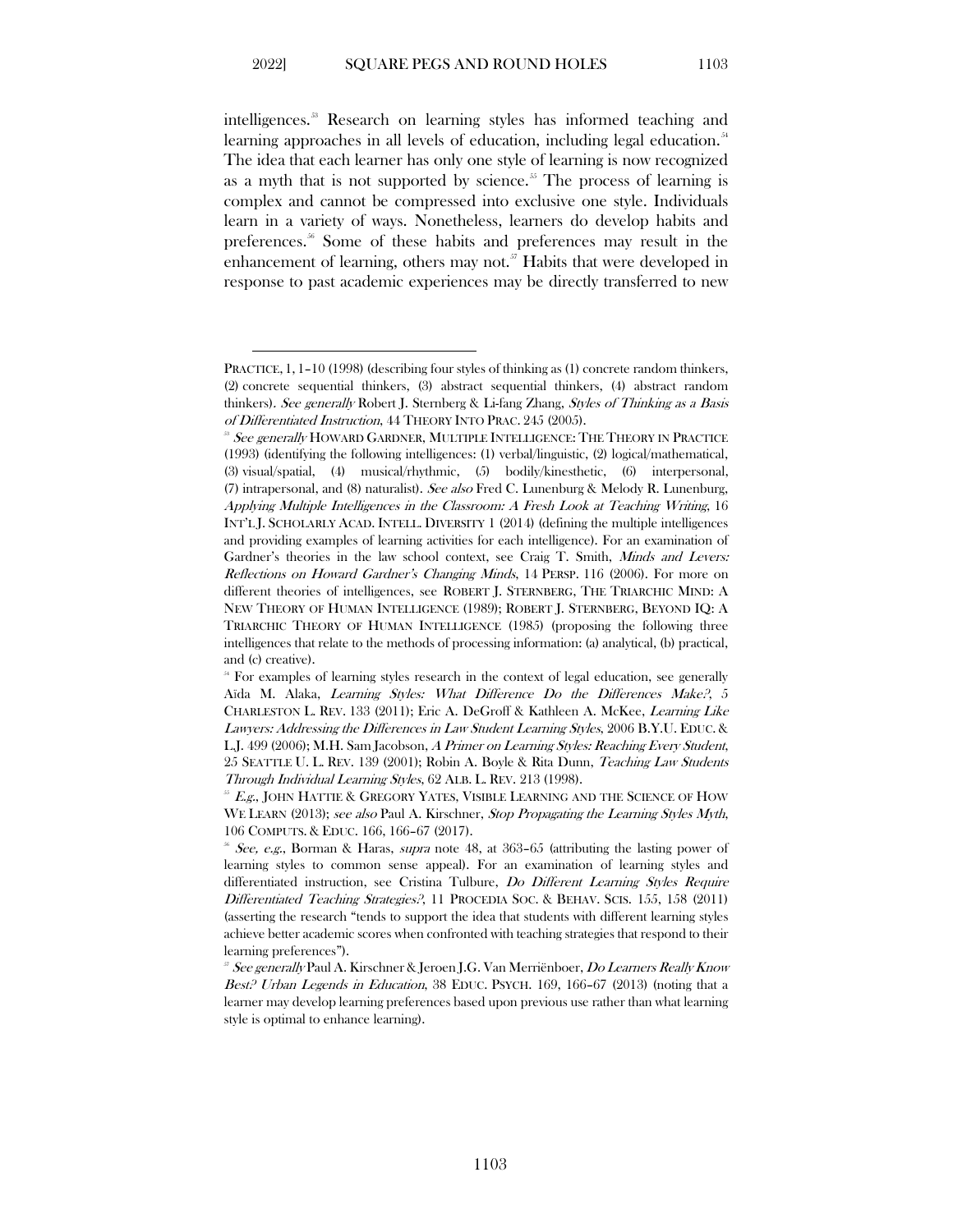academic experiences, slightly adjusted, or even abandoned.<sup>38</sup>

Classifying students by learning styles has appeal, but deep learning is promoted by having the learner engage with the material in multiple, meaningful ways. [59](#page-11-2) Differentiated instruction is compatible with this idea because the educator varies the process—the instructional strategies used in response to the needs, expectations, habits, and preferences of the learners. $\overset{\scriptscriptstyle{60}}{ }$  $\overset{\scriptscriptstyle{60}}{ }$  $\overset{\scriptscriptstyle{60}}{ }$ 

## <span id="page-11-0"></span>B. Growth Mindset, Cognitive Load, Scaffolding, and Grit

All individuals have the potential to learn. Learning involves the processing of new information, the recalling of previously learned information, the application of concepts to new situations, and the creation of a range of work products.<sup>[61](#page-11-4)</sup> Seeking to better understand how the learning process works has led to the development of a brain-based approach to teaching that draws from cognitive psychology and neuroscience.<sup> $\degree$ </sup> The concepts of growth mindset, cognitive overload, scaffolding, and grit draw from this research.

Individuals have the ability to learn new skills and acquire new knowledge. The ability to learn is not defined by inherent talent or an IQ

<span id="page-11-1"></span><sup>&</sup>lt;sup>38</sup> See Colleen P. Murphy, Christopher J. Ryan, Jr. & Yajni Warnapala, Note-Taking Mode and Academic Performance in Two Law School Courses, 68 J. LEGAL EDUC. 207, 221–27 (2019) (exploring academic performance with handwritten or typed class note-taking); Jennifer M. Cooper & Regan A.R. Gurung, Smarter Law Study Habits: An Empirical Analysis of Law Learning Strategies and Relationship with Law GPA, 62 ST. LOUIS U. L.J. 361, 364 (2018) (sharing that passive learning strategies, like reading and re-reading, that worked in undergraduate education do not work in legal education). See generally Ruth Vance & Susan Stuart, Of Moby Dick and Tartar Sauce: The Academically Underprepared Law Student and the Curse of Overconfidence, 53 DUQ. L. REV. 133 (2015) (exploring how previous academic experiences may hinder learning in the law school context).

<span id="page-11-2"></span>Maria Platsidou & Panayiota Metallidou, Validity and Reliability Issues of Two Learning Style Inventories in a Greek Sample: Kolb's Learning Style Inventory and Felder & Soloman's Index of Learning Styles, 20 INT'L J.TEACHING &LEARNING HIGHER EDUC. 324, 332 (2008) (noting that using labels to categorize student learners is reductionist, but that learning styles can be "a useful tool for supporting communication between student and teacher, encouraging the student to reflect on his/her own learning experience and actively seek different ways in which it can be improved").

<span id="page-11-3"></span> $E.g.,$  Timothy J. Landrum & Kimberly A. McDuffie, Learning Styles in the Age of Differentiated Instruction, 18 EXCEPTIONALITY 6, 13 (2010) ("If instruction is to be effective, it must be matched to individual needs.").

<span id="page-11-4"></span><sup>&</sup>lt;sup>61</sup> MED. NAT'L ACADEMIES OF SCIENCES, ENG'G, DIV. OF BEHAV. AND SOC. SCIENCE AND EDU., ET. AL., HOW PEOPLE LEARN II: LEARNERS, CONTEXTS, AND CULTURES 69 (The Nat'l Academies Press ed., 2018).

<span id="page-11-5"></span> $^{\text{\tiny {@}} }$  See generally HORACIO SANCHEZ, THE EDUCATION REVOLUTION: HOW TO APPLY BRAIN SCIENCE TO IMPROVE INSTRUCTION AND SCHOOL CLIMATE 1, 5–9 (2017); DAVID A. SOUSA, HOW THE BRAIN LEARNS (5th ed. 2016); DAVID A. SOUSA & CAROL ANN TOMLINSON, DIFFERENTIATION AND THE BRAIN: HOW NEUROSCIENCE SUPPORTS THE LEARNER-FRIENDLY CLASSROOM (2011).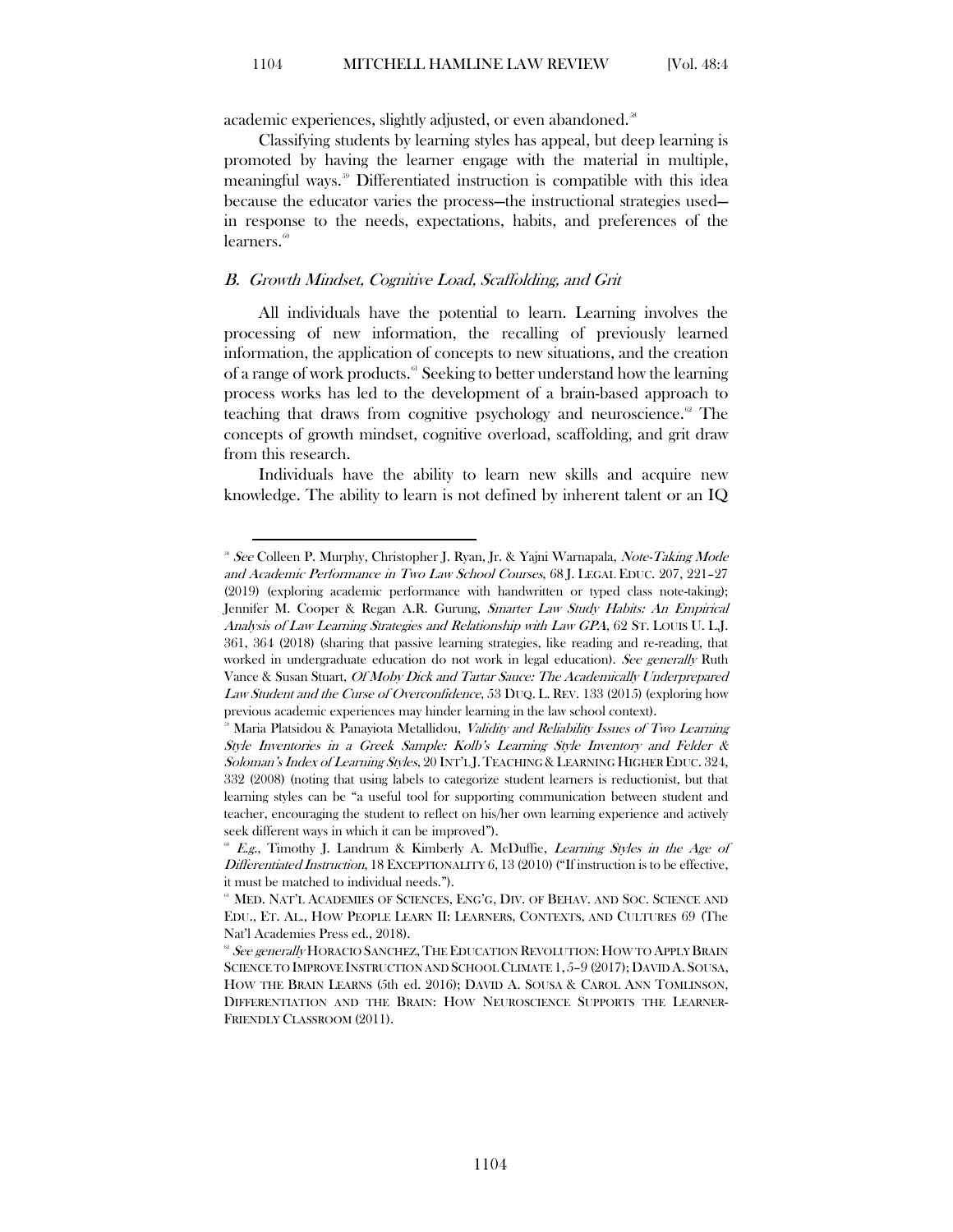score.<sup>[63](#page-12-0)</sup> This belief is referred to as a growth mindset.<sup>[64](#page-12-1)</sup> In contrast, a fixed mindset is a belief that an individual's capacity to learn is defined and limited.<sup>[65](#page-12-2)</sup> Legal education has begun to incorporate principles of a growth mindset.<sup>[66](#page-12-3)</sup> With a growth mindset, student learners actively participate in a positive learning environment that provides opportunities to achieve the learning goals.<sup>[67](#page-12-4)</sup> They seek challenges to stretch their understanding and development of new skills.<sup>[68](#page-12-5)</sup>

Establishing appropriate challenges is important because the cognitive load must be managed to foster learning.® Theories relating to cognitive load suggest that a learner may become overwhelmed, or overloaded, with tasks and information such that the learning process shuts down.<sup>70</sup> Students cannot succeed when the tasks are beyond their understandings or abilities. As Dr. Tomlinson stated, "When a task is far too difficult for a learner, the learner feels threatened and 'downshifts' into self-protection mode. A threatened-learner will not persist with thinking or problem-solving."<sup>[71](#page-12-8)</sup>

Student learners process information that relates to and builds upon previous understanding of material. This idea of "meeting the students where they are" alludes to Lev Vygotsky's "zone of proximal

<span id="page-12-0"></span><sup>&</sup>lt;sup>63</sup> CAROL S. DWECK, MINDSET: THE NEW PSYCHOLOGY OF SUCCESS 1, 7 (2016) (updated ed.) [hereinafter MINDSET].

<span id="page-12-1"></span><sup>&</sup>lt;sup>64</sup> See id.; see also CAROL. S. DWECK, SELF-THEORIES: THEIR ROLE IN MOTIVATION, PERSONALITY, AND DEVELOPMENT 1, 21 (2000).

<span id="page-12-2"></span> $65$  See generally MINDSET, supra note 63, at 6 (asserting that people who have a fixed mindset believe that intelligence and skills are set with limited ability to develop); Sue Shapcott, Sarah Davis & Lane Hanson, The Jury Is In: Law Schools Foster Students' Fixed Mindsets, 42 L. & PSYCH. REV. 1 (2018); Carrie Sperling & Susan Shapcott, Fixing Students' Fixed Mindsets: Paving the Way for Meaningful Assessment, 18 J. LEGAL WRITING INST. 39 (2012).

<span id="page-12-3"></span><sup>&</sup>lt;sup>66</sup> Kaci Bishop, *Framing Failure in the Legal Classroom: Techniques for Encouraging Growth* and Resilience, 70 ARK. L. REV. 959, 977–1000 (2018) (relating the principles of "growth mindset" to legal education); see generally James McGrath, Planning Your Class to Take Advantage of Highly Effective Learning Techniques, 95 U. DET. MERCY L. REV. 153 (2018) (exploring the importance of growth mindset in legal education).

<span id="page-12-4"></span> $\degree$  See generally David J. Tarrien, The Kids Are Alright (We, On the Other Hand, Could Use Some Work): A Guide and Case Study to Better Teaching and Learning in Law School, 21 W. MICH. U. COOLEY J. PRAC. & CLINICAL L. 53 (2020).

<span id="page-12-5"></span><sup>&</sup>lt;sup>68</sup> MINDSET, *supra* note 63, at 21.

<span id="page-12-6"></span>E.g., JOHN SWELLER, PAUL AYRES & SLAVA KALYUGA, COGNITIVE LOAD THEORY: EXPLORATIONS IN THE LEARNING SCIENCES, INSTRUCTIONAL SYSTEMS AND PERFORMANCE TECHNOLOGIES 3, 67 (2011).

<span id="page-12-7"></span><sup>&</sup>lt;sup>70</sup> See generally Kenneth R. Swift, Take a (Cognitive) Load Off: Using Principles of Adult Education Theory to More Effectively Integrate a Drafting Unit into a First-Year Legal Writing Course and Ensure Student Success, 63 HOW. L.J. 29 (2019) (cautioning that cognitive overload can lead to a loss of learning because the learner disengages from the learning process); Terri L. Enns & Monte Smith, Take a (Cognitive) Load Off: Creating Space to Allow First-Year Legal Writing Students to Focus on Analytical and Writing Processes, 20 LEGAL WRITING: J. LEGAL WRITING INST. 109 (2015).

<span id="page-12-8"></span> $n$ <sup>T</sup> TOMLINSON, *supra* note 1, at 33.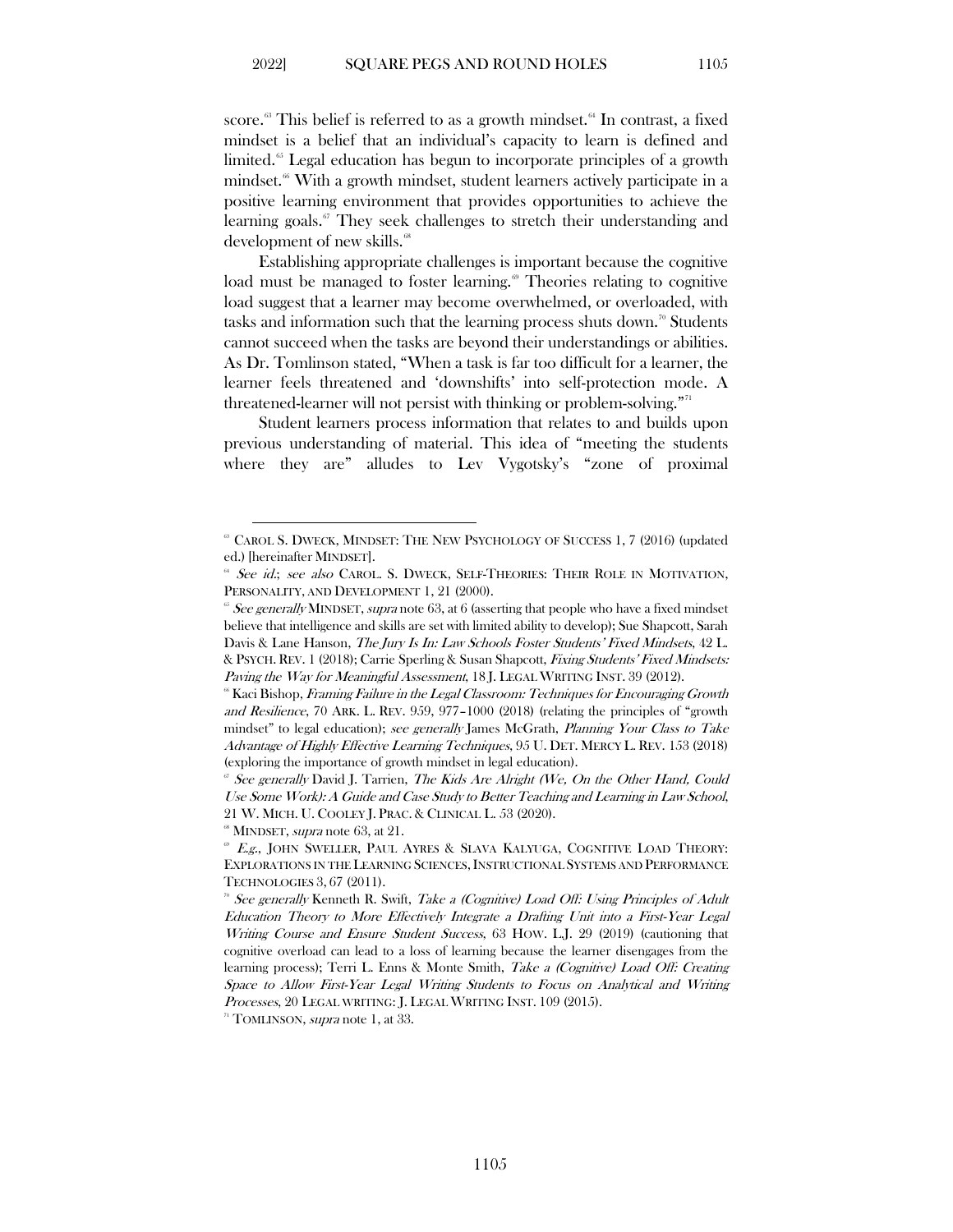development."[72](#page-13-0) The basic premise is that students will develop and extend their knowledge and competency in completing tasks. [73](#page-13-1) To begin, students are provided with learning activities that can be completed with assistance from the professors or peers.<sup>[74](#page-13-2)</sup> Students then progress to independently completing those tasks and tackle increasingly complex or advanced tasks.<sup>[75](#page-13-3)</sup> The educator must design tasks that correspond to the students' readiness and monitor their developing competency to ensure that the students' learning progresses to higher levels of proficiency. [76](#page-13-4)

To maximize the zone of proximal development, professors need to support the ability of learners to transfer knowledge, skills, and experiences from past experiences to current experiences." The process of transference relates to scaffolding.<sup>[78](#page-13-6)</sup> Learners create connections with, and build upon, previously learned material.[79](#page-13-7) Scaffolding can be used to help manage cognitive load by relating the new information and skills to previous experience.<sup>80</sup> Rather than constantly learn new information and perform new tasks, which may result in cognitive overload, educators enable students to form connections from concept-to-concept, from one learning experience to another, and even from course-to-course.<sup>[81](#page-13-9)</sup>

<span id="page-13-0"></span><sup>&</sup>lt;sup>22</sup> See LEV VYGOTSKY, MIND IN SOCIETY: THE DEVELOPMENT OF HIGHER PSYCHOLOGICAL PROCESSES 84, 86–90 (1978) [hereinafter MIND IN SOCIETY]; LEV VYGOTSKY, THOUGHT AND LANGUAGE (1986) (originally published 1934); see also Barohny Eun, The Zone of Proximal Development as an Overarching Concept: A Framework for Synthesizing Vygotsky's Theories, 51 EDUC. PHIL. & THEORY 18, 18–20 (2019).

 $73$  MIND IN SOCIETY, supra note 72, at 84, 86-90.

<span id="page-13-3"></span><span id="page-13-2"></span><span id="page-13-1"></span> $^{74}$  Id.

<sup>&</sup>lt;sup>35</sup> See, e.g., Rob Wass & Clinton Golding, Sharpening a Tool for Teaching: The Zone of Proximal Development, 19 TEACHING HIGHER EDUC. 671, 671–72 (2014).

<span id="page-13-5"></span><span id="page-13-4"></span><sup>&</sup>lt;sup>76</sup> MCCARTHY, *supra* note 7, at 11 (noting the tasks are structured so that "small steps will pave a path that reaches the desired goal").

Scaffolding is intertwined with learning outcomes. See generally Abdunassir Sideeg, Bloom's Taxonomy, Backward Design, and Vygotsky's Zone of Proximal Development in Crafting Learning Outcomes, 8 INT'L J. LINGUISTICS 158 (2016).

<span id="page-13-6"></span> $* E.g.,$  Karim Shabani, Mohamad Khatib & Saman Ebadi, Vygotsky's Zone of Proximal Development: Instructional Implications and Teachers' Professional Development, 3 ENG. LANGUAGE TEACHING 237, 237 (2010) ("There is a consensus that the notion of the zone of proximal development and socio-cultural theory of mind based upon Vygotsky's ideas are at the heart of the notion of scaffolding.").

<span id="page-13-7"></span><sup>79</sup> "Brain research also strongly suggests that if learning is a process of connecting the unfamiliar to the familiar, teachers must create abundant opportunities for students to link the new with the old." TOMLINSON, supra note 1, at 33.

<span id="page-13-8"></span><sup>&</sup>lt;sup>®</sup> Scaffolding can also be referred to as schema. See generally Jennifer E. Spreng, Spirals and Schemas: How Integrated Courses in Law Schools Create Higher-Order Thinkers and Problem Solvers, 37 U. LA VERNE L. REV. 37 (2015); Christine M. Venter, Analyze This: Using Taxonomies to "Scaffold" Students' Legal Thinking and Writing Skills, 57 MERCER L. REV. 621 (2006); Paula Lustbader, Construction Sites, Building Types, and Bridging Gaps: A Cognitive Theory of the Learning Progression of Law Students, 33 WILLAMETTE L. REV. 315 (1997).

<span id="page-13-9"></span><sup>&</sup>lt;sup>81</sup> See generally Mary Nicol Bowman & Lisa Brodoff, *Cracking Student Silos: Linking Legal* Writing and Clinical Learning Through Transference, 25 CLINICAL L. REV. 269 (2019).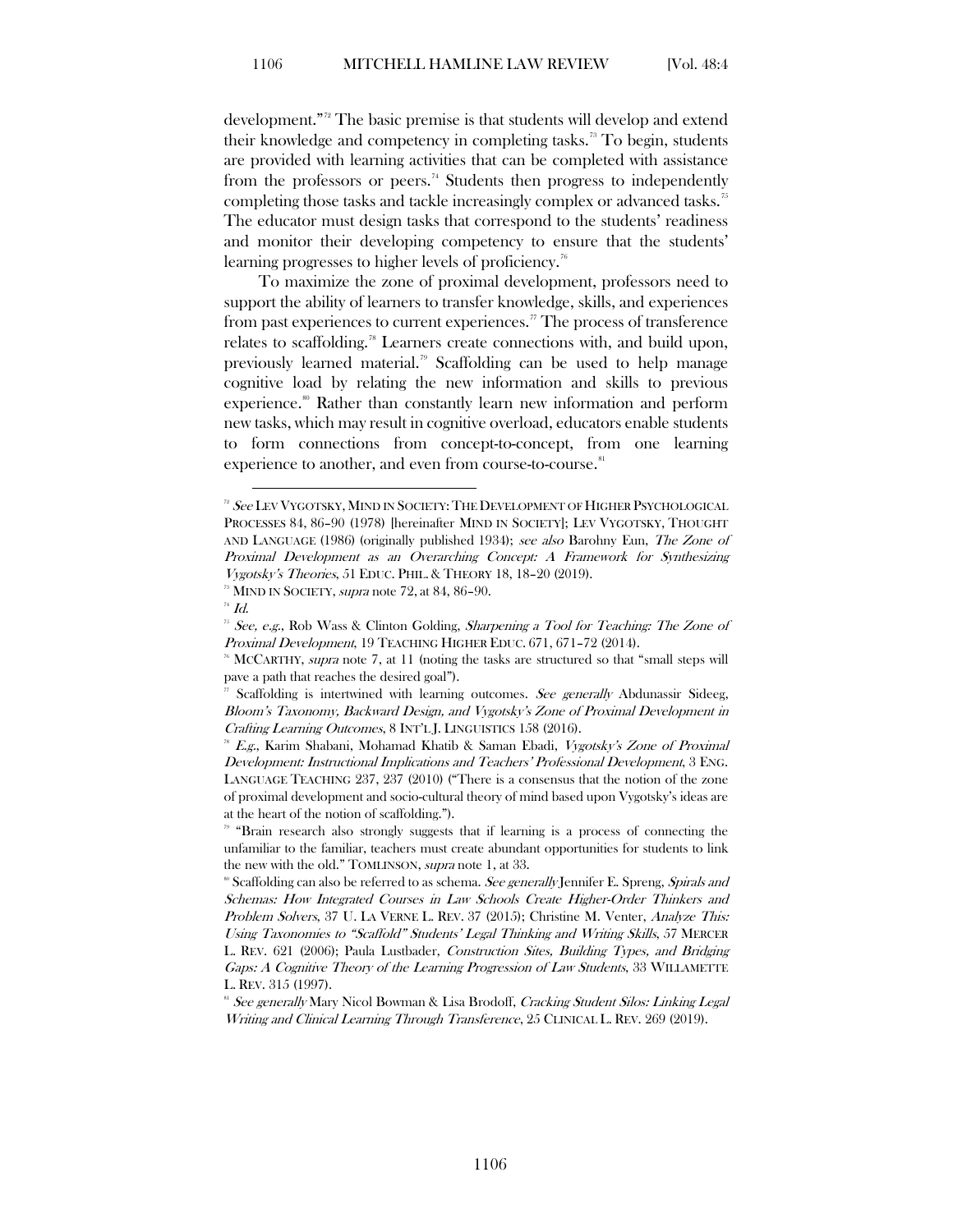Related to the concept of a growth mindset, cognitive load, and scaffolding is the concept of grit.<sup>[82](#page-14-1)</sup> Grit recognizes the importance of setting goals, acknowledging struggle, and requiring perseverance in the face of failure to accomplish those goals. [83](#page-14-2) Grit acknowledges that hard work and perseverance, not just raw talent, is required to gain proficiency. [84](#page-14-3) Learning tasks and opportunities should not be so challenging that student learners become frustrated, but learning tasks and opportunities should not be so simplistic that students never gain additional proficiency.<sup>[85](#page-14-4)</sup> Encountering challenges promotes deep learning when multiple opportunities are presented to learners to meet and tackle those challenges.<sup>[86](#page-14-5)</sup>

Differentiated instruction is premised on the belief that "[e]very learner has a hidden and extensive capacity to learn."<sup>[87](#page-14-6)</sup> That capacity is enhanced by building upon prior experiences, forging connections, and creating increasingly challenging tasks.<sup>[88](#page-14-7)</sup> Accordingly, differentiated instruction incorporates the principles of growth mindset, cognitive load, scaffolding, and grit.

#### <span id="page-14-0"></span>C. Learning Outcomes, Performance Criteria, and Assessments

A teacher supports student learning by clarifying the learning process. As Dr. Tomlinson explained, "Clarity about what matters most in a topic increases the likelihood of introducing it in a way that each student finds meaningful, interesting, and appropriate."<sup>[89](#page-14-8)</sup> In other words, when the teacher articulates the learning outcomes, outlines the performance criteria, and uses valid assessment devices, the teacher clarifies the learning process.<sup>[90](#page-14-9)</sup>

Identifying learning outcomes, also called learning objectives, is a first step in differentiated instruction. $\mathbb{S}^n$  Commonly phrased using one of the

<span id="page-14-1"></span><sup>&</sup>lt;sup>82</sup> See generally ANGELA DUCKWORTH, GRIT: THE POWER OF PASSION AND PERSEVERANCE 180–82 (2016) (referencing the connection between Dweck's work on mindset and grit). <sup>83</sup> E.g., id. at 55 (sharing the "Grit Scale").

<span id="page-14-3"></span><span id="page-14-2"></span>

<sup>&</sup>lt;sup>84</sup> See generally Megan Bess, Grit, Growth Mindset, and the Path to Successful Lawyering, 89 UMKC L. REV. 493 (2021); Catherine Martin Christopher, Normalizing Struggle, 73 ARK. L. REV. 27 (2020).

<span id="page-14-4"></span><sup>&</sup>lt;sup>85</sup> See generally Denitsa R. Mavrova Heinrich, Cultivating Grit in Law Students: Grit, Deliberate Practice, and First-Year Law School Curriculum, 47 CAP. U. L. REV. 341 (2019); Elizabeth M. Bloom, Creating Desirable Difficulties: Strategies for Reshaping Teaching and Learning in the Law School Classroom, 95 U. DET. MERCY L. REV. 115 (2018); Emily Zimmerman & Leah Brogan, Grit and Legal Education, 36 PACE L. REV. 114 (2015).

<span id="page-14-5"></span><sup>&</sup>lt;sup>86</sup> DUCKWORTH, *supra* note 82, at 269 (exploring "the power of grit to help you achieve your potential").

<sup>&</sup>lt;sup>87</sup> TOMLINSON, *supra* note 1, at 29.

<span id="page-14-7"></span><span id="page-14-6"></span> $^{88}$  Id.

 $^{\circ}\,$  Id. at 17.

<span id="page-14-9"></span><span id="page-14-8"></span><sup>&</sup>lt;sup>90</sup> E.g., Steven I. Friedland, Outcomes and the Ownership Conception of Law School Courses, 38 WM. MITCHELL L. REV. 947, 962 (2012) (explaining that explicit outcomes promote student ownership of the learning process).

<span id="page-14-10"></span>Santangelo & Tomlinson, *supra* note 14, at 312.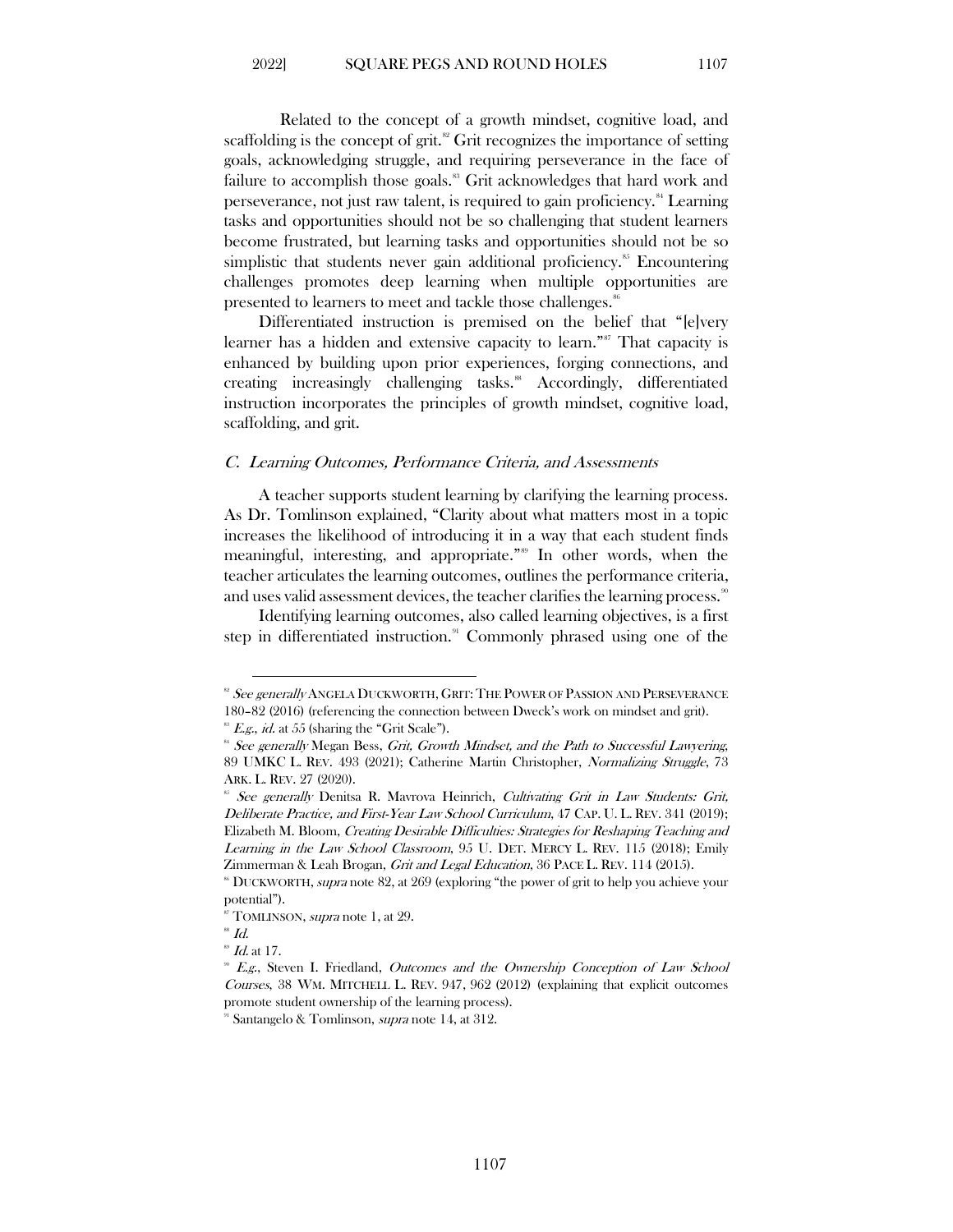verbs from Bloom's Taxonomy,<sup>[92](#page-15-0)</sup> student learning outcomes share and manage learning expectations.<sup>33</sup> The learning outcomes identify the knowledge, skills, experiences, and products that all students are expected to learn during the particular course, learning unit, learning module, or class meeting.<sup>[94](#page-15-2)</sup> Learning outcomes typically include an action verb to identify the particular cognitive process and an object that describes the knowledge the learner will gain.<sup>35</sup> For example, the following learning outcome may be appropriate for a number of law school classes: the learner will employ effective reading strategies to identify and evaluate the relevant facts, rules of law, and policies underlying the holding of each assigned case. The following is another example of a learning outcome: the learner will distinguish between facts relevant to the legal problem(s) (i.e., legally relevant facts, emotionally-relevant facts, background facts) and facts that are not relevant to the legal problem(s) (i.e., extraneous facts). Accrediting agencies are increasingly requiring learning outcomes for each learning module.<sup>[96](#page-15-4)</sup>

In addition to developing meaningful learning outcomes, the appropriate performance criteria should also be developed." Performance criteria refers to the measure of achievement of a learning outcome.<sup>[98](#page-15-6)</sup> The performance criteria may be an evaluation of the learning outcome, such as proficient, competent, or limited competency. The performance criteria may also be an articulation of how the student learner would demonstrate mastery of the learning outcome. For example, consider the following learning outcome: the student will apply known rules to a given set of facts

<span id="page-15-0"></span><sup>92</sup> BENJAMIN S. BLOOM, TAXONOMY OF EDUCATIONAL OBJECTIVES: THE CLASSIFICATION OF EDUCATIONAL GOALS (1956).

<span id="page-15-1"></span><sup>&</sup>lt;sup>93</sup> See generally Debra Moss Vollweiler, Don't Panic! The Hitchhiker's Guide to Learning Outcomes: Eight Ways to Make Them More Than (Mostly) Harmless, 44 U. DAYTON L. REV. 17 (2018); B. Glesner Fines, *The Impact of Expectations on Teaching and Learning*, 38 GONZ. L. REV. 89 (2002).

<span id="page-15-2"></span><sup>&</sup>lt;sup>94</sup> See Robin Lightner & Ruth Benander, Student Learning Outcomes: Barriers and Solutions for Faculty Development, 24 J. FACULTY DEV. 34, 34–35 (2010).<br><sup>95</sup> See TAXONOMY FOR LEARNING, TEACHING, AND ASSESSING: A REVISION OF BLOOM'S

<span id="page-15-3"></span>TAXONOMY OF EDUCATIONAL OBJECTIVES 20–22 (Lorin W. Anderson and David R. Krathwohl eds., Pearson 2000).<br>® ABA Standard 302, for example, requires law schools to establish learning outcomes. See,

<span id="page-15-4"></span>e.g., Janet W. Fisher, Putting Students at the Center of Legal Education: How an Emphasis on Outcome Measures in the ABA Standards for Approval of Law Students Might Transform the Educational Experience of Law Students, 35 S. ILL. U. L.J. 225, 226–29 (2011) (providing background on the "new" ABA rules relating to assessment).

<span id="page-15-5"></span> $\mathscr{S}$  See, e.g., Sophie M. Sparrow, *Describing the Ball: Improve Teaching by Using Rubrics*— Explicit Grading Criteria, 2004 MICH. ST. L. REV. 1 (2004); see also Brenda D. Gibson, Grading Rubrics: Their Creation and Their Many Benefits to Professors and Students, 38 N.C. CENT. L. REV. 41 (2015).

<span id="page-15-6"></span><sup>&</sup>lt;sup>8</sup> See generally Bryce F. Sullivan & Susan L. Thomas, *Documenting Student Learning* Outcomes through a Research-Intensive Senior Capstone Experience: Bringing the Data Together to Demonstrate Progress, 9 N. AM. J. PSYCH. (2007) (exploring how outcomes are measured using performance criteria).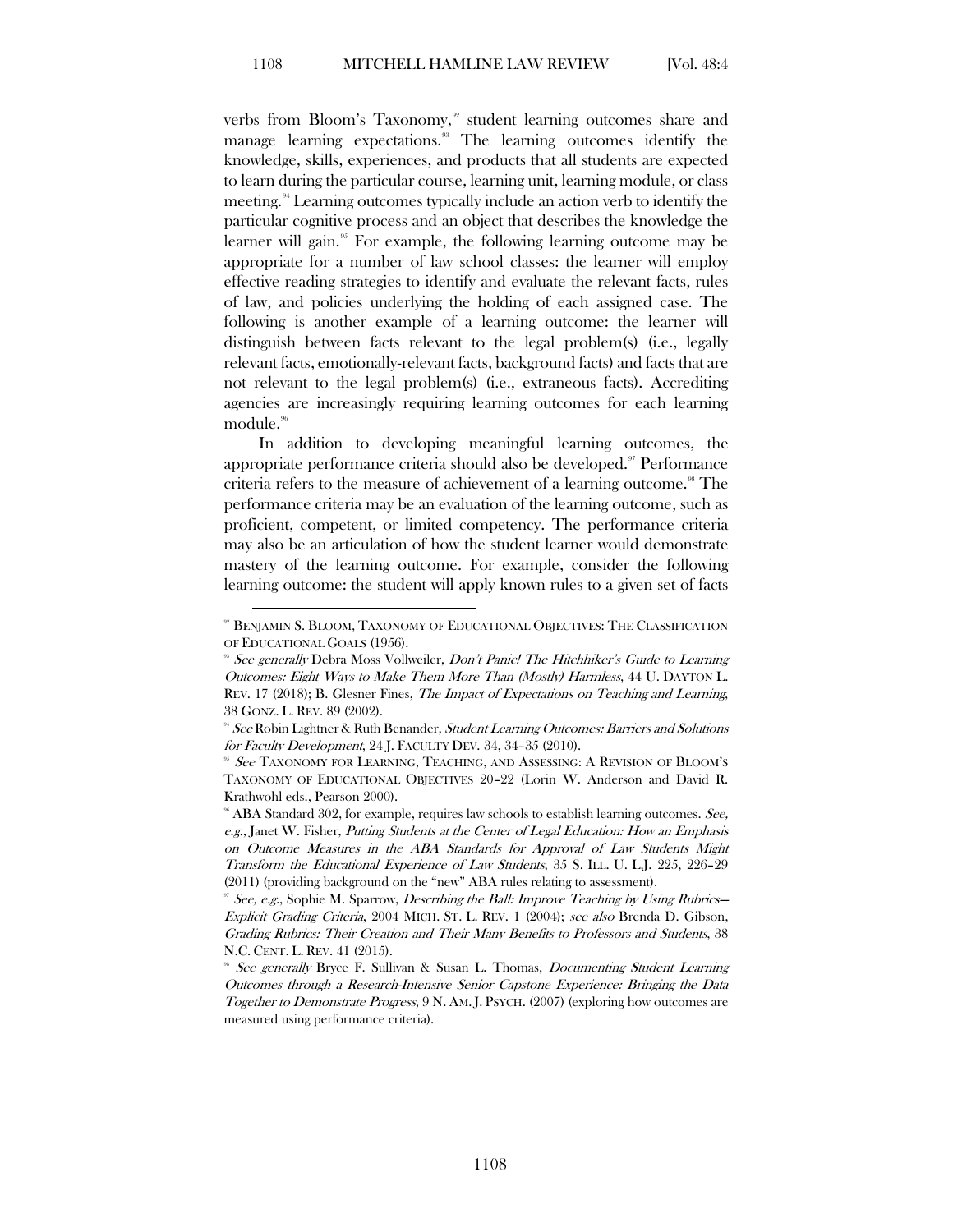to predict the likely resolution. The performance criteria may be broken into the following: (1) the student will articulate the relevant legal rules using primary, binding authority, (2) the student will distinguish between relevant and non-relevant facts, (3) the student will employ forms of legal reasoning, and (4) the student will present a prediction that is supported by the law and the facts. Performance criteria are related both to learning outcomes and to assessment.<sup>[99](#page-16-0)</sup>

Assessment provides learners the opportunity to work with a learning unit's content and demonstrate competency.<sup>[100](#page-16-1)</sup> Today, assessment is recognized as being integral to the learning process.<sup>[101](#page-16-2)</sup> Historically, assessment was focused on the conferring of grades and recommendations about promotion to next grade levels, course completion, and graduation.<sup>[102](#page-16-3)</sup> The value and purpose of assessment, however, is not restricted to grades or promotions.[103](#page-16-4) Assessment is an evaluation of what has been learned, but that information is used to both improve learning and refine instructional strategies. As Dr. Tomlinson stated, "Assessment always has had more to do with helping students demonstrate what they know, understand, and can do than with cataloging their mistakes."[104](#page-16-5) Assessment guides and informs instruction.<sup>[105](#page-16-6)</sup> The students receive feedback on their progress, and educators then adapt course instruction to respond to the needs of the student learners.[106](#page-16-7) Assessment is critical to adapting instruction, and adapting is a key aspect of differentiated instruction.<sup>107</sup>

For those reasons, assessment is critical to implementing differentiated

<span id="page-16-5"></span> $104$  TOMLINSON, *supra* note 1, at 18.

<span id="page-16-0"></span> $E.g.,$  Abigail Loftus DeBlasis, *Building Legal Competencies: The Montessori Method as a* Unifying Approach to Outcomes-Based Assessment in Law Schools, 42 OHIO N.U. L. REV. 1, 20 (2015); Victoria L. VanZandt, Creating Assessment Plans for Introductory Legal Research and Writing Courses, 16 J. LEGAL WRITING 313, 332 (2010) ("Performance criteria are created by tying the course learning outcomes to a specific act of performance and a competency level.").

 $100$  MCCARTHY, *supra* note 7, at 8.

<span id="page-16-2"></span><span id="page-16-1"></span> $101$  E.g., Rogelio Lasso, A Blueprint for Using Assessments to Achieve Learning Outcomes and Improve Students' Learning, 12 ELON L. REV. 1, 44 (2020).<br><sup>102</sup> Tonya R. Moon, *The Role of Assessment in Differentiation*, 44 THEORY INTO PRACTICE

<span id="page-16-3"></span><sup>226, 226 (2005).</sup>

<span id="page-16-4"></span> $103$  See generally Barbara Glesner Fines, Competition and the Curve, 65 UMKCL. REV. 879, 884 (1997) (noting that grades do not necessarily motivate learning).

<span id="page-16-6"></span><sup>&</sup>lt;sup>105</sup> Moon, *supra* note 102, at 228–29; see also Paul J. Manning, Understanding the Impact of Inadequate Feedback: A Means to Reduce Law Student Psychological Distress, Increase Motivation, and Improve Learning Outcomes, 43 CUMB. L. REV. 225, 254 (2012–2013); Lori A. Roberts, Assessing Ourselves: Confirming Assumptions and Improving Student Learning by Efficiently and Fearlessly Assessing Student Learning Outcomes, 3 DREXEL L. REV. 457, 468–69 (2011).

<span id="page-16-7"></span> $10<sup>6</sup>$  E.g., Herbert N. Ramy, Moving Students from Hearing and Forgetting to Doing and Understanding: A Manual for Assessment in Law School, 41 CAP. U. L. REV. 837, 845 (2013).

<span id="page-16-8"></span><sup>&</sup>lt;sup>107</sup> TOMLINSON, *supra* note 1, at 17 (" $[A]$ ssessment is today's means of understanding how to modify tomorrow's instruction.").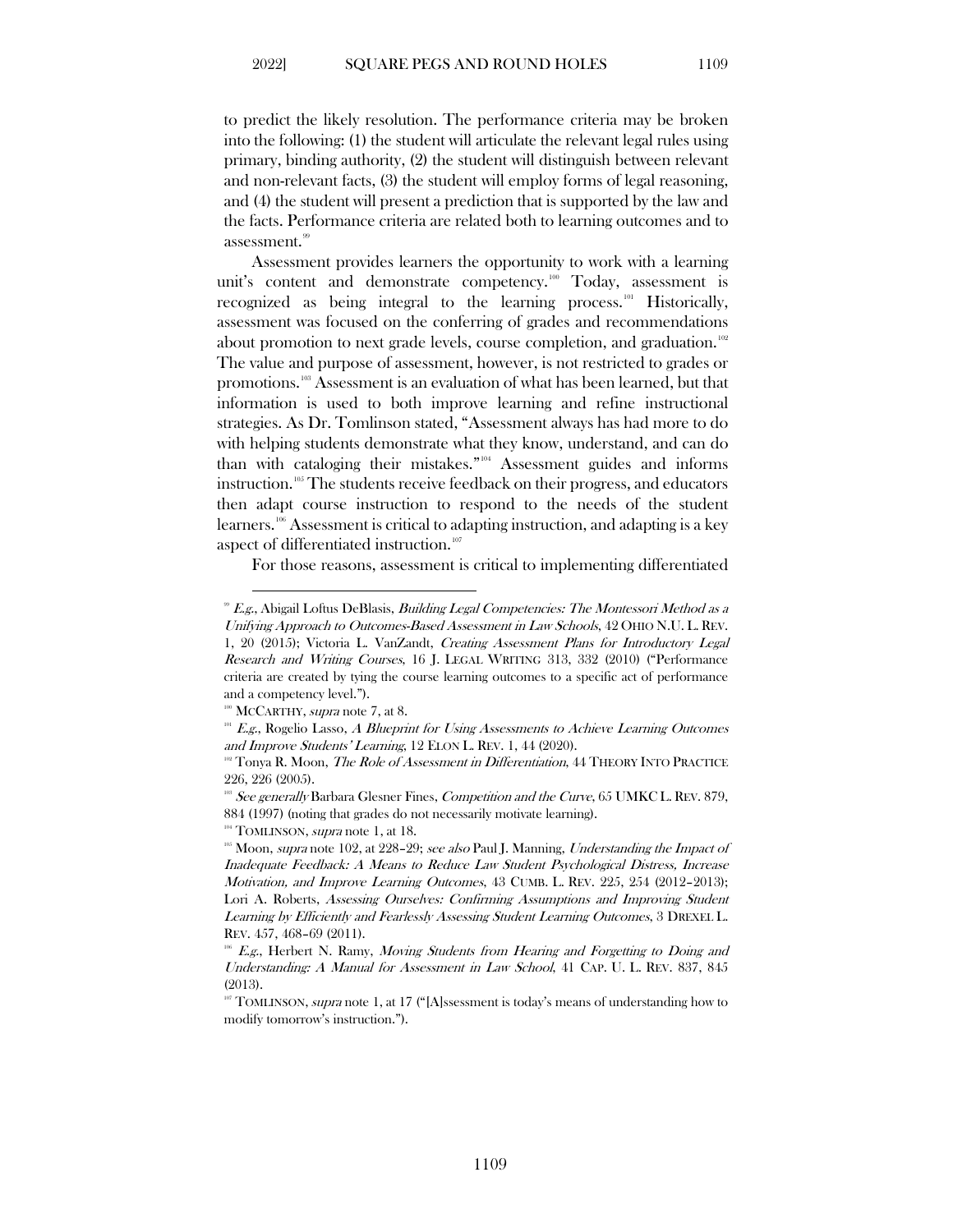instruction. All students are moving toward the common standard or learning outcome, even in a differentiated classroom.<sup>[108](#page-17-1)</sup> The summative assessment device, which may be in the form of a final examination, will typically be the same for all students.While the end product may be the same for all learners, the path to the final examination will be varied for each student learner. Differentiated instruction acknowledges that students during a learning module move at different paces with varying levels of independence toward that shared common end goal.<sup>[109](#page-17-2)</sup> To begin, the diagnostic assessment provides the mechanism to gather information on student interest and readiness of a topic. During the learning module, formative assessment informs what modifications are needed to the methods of instruction, with varied assessment devices providing students different ways in which to showcase their mastery.<sup>[110](#page-17-3)</sup> Using both multiple assessment devices and multiple types of assessment devices throughout a course promotes student learning.<sup>[111](#page-17-4)</sup>

Assessment plays a critical role in differentiated instruction because the information gathered by assessments informs modifications necessary to the content, process, product, and environment.<sup>[112](#page-17-5)</sup> The educator then differentiates the content, process, and product as appropriate to ensure that students achieve the learning outcomes.<sup>[113](#page-17-6)</sup>

## <span id="page-17-0"></span>IV. EXPLORING THE VALUE OF DIFFERENTIATED INSTRUCTION TO THE LAW SCHOOL CLASSROOM

Differentiated instruction has been occurring to some degree in all levels of education for decades before given the name, and attention, by Dr. Tomlinson. The initial development and refinement of differentiated instruction occurred in K-12 education. [114](#page-17-7) Higher education has also drawn

<span id="page-17-1"></span> $108$  Moon, *supra* note 102, at 231.

<span id="page-17-2"></span><sup>&</sup>lt;sup>109</sup> Id.; see also TOMLINSON, supra note 1, at 17 ("In a differentiated classrooms, assessment is diagnostic and ongoing.").

<span id="page-17-3"></span> $110$  E.g., Olympia Duhart, The 'F' Word: The Top Five Complaints (and Solutions) About Formative Assessment, 67 J. LEGAL EDUC. 531, 541 (2018); Elizabeth M. Bloom, A Law School Game Changer: (Trans)Formative Feedback, 41 OHIO N.U. L. REV. 227, 249–50 (2015).

<span id="page-17-4"></span> $111$  See, e.g., Rogelio A. Lasso, Is Our Students Learning? Using Assessments to Measure and Improve Law School Learning and Performance, 15 BARRY L. REV. 73, 91–93 (2010).

<span id="page-17-5"></span><sup>&</sup>lt;sup>112</sup> TOMLINSON, *supra* note 1, at 18; see also CAROL TOMLINSON & TONYA MOON, ASSESSMENT IN A DIFFERENTIATED CLASSROOM: A GUIDE FOR STUDENT SUCCESS 312 (2013).

<sup>&</sup>lt;sup>113</sup> Santangelo & Tomlinson, *supra* note 14, at 312.

<span id="page-17-7"></span><span id="page-17-6"></span><sup>&</sup>lt;sup>114</sup> See Wendy McCarty, Sherry R. Crow, Grace A. Mims, Dennis E. Potthoff & Jennifer S. Harvey, Renewing Teaching Practices: Differentiated Instruction in the College Classroom, 1 J. CURRICULUM, TEACHING, LEARNING AND LEADERSHIP IN EDUC. 35, 38 (2016) ("DI has been most extensively researched and utilized in P-12 grade levels. However, a growing body of research focused on college-level implementation of DI methodology has emerged.").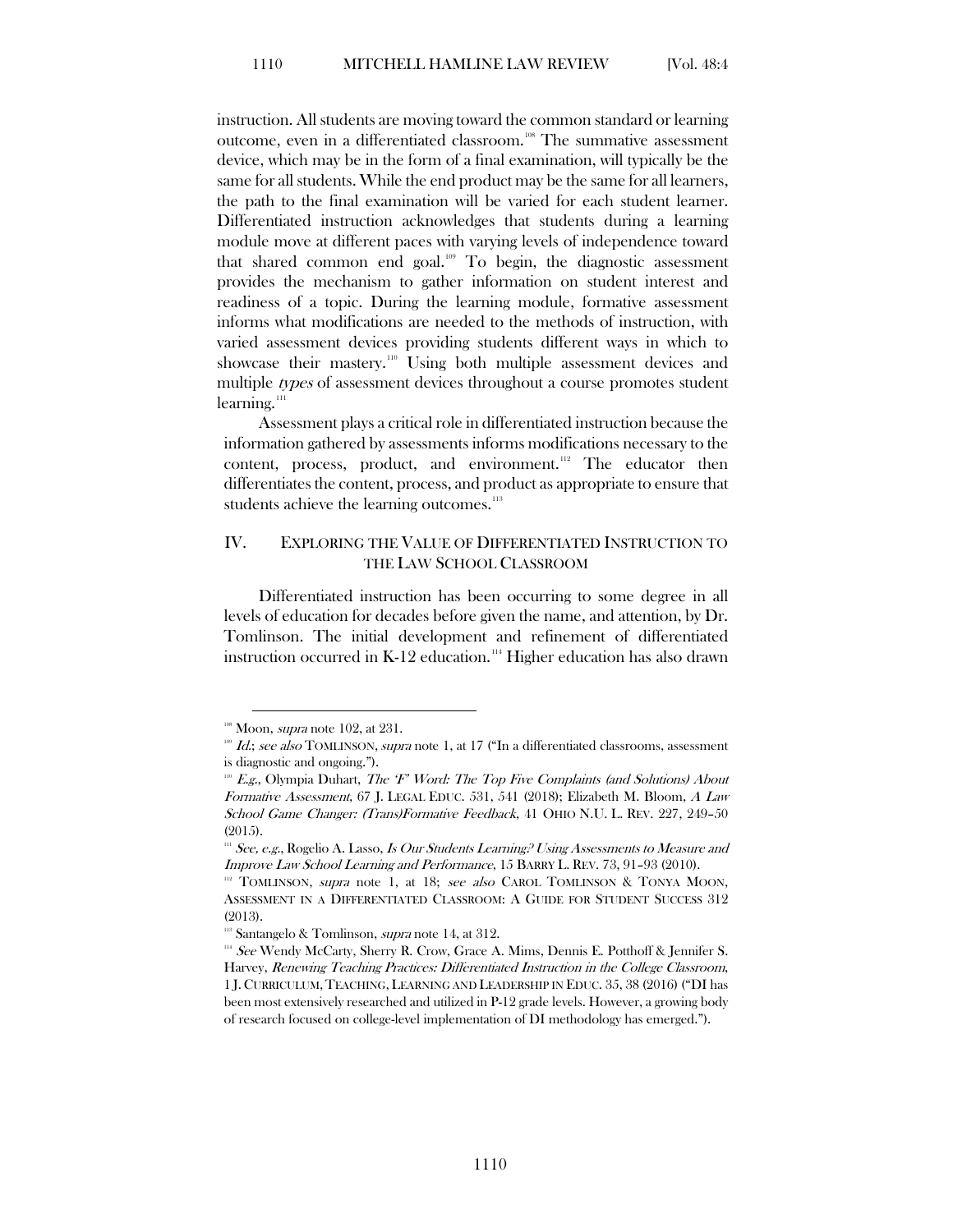in the concepts of differentiated instruction. [115](#page-18-0) Indeed, higher education is an ideal setting for the incorporation of differentiated instruction.<sup>[116](#page-18-1)</sup> Incorporating differentiated instruction into higher education acknowledges that students have diverse backgrounds with a range of academic experiences, life experiences, and professional experiences.<sup>[117](#page-18-2)</sup> Legal education has also been acknowledging that law students are not a homogenous population.<sup>[118](#page-18-3)</sup> Law professors have been searching for strategies that support the learning of all law students.<sup>[119](#page-18-4)</sup> Just as has been discovered in higher education, differentiated instruction allows all student learners to succeed and provides a framework for professors to construct a meaningful student-centered learning environment.

For decades, educators and commentators have recommended changes to legal education.<sup>[120](#page-18-5)</sup> Christopher Columbus Langdell<sup>[121](#page-18-6)</sup> would not

<span id="page-18-1"></span><span id="page-18-0"></span><sup>&</sup>lt;sup>115</sup> See, e.g., id. at 35; Santangelo & Tomlinson, *supra* note 14, at 307 (conducting a study about the impact of using differentiated instruction in an introductory-level graduate course). <sup>116</sup> As two scholars posited, "At the higher education level, students are perhaps even more diverse than K-12 students due to their varied educational and life experiences, yet less consideration for diversity in instructional planning occurs." Mary Dosch & Margaret Zidon, "The Course Fit Use": Differentiated Instruction in the College Classroom, 26 NO. 3 INT'L J.TEACHING & LEARNING IN HIGHER EDUC. 343, 343 (2014); see also DEREK BOK, HIGHER EDUCATION IN AMERICA 77 (William G. Brown ed., revised ed. 2013) (stating that undergraduate students have been "growing far more diverse in age, race, and economic background" from 1960 to 2012).

<span id="page-18-2"></span><sup>&</sup>lt;sup>117</sup> See, e.g., Dosch & Zidon, *supra* note 116, at 343; see also Ruth Boelens, Michiel Voet & Bram De Wever, The Design of Blended Learning in Response to Student Diversity in Higher Education: Instructors' Views and Use of Differentiated Instruction in Blended Learning, 120 COMPUTERS & EDUC. 197, 198 (2018).

<span id="page-18-3"></span> $118$  See, e.g., Gregory W. Bowman, The Comparative and Absolute Advantages of Junior Law Faculty: Implications for Teaching and the Future of American Law Schools, 2008 B.Y.U. EDUC. & L.J. 171, 190 (2008); but see Mitchell M. Simon, M.E. Occhialino & Robert L. Fried, Herding Cats: Improving Law School Teaching, 49 J. LEGAL EDUC. 256, 256 (1999) (sharing that "[i]n many law schools, despite the institutional lip service paid to teaching, scholarship and other outside activities are understood to be more highly valued than good teaching . . .").

<span id="page-18-4"></span><sup>&</sup>lt;sup>119</sup> See Kia H. Vernon, Dorothy D. Nachman & Don Corbett, Bridging the Gap: Developing Pedagogical Solutions for Underrepresented Law Students, 22 RUTGERS RACE & L. REV. 37 (2020); Gerald Hess, Michael H. Schwartz & Nancy Levit, Fifty Ways to Promote Teaching & Learning, 67 J. LEGAL EDUC. 696, 696–97 (2018); E. Scott Fruehwald, How to Help Students from Disadvantaged Backgrounds Succeed in Law School, 1 TEX. A&M L. REV. 83, 84 (2013).

<span id="page-18-5"></span><sup>&</sup>lt;sup>120</sup> See generally Gene R. Shreve, History of Legal Education, 97 HARV. L. REV. 597 (1983) (reviewing the book "Law School: Legal Education in America from the 1850s to the 1980s" by Robert Stevens). See also BOK, supra note 116, at 281 (asserting that "law schools have fallen behind other faculties in taking steps to improve the quality of pedagogy and enhance student learning").

<span id="page-18-6"></span> $121$  Christopher Columbus Langdell developed the case method, which continues to be a key instructional strategy in legal education. For a biography of Langdell, see BRUCE A. KIMBALL, THE INCEPTION OF MODERN PROFESSIONAL EDUCATION: C.C. LANGDELL 1826–1906 (2009).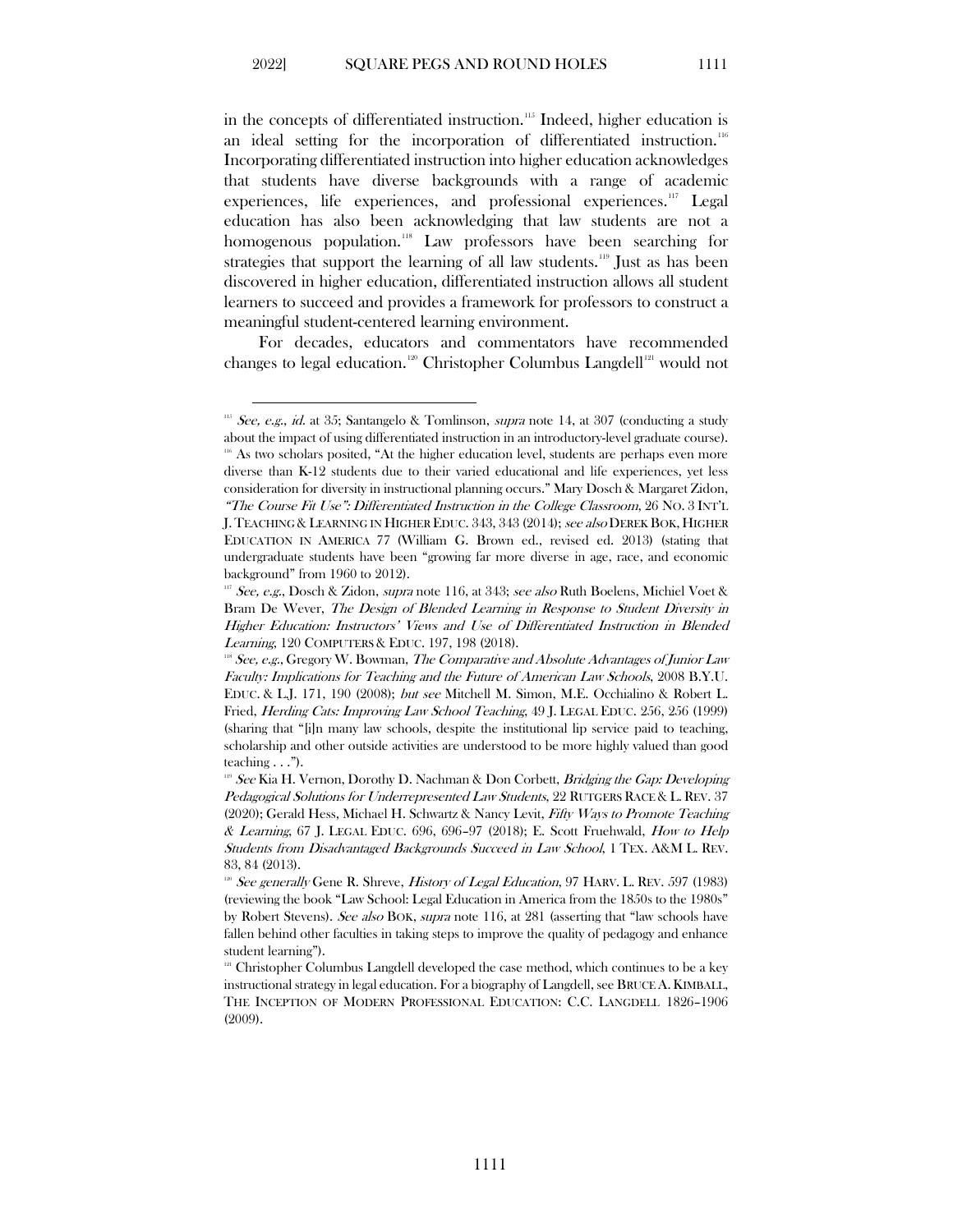be surprised at some aspects of legal education today, $122$  such as the continued reliance upon the Socratic Method.<sup>[123](#page-19-1)</sup> In Derek Bok's *Higher* Education in America, the Socratic Method is described as a "towering pedagogical achievement."[124](#page-19-2) Bok describes the Socratic Method as a teaching technique that fosters active learning in a large classroom setting.<sup>[125](#page-19-3)</sup> Bok also opined that "its constant use in class after class grows tedious and contributes to the flagging interest of students in the second and third years of law school."[126](#page-19-4) While the Socratic Method may still offer educational benefits, its use has had some negative impacts on legal education.<sup>[127](#page-19-5)</sup> Moreover, the continued reliance on the Socratic Method has, at least for a time, restricted development and implementation of pedagogy and theory developed in other educational settings.<sup>[128](#page-19-6)</sup>

<span id="page-19-2"></span>

<span id="page-19-3"></span> $^{126}$  *Id.* at 279.

<span id="page-19-0"></span><sup>&</sup>lt;sup>122</sup> Christopher C. Langdell, *Teaching Law as a Science*, 21 AM. L. REV. 121, 123-24 (1887); see also Nancy Cook, Law As Science: Revisiting Langdell's Paradigm in the 21<sup>st</sup> Century, 88 N.D. L. REV. 21, 29–30 (2012) (outlining the pedagogy developed by and advocated for use by Langdell); Howard Schweber, *The "Science" of Legal Science: The Model of the Natural* Sciences in Nineteenth-Century American Legal Education, 17 L. & HIST. 421, 421–22 (1999) (noting that teaching "law as science" predated Langdell and started at the Litchfield Law School, the first independent U.S. law school).

<span id="page-19-1"></span><sup>&</sup>lt;sup>123</sup> WILLIAM M. SULLIVAN, ANNE COLBY, JUDITH WELCH WEGNER, LLOYD BOND & LEE S. SHULMAN, EDUCATING LAWYERS: PREPARATION FOR THE PRACTICE OF LAW 23, 33–35 (2005) (describing the Socratic method as a signature pedagogy of legal education); Joseph A. Dickinson, Understanding the Socratic Method in Law School Teaching After the Carnegie Foundation's Educating Lawyers, 31 W. NEW ENG. L. REV. 97, 99–100 (2009); Benjamin V. Madison, III, The Elephant in Law School Classrooms: The Overuse of the Socratic Method As An Obstacle to Teaching Modern Students, 85 U. DET. MERCY L. REV. 293, 294–95 (2008); see also Russell L. Weaver, Langdell's Legacy: Living with the Case Method, 36 VILL. L. REV. 517, 521–415, 581–92 (1991) (examining both the history of Langdell's pedagogy and suggesting changes to adapt the pedagogy for the modern law school classroom). See generally Rory Bahadur & Liyun Zhang, Socratic Teaching and Learning Styles: Exposing the Pervasiveness of Implicit Bias and White Privilege in Legal Pedagogy, 18 HASTINGS RACE & POVERTY L.J. 114 (2021); Donald G. Marshall, Socratic Method and the Irreducible Core of Legal Education, 90 MINN. L. REV. 1 (2005).<br><sup>124</sup> BOK, *supra* note 116, at 278.<br><sup>125</sup> Id. at 278–97.

<span id="page-19-5"></span><span id="page-19-4"></span> $127$  See, e.g., Jeannie Suk Gersen, The Socratic Method in the Age of Trauma, 130 HARV. L. REV. 2320, 2330–41 (2017) (exploring the "traumatic Socratic" method); Kristen K. Tiscione, How the Disappearance of Classical Rhetoric and the Decision to Teach Law as a "Science" Severed Theory from Practice in Legal Education, 51 WAKE FOREST L. REV. 385, 397 (2016) (asserting that Langdell's approach to teaching law as a science "transformed law school into a primarily theoretical endeavor"). Criticism of the Socratic Method is not a recent phenomenon. See, e.g., Suzanne Dallimore, The Socratic Method-More Harm Than Good, 3 J. CONTEMP. L. 177, 182 (1997) ("The Socratic Method has a severely negative psychological impact.").

<span id="page-19-6"></span>See, e.g., Ruta K. Stropus, Mend It, Bend It, and Extend It: The Fate of Traditional Law School Methodology in the 21<sup>s</sup> Century, 27 LOY. U. CHI. L.J. 449, 484–89 (1996); see also BOK, supra note 116, at 280 ("The success of the discussion method [of the Socratic Method] have also made it easier for law faculties to overlook its pedagogic deficiencies.").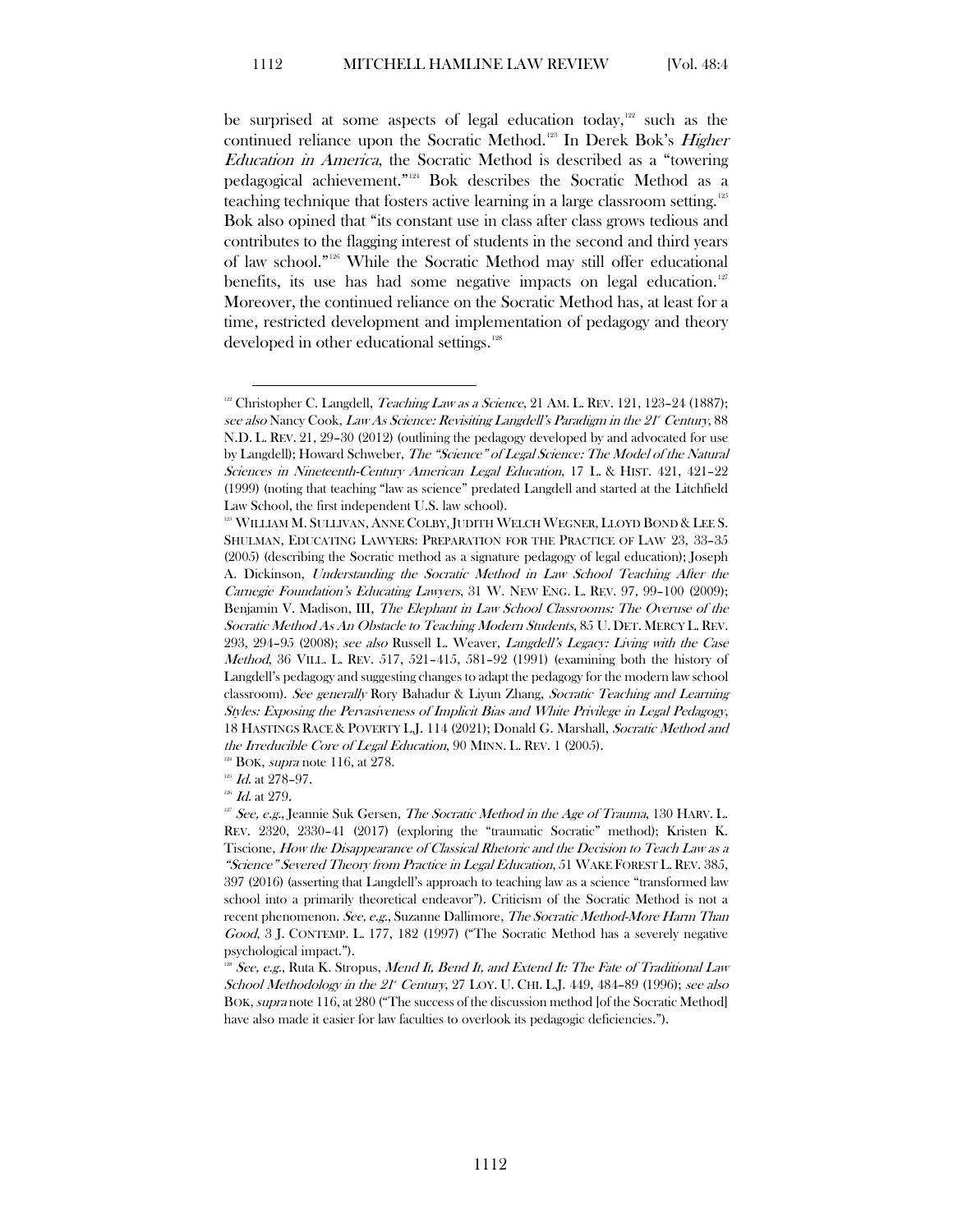Nonetheless, legal education has changed and is currently changing. [129](#page-20-0) Some external factors motivating change are economic, societal, and social.[130](#page-20-1) Various aspects of the legal profession—such as increased specialization, globalization of practice, varied staffing structures, and client expectations—have changed.[131](#page-20-2) Increasing student diversity also includes the various learning styles and levels of multiple intelligences.<sup>[132](#page-20-3)</sup> Student expectations have changed.[133](#page-20-4) Some of these changes are a result of generational changes, with focus today on the entrance of Generation Z into higher education.<sup>[134](#page-20-5)</sup> Some of these changes are a result of technological changes.<sup>[135](#page-20-6)</sup> Some of these changes relate to the COVID-19 pandemic.<sup>[136](#page-20-7)</sup>

<span id="page-20-0"></span><sup>&</sup>lt;sup>129</sup> See generally Rebecca Flanagan, Better by Design: Meaningful Change for the Next Generation of Law Students, 71 ME. L. REV. 103 (2018); Gerald P. Lopez, Transform-Don't Just Tinker With—Legal Education, 23 CLINICAL L. REV. 471 (2017); Sheldon Krantz & Michael Millemann, Legal Education In Transition: Trends and Their Implications, 94 NEB. L. REV. 1 (2015); Susannah Furnish, The Progression of Legal Education Models: Everything Old Is New Again, 6 NE. U. L.J. 7 (2013).

<span id="page-20-1"></span><sup>&</sup>lt;sup>33</sup> See, e.g., Paula A. Franzese, *Law Teaching for the Conceptual Age*, 44 SETON HALL L. REV. 967, 968–69 (2014) ("In response to the economic downturn, diminished employment prospects for law school graduates, and the ever-escalating costs of a legal education, declining law student enrollments, fickle and changing client demands, and an increasingly global playing field, both the academy and the practice of law continue to undergo rather seismic shifts."); see also BOK, supra note 116, at 2–3 (summarizing recent external accountability of higher education from legislatures, employers, parents, and students).

<span id="page-20-2"></span> $131$  See, e.g., BENJAMIN BARTON, GLASS HALF FULL: THE DECLINE AND REBIRTH OF THE LEGAL PROFESSION 2, 2–11 (2015).

<span id="page-20-3"></span><sup>&</sup>lt;sup>132</sup> GREGORY & CHAPMAN, *supra* note 9, at XI; see also Paul Lustbader, *Principle 7: Good* Practice Respects Diverse Talents and Ways of Learning, 49 J. LEGAL EDUC. 448, 448–49 (1999).

<span id="page-20-4"></span><sup>&</sup>lt;sup>33</sup> See, e.g., Robert Minarcin, OK Boomer–The Approaching Disruption of Legal Education by Generation Z, 39 QUINNIPIAC L. REV. 29, 30–32 (2020); Rebecca Flanagan, Better by Design: Implementing Meaningful Change for the Next Generation of Law Students, 71 ME. L. REV. 103, 105 (2018); Danielle C. Istl, *The Law School Experience:* Staying Grounded and Enjoying the Journey, 80 U. DET. MERCY L. REV. 485, 487 (2003).

<span id="page-20-5"></span> $134$  For an examination of Generation Z in the context of legal education, see generally Laura P. Graham, Generation Z Goes to Law School: Teaching and Reaching Law Students in the Post-Millennial Generation, 41 U. ARK. LITTLE ROCK L. REV. 29 (2018). For an examination of Generation Z's learning habits, preferences, and expectations, see COREY SEEMILLER & MEGHAN GRACE, GENERATION Z LEARNS: A GUIDE FOR ENGAGING GENERATION Z STUDENTS IN MEANINGFUL LEARNING 1–16 (2019).<br><sup>135</sup> See, e.g., Shailini Jandial George, *Teaching the Smartphone Generation: How Cognitive* 

<span id="page-20-6"></span>Science Can Improve Learning in Law School, 66 ME. L. REV. 163, 167–71 (2013); Richard K. Sherwin, Neal Feigenson, & Christina Spiesel, Law in the Digital Age: How Visual Communication Technologies Are Transforming the Practice, Theory, and Teaching of Law, 12 B.U. SCI. & TECH. L. 227, 231–32 (2006).

<span id="page-20-7"></span><sup>&</sup>lt;sup>136</sup> See D. Benjamin Barros & Cameron M. Morrissey, A Survey of Law School Deans on the Impact of the COVID-19 Pandemic, 52 U. TOL. L. REV. 241, 242 (2021); Heather K. Gerken, Will Legal Education Change Post-2020?, 119 MICH. L. REV. 1059, 1060–65 (2021); Beverly Petersen Jennison & Christopher Steven Jennison, *Beyond Langdell: Legal* Education in a Post-Pandemic World,  $2$  No.  $2$  MD. B.J. 136, 136–38 (2020); Christian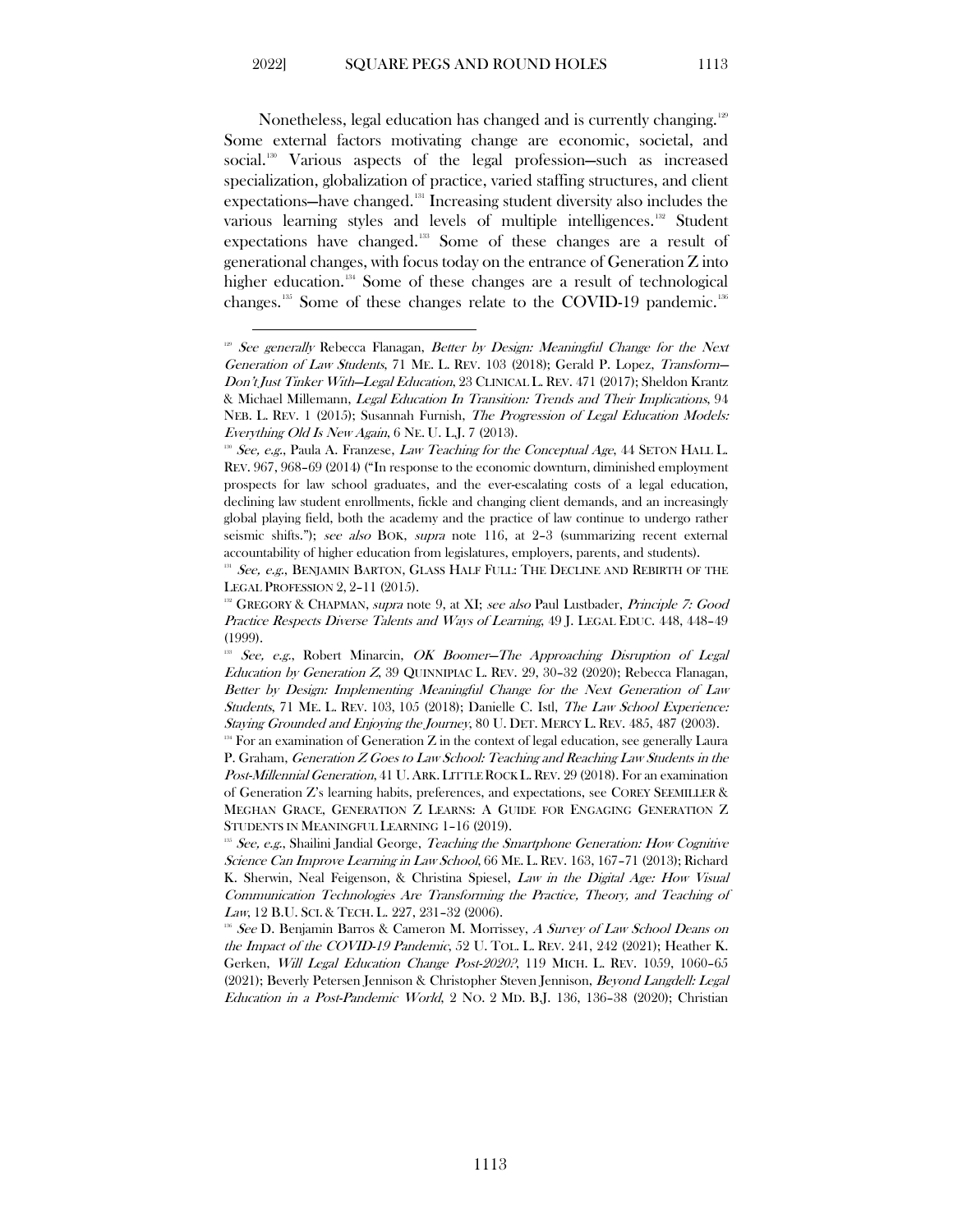Some of these changes have been a result of individual professors who strive to improve the teaching and learning environment.<sup>[137](#page-21-0)</sup> These changes have helped legal education resist shifting from student-centered learning to teacher-centered transmission.<sup>[138](#page-21-1)</sup> Some of those changes have been from evaluations of education by respected organizations, such as those organizations that produced the Carnegie's Report<sup>[139](#page-21-2)</sup> and CLEA's Best Practices.<sup>[140](#page-21-3)</sup> Perhaps one of the greatest influences for continued change has been occasioned by the American Bar Association's accreditation standards.<sup>[141](#page-21-4)</sup> The ABA Standards have encouraged focus on assessment, which requires the articulation of learning outcomes, development of performance criteria, and reflection on course alignment.<sup>[142](#page-21-5)</sup>

Sundquist, The Future of Law Schools: COVID-19, Technology, and Social Justice, 53 CONN. L. REV. ONLINE 1, 5–9 (2020); Stephanie Francis Ward, ABA Legal Ed Section Contemplates Rule Change in Light of Novel Coronavirus, A.B.A. JOURNAL (May 8, 2020), https://www.abajournal.com/news/article/legal-ed-contemplates-rule-change-due-to-covid-19-crisis [https://perma.cc/EU9R-N96C].

<span id="page-21-0"></span><sup>&</sup>lt;sup>137</sup> See generally Arturo Lopez Torres & Mary Kay Lundwall, *Moving Beyond Langdell II:* An Annotated Bibliography of Current Methods for Law Teaching, 35 GONZ. L. REV. 1 (2000) (listing a range of teaching and learning strategies used in law school classrooms).

<span id="page-21-1"></span><sup>&</sup>lt;sup>138</sup> See, e.g., King, supra note 46. For a discussion of student-centered learning in the law school context, see Dennis R. Honabach, Precision Teaching in Law School: An Essay in Support of Student-Centered Teaching and Assessment, 34 U. TOL. L. REV. 95, 102–03 (2002). See generally Kristin B. Gerdy, Teacher, Couch, and Judge: Promoting Learning through Learner-Centered Assessment, 94 L. LIB. J. 59 (2002).<br><sup>139</sup> SULLIVAN ET AL., *supra* note 123 (a project of The Carnegie Foundation for the

<span id="page-21-2"></span>Advancement of Teaching). For an examination of impact of the Carnegie Foundation's work in legal education, see generally William M. Sullivan, After Ten Years: The Carnegie Report and Contemporary Legal Education, 14 U. ST. THOMAS L.J. 331 (2018); Stephen Daniels, Martin Katz & William Sullivan, Analyzing Carnegie's Reach: The Contingent Nature of Innovation, 63 J. LEGAL EDUC. 585 (2014).

<span id="page-21-3"></span><sup>&</sup>lt;sup>140</sup> ROY STUCKEY ET AL., BEST PRACTICES FOR LEGAL EDUCATION: A VISION AND A ROADMAP vii (2007) (a project of the Clinical Legal Education Association); see also Antoinette Selillo Lopez, Beyond Best Practices for Legal Education: Reflections on Cultural Awareness—Exploring the Issues in Creating a Law School and Classroom Culture, 38 WM. MITCHELL L. REV. 1176, 1178–79 (2012); Ira P. Robbins, Best Practices on "Best Practices": Legal Education and Beyond, 16 CLINICAL L. REV. 269, 274–75 (2009).

<span id="page-21-4"></span><sup>&</sup>lt;sup>141</sup> The current ABA Standards and Rules of Procedure for Approval of Law Schools can be found at https://www.americanbar.org/groups/legal\_education/resources/standards/ [https://perma.cc/6FJM-7QLX]. For an examination of accreditation and its impact on legal education, see Susan Hanley Duncan, They're Back! The New Accreditation Standards Coming to a Law School Near You—A 2018 Update, Guide to Compliance, and Dean's Role in Implementing, 67 J. LEGAL EDUC. 462, 486–87 (2018); Sarah Valentine, Flourish or Founder: The New Regulatory Regime in Legal Education, 44 J.L.& EDUC. 473, 479 (2015). <sup>142</sup> See generally Julie Ross & Diana R. Donahoe, Lighting the Fires of Learning in Law School: Implementing ABA Standard 314 by Incorporating Effective Formative Assessment Technologies Across the Curriculum, 81 U. PITT. L. REV. 657, 659–63 (2020) (describing a range of formative assessment devices that can be used in legal education). See generally

<span id="page-21-5"></span>Derek Luke, Abstract, From Filling Buckets to Lighting Fires: The ABA Standards and the Effects of Teaching Methods, Assessments, and Feedback on Student Learning Outcomes,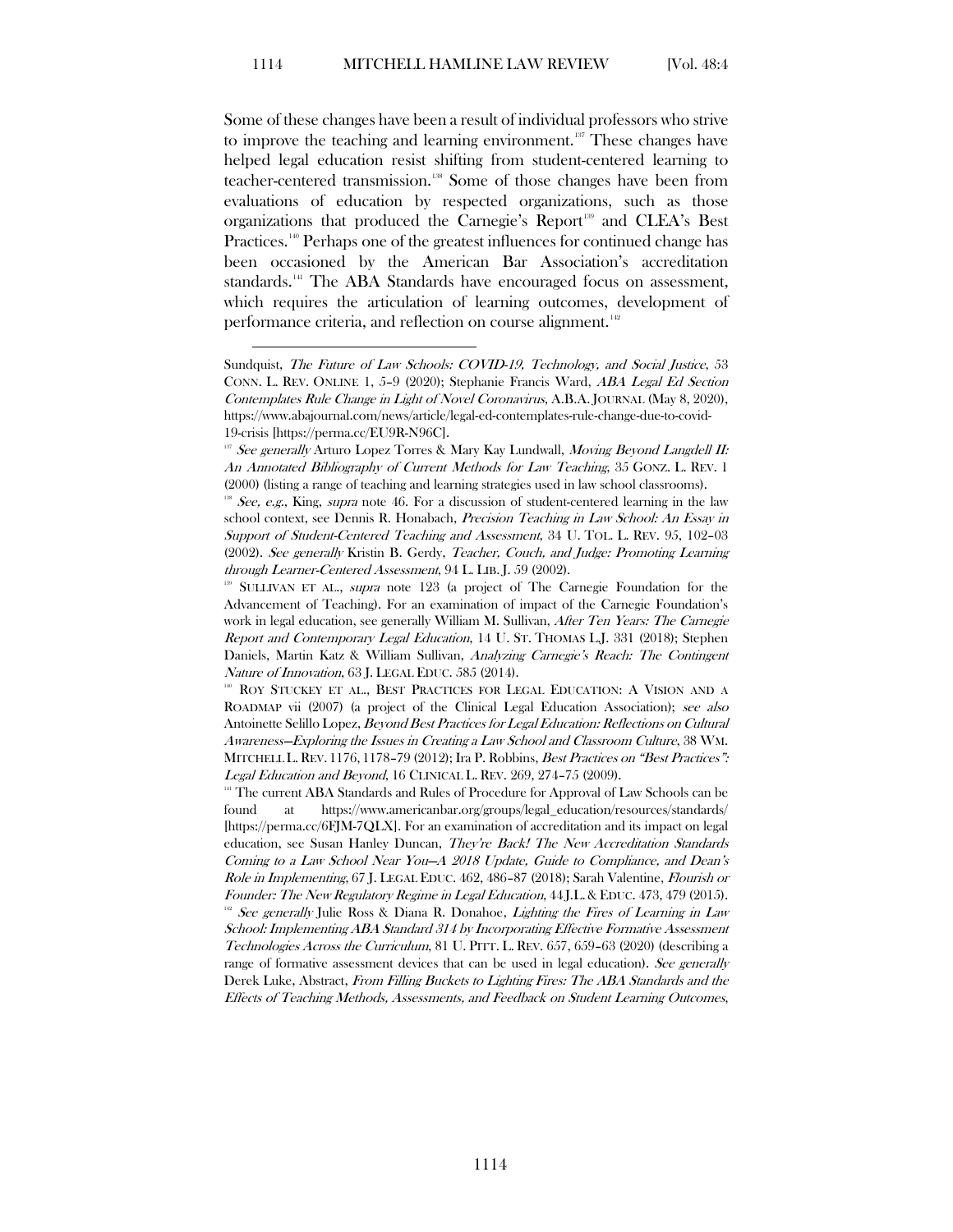Approaching education as one-size-fits-all is not theoretically sound.  $^{\text{\tiny{143}}}$  $^{\text{\tiny{143}}}$  $^{\text{\tiny{143}}}$ Educators have long known that learning is not one-size-fits-all.<sup>[144](#page-22-2)</sup> Educators show that each student learner is unique. The challenge is knowing how to structure the learning process in a manner that responds to all learning. Educators try a variety of approaches. As was recently written by Professor Deborah Borman and Professor Catherine Haras in The Journal of Legal *Education*, "Without a cognitive framework, teaching is fad-driven."<sup>[145](#page-22-3)</sup> Differentiated instruction is not a fad. Differentiated instruction provides a cognitive framework that works at all levels of education, including legal education. The hallmark of differentiated instruction is the educator's commitment to adapting to the needs, interests, and learning profiles of his

## V. APPLYING DIFFERENTIATED INSTRUCTION IN THE LAW SCHOOL CLASSROOM WITH EXAMPLES

Law students are a diverse group of student learners.<sup>[147](#page-22-5)</sup> They enter law school with a range of experiences, perspectives, preferences, and needs.<sup>148</sup> The large class size typically found in legal education, along with the limited contact with individual student learners, poses challenges to incorporate differentiated instruction in legal education. [149](#page-22-7) This section shares exercises

<span id="page-22-0"></span>or her students.<sup>[146](#page-22-4)</sup>

<sup>81</sup> U. PITT. L. REV. 209 (2019) (summarizing the background of the ABA standards and explaining how these standards will inform legal education); Judith Welch Wegner, Abstract, Law School Assessment in the Context of Accreditation: Critical Questions, What We Know and What We Should Do Next, 67 J. LEGAL EDUC. 412 (2018) (showcasing the significance of the inclusion of assessment in the ABA standards); Janet W. Fisher, Abstract, Putting Students at the Center of Legal Education: How an Emphasis on Outcome Measures in the ABA Standards for Approval of Law Schools Might Transform the Educational Experience of Law Students, 35 S. ILL. U.L.J. 225 (2011) (exploring the value of learning outcomes to the learning process); Susan Hanley Duncan, Abstract, The New Accreditation Standards Are Coming to a Law School Near You—What You Need to Know About Learning Outcomes & Assessment, 16 LEGAL WRITING: J. LEGAL WRITING INST. 605 (2010) (describing the process and consequences of the ABA standards).

<span id="page-22-1"></span><sup>&</sup>lt;sup>143</sup> See, e.g., Parviz Alavinia & Sima Farhady, Using Differentiated Instruction to Teach Vocabulary in Mixed Ability Classes with a Focus on Multiple Intelligences and Learning Styles, 2 INT'L J. APPLIED SCI. & TECH. 72, 72 (2012) (observing that "one-size-fits-all instruction based on age-grade groupings, whole-class lectures, and lockstep process continue[s] to be regarded as the norm even in today's revolutionized pedagogical world").

 $144$  See, e.g., id. at 74.

<span id="page-22-5"></span><span id="page-22-4"></span><span id="page-22-3"></span><span id="page-22-2"></span><sup>&</sup>lt;sup>145</sup> Borman & Haras, *supra* note 48, at 367.<br><sup>146</sup> See TOMLINSON, *supra* note 1, at 5. 147 See, e.g., Ian Weinstein, *Learning and Lawyering Across Personality Types*, 21 CLINICAL L. REV. 427, 428 (2015).

<span id="page-22-6"></span><sup>&</sup>lt;sup>148</sup> See, e.g., Mark Graham & Bryan Adamson, *Law Students' Undergraduate Major*: Implications for Law School Academic Support Programs (Asps), 69 UMKC L. REV. 533, 549 (2001).

<span id="page-22-7"></span><sup>&</sup>lt;sup>149</sup> See, e.g., Dosch & Zidon, *supra* note 116, at 345 (describing the difficulties in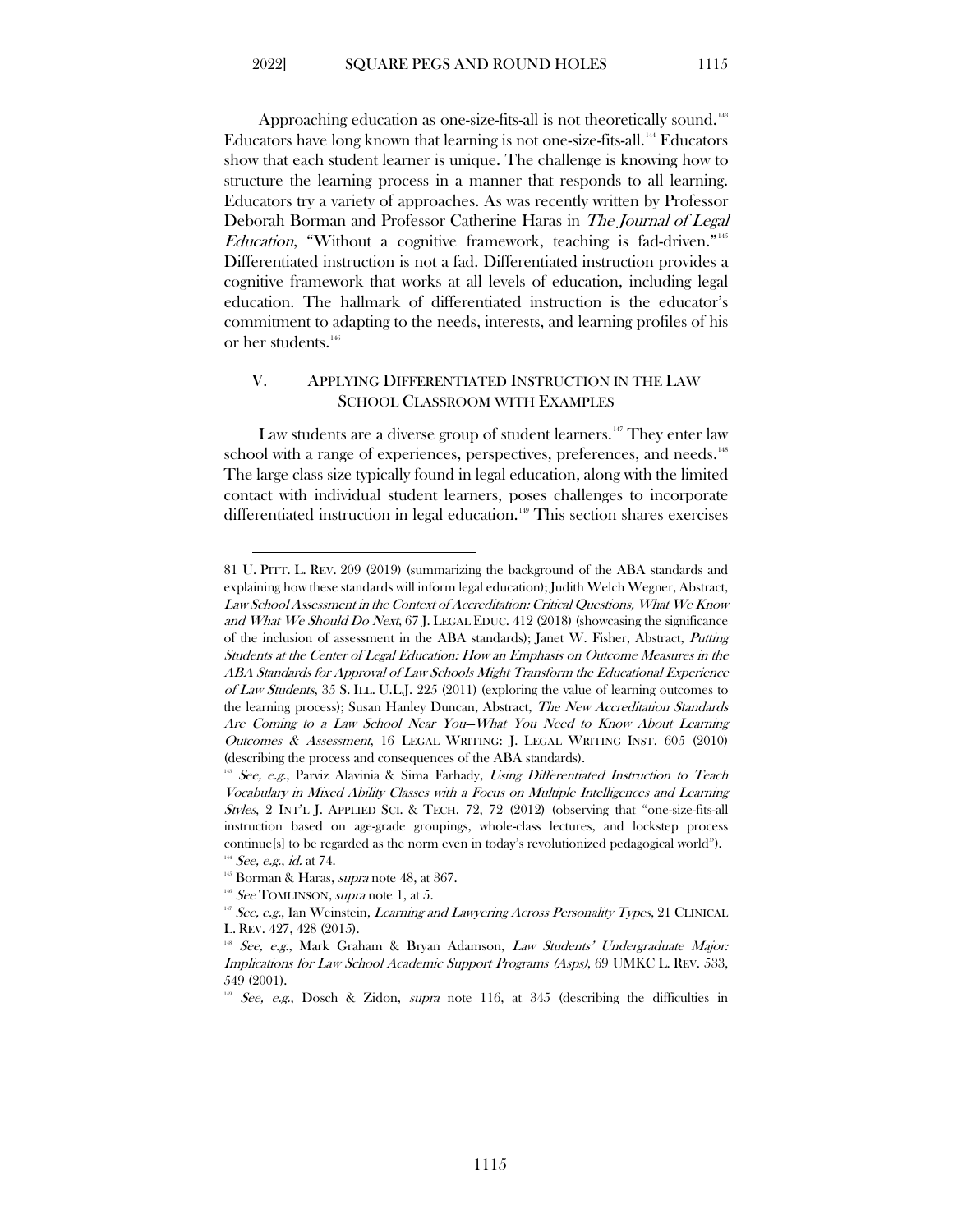and teaching techniques that would help both experienced and developing law professors incorporate differentiated instruction into the law school classroom.

#### <span id="page-23-0"></span>A. Modifications to Commonly Used Law School Instructional Strategies

As Dr. Tomlison recommends, "Many teachers successfully start differentiating instruction with small, well-orchestrated changes."<sup>[150](#page-23-2)</sup> The following discrete modifications to commonly used law school instructional strategies may be used by law professors to promote differentiated instruction in a range of law school courses. Indeed, many law professors may find that they are better positioned to incorporate differentiated instruction than they might have initially thought.

## <span id="page-23-1"></span>1. What Do You Want to Learn?: Learning Outcomes and Course Planning

Institutional learning outcomes guide the development of course specific learning outcomes and inform all of the course planning.<sup>[151](#page-23-3)</sup> Professors can customize learning outcomes and structure the course in a manner that reflects the individual needs, interests, and goals of the students.

The professor may gather information from the law school admissions office about student credentials and prior experiences. The professor may gather information from the law school's career services department about student interest in employment opportunities and seek feedback from employers of recent graduates. The professor may also gather information from the law school's academic success department about programming for current students and bar exam takers. In addition, the professor may plan to collect information from students who are enrolled in the particular course to involve the students in planning how the learning will progress

implementing differentiated instruction in higher education including class size, contact hours, and research obligations). See generally Andrea A. Curio, Gregory Todd Jones, & Tanya M. Washington, Developing an Empirical Model to Test Whether Required Writing Exercises or Other Changes in Large-Section Law School Class Teaching Methodologies Result in Improved Exam Performance, 57 J. LEGAL EDUC. 195 (2007); Paul T. Wangerin, "Alternative" Grading in Large Section Law School Classes, 6 U. FLA. J.L. & PUB. POL'Y 53 (1993).

 $150$  TOMLINSON, *supra* note 1, at 154.

<span id="page-23-3"></span><span id="page-23-2"></span><sup>&</sup>lt;sup>151</sup> Cf. Melissa N. Henke, When Your Plate Is Already Full: Efficient and Meaningful Outcomes Assessment for Busy Law Schools, 71 MERCER L. REV. 529, 530–35 (2020) (sharing practical approaches to incorporating assessment in law school courses); Docia L. Rudley, Organizing Program Level Assessment to Foster Dialogue About Improving Student Learning, 95 U. DET. MERCY L. REV. 393, 394 (2018) (exploring how assessment of programs, in addition to assessment within courses, can improve legal education).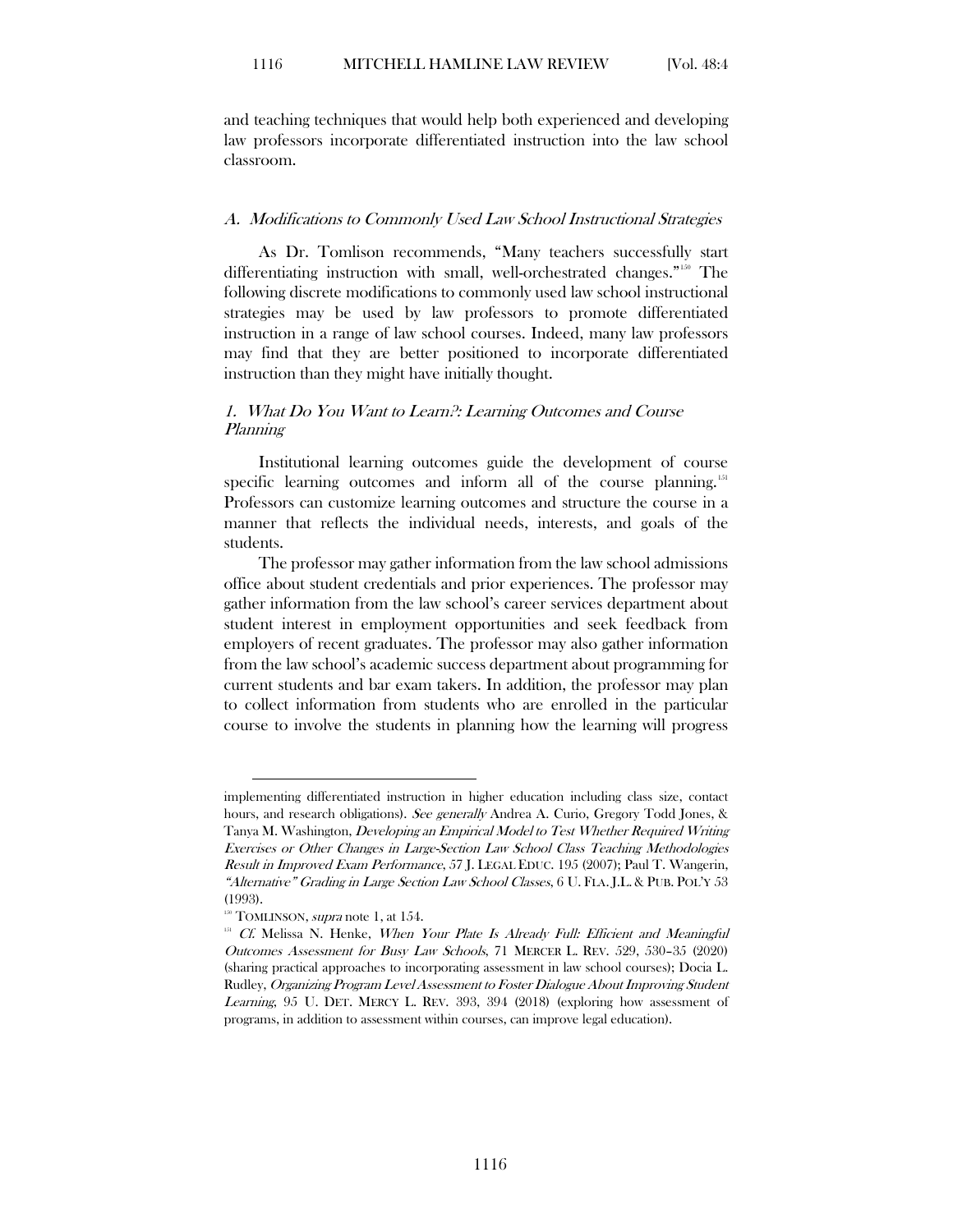throughout the semester. [152](#page-24-0) As Dr. Tomlinson phrased it, "Teachers are the chief architects of learning, but students should assist in essential ways with the design and the building."[153](#page-24-1)

The size of a law school classroom should not be a deterrent to gathering information about student interests, experiences, and goals.[154](#page-24-2) From online surveys to hand raising, students can share their interests. In advance of the first class meeting, students may respond to the following questions:

- Why are you taking this course?
- What do you hope to achieve this semester?
- Share a concern that you have about this semester.
- Describe your previous academic, professional, or personal experiences that you believe will be relevant to this course.

The professor draws upon those responses to shape the learning outcomes for the course or for individual class meetings. In terms of course planning, the professor and the students may collaborate on course policies, such as setting the timing of office hours and establishing expectations about what questions are appropriate for office hours. Likewise, the professor and students may finalize due dates for assessments.

Students may be invited to share their interests, experiences, and perspectives throughout the course. During the semester, for example, a professor may ask students to rate their interest in a specific topic on a scale of one to five, with five being the highest level of interest. Students may record their response by raising hands or by submitting a number on an index card, which may be done without identifying the submitter by name. Students may wish to connect previously learned materials with material to be covered in this course. Students in one course may have a particular practice area in mind where a current "hot topic" is of interest. Current events, especially local community events, may pique student interests. That information can be used by the professor in the future planning and development of the course content, including the depth of treatment. The course content remains consistent with the required standards and course

<span id="page-24-0"></span> $152$  Joshua Aaron Jones, Building a Community of Inquiry Through Interactive Materials: The Interactive Syllabus, 45 NOVA L. REV. 353, 356–58 (2021) (relating interactive materials to differentiated instruction).

 $153$  TOMLINSON, *supra* note 1, at 21.

<span id="page-24-2"></span><span id="page-24-1"></span><sup>154</sup> Cf. Marieke van Geel,Trynke Keuning, Jimmy Frèrejean, Diana Dolmans, Jeroen van Merriënboer & Adrie J. Visscher, Capturing the Complexity of Differentiated Instruction, 30 SCHOOL EFFECTIVENESS & SCHOOL IMPROVEMENT 51, 61 (2019) (stating that for differentiated instruction to be effective the professor needs to gather information about their students).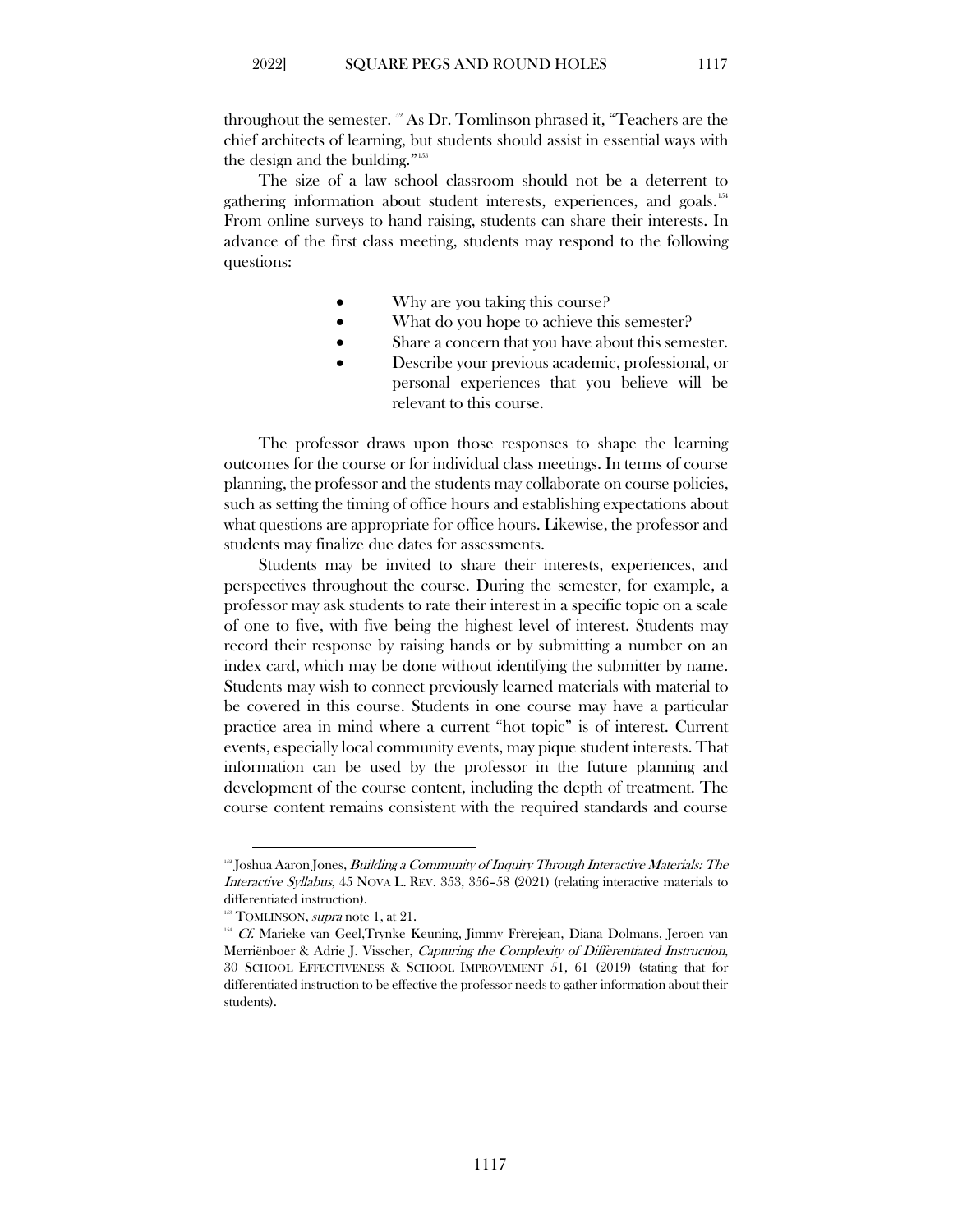description, but it is able to be customized to reflect the students' interests. When students are interested in the content to be learned, the students will be more engaged with the material.<sup>[155](#page-25-1)</sup>

Because learning is a shared responsibility, inviting students to share their interests, expectations, and perspectives involves the students in the learning process and allows the professor to adapt the instruction to the students.

#### <span id="page-25-0"></span>2. Write It on the Page: The Classic Essay

The summative assessment device used in many law school courses is an essay-based final examination.<sup>[156](#page-25-2)</sup> To prepare students for such a summative assessment, essays may be assigned throughout the semester.<sup>[157](#page-25-3)</sup> Assigning essays during the semester presents a varied instructional strategy that allows students to practice what students will be asked to do on the summative assessment. During the semester, students should not only be able to compose essay responses to questions that are comparable in complexity and length to the type of prompts presented on the summative assessment, but they should also receive feedback on their responses in a manner that will inform the learning process.

Providing meaningful feedback when students are submitting multiple essay responses throughout a semester can be challenging, especially if fifty or more students are enrolled in the course. A professor may provide individualized written feedback on each student's response, but other instructional strategies can provide meaningful feedback and allow the students to take the lead on evaluating their responses. Model or sample answers can be distributed for in-class discussion, posted on a course

<span id="page-25-1"></span><sup>&</sup>lt;sup>155</sup> Student interest can serve as an intrinsic motivator for learning. E.g., Margaret Ryznar & Yvonne M. Dutton, Lighting a Fire: The Power of Intrinsic Motivation in Online Teaching, 70 SYRACUSE L. REV. 73, 81–86 (2020).

<span id="page-25-2"></span><sup>&</sup>lt;sup>156</sup> See generally Philip C. Kissam, Law School Examinations, 42 VAND. L. REV. 433 (1989) (examining the benefits and pitfalls to using an essay exam to evaluate student learning and to prepare students for the practice of law). The essay exam is not the only form of writtenbased assessment commonly used in law school classrooms. Writing assignments, projects, and exercises may be used throughout the semester to facilitate learning. Timothy W. Floyd, Oren R. Griffin & Karen J. Sneddon, Beyond Chalk and Talk: The Law School Classroom of the Future, 38 OHIO N. U. L. REV. 257, 258 (2011).

<span id="page-25-3"></span> $157$  See Joan M. Rocklin, Exam-Writing Instruction in a Classroom Near You: Why It Should Be Done and How to Do It, 22 LEGAL WRITING: J. LEGAL WRITING INST. 189, 207 (2018); Andrea A. Curcio, Gregory Todd Jones & Tanya M. Washington, Does Practice Make Perfect? An Empirical Examination of the Impact of Practice Essays on Essay Exam Performance, 35 FLA. ST. U. L. REV. 271, 287-89 (2008). See also Karen McDonald Henning & Julia Belian, If You Give a Mouse a Cookie: Increasing Assessments and Individualized Feedback in Law School Classes, 95 U. DET. MERCY L. REV. 35, 54–60 (2017) (examining the use of both essay questions and multiple-choice quizzes as formative assessment devices).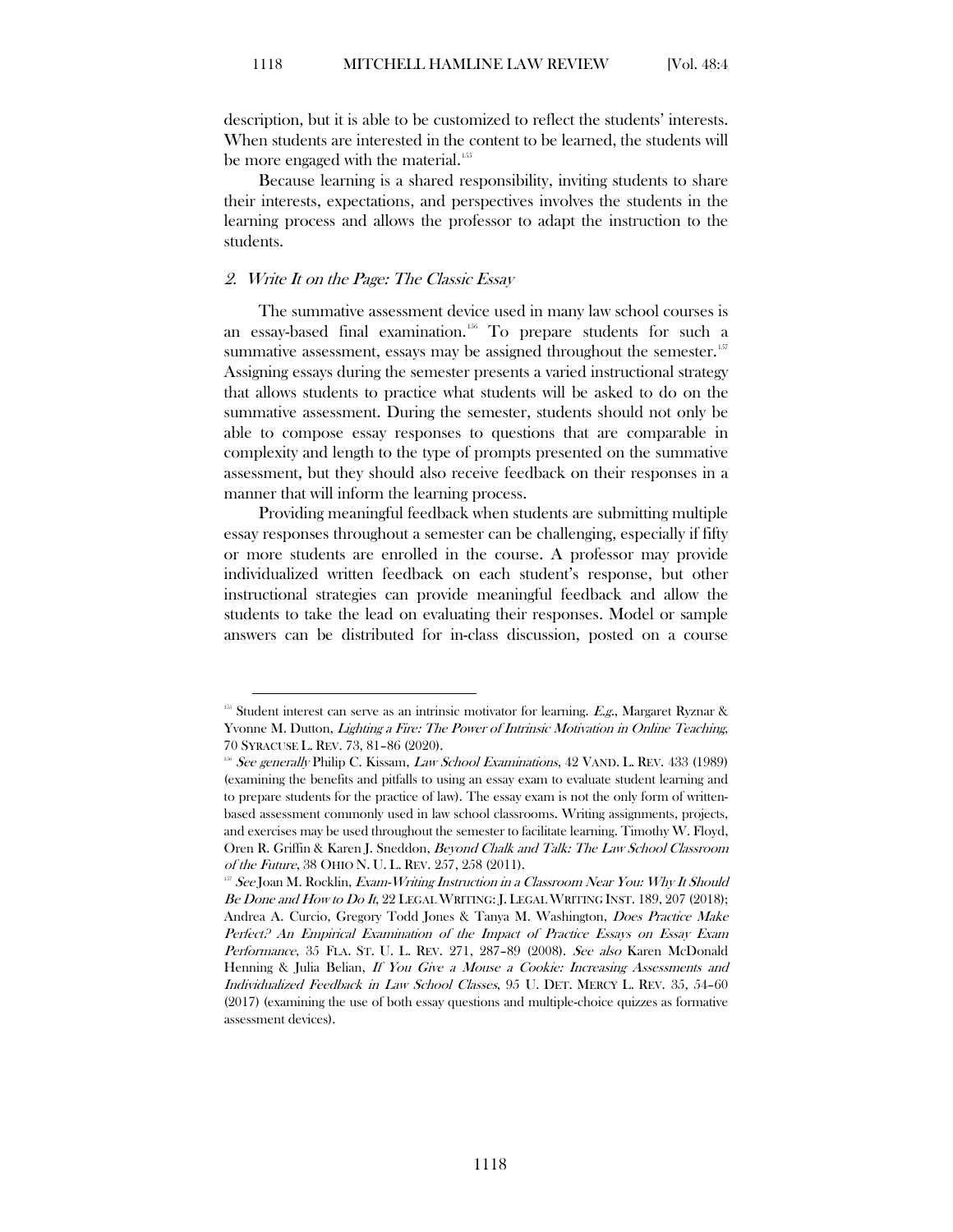management platform<sup>158</sup> for virtual conferences, or released via a recording that analyzes the response. [159](#page-26-1) Allowing students to compare and contrast their individual response to a model or sample response varies the learning process. Instead of releasing a model or sample response, the professor can release a checklist.[160](#page-26-2) That checklist presents both the content that should have been included in the essay response and the logical sequence of that content. The students may use the checklist as a form of self-assessment.<sup>[161](#page-26-3)</sup> Self-assessment empowers students to take an active role in evaluating their essay responses. During office hours or appointments, the professor can discuss the individual essay response with students by referencing the model/sample answer or the student-completed checklists. [162](#page-26-4)

Composing essay-length responses is one valuable learning activity, but another valuable learning activity is the one-minute paper, also called a "minute paper."<sup>[163](#page-26-5)</sup> The minute paper is a time-restricted in-class writing exercise completed in response to a professor-supplied prompt.<sup>[164](#page-26-6)</sup> A student typically composes their response in one to five minutes during class time.

<span id="page-26-0"></span> $158$  For a review of course management systems, see Joan MacLeod Heminway, Caught In (or on) The Web: A Review of Course Management Systems for Legal Education, 16 ALB. L.J. SCI. & TECH. 265, 290–98 (2006).

<span id="page-26-1"></span><sup>&</sup>lt;sup>159</sup> For an exploration of the benefits and pitfalls of model answers, see Elizabeth Ruiz Frost, Feedback Distortion: The Shortcomings of Model Answers as Formative Feedback, 65 J. LEGAL EDUC. 938, 940 (2016); Terrill Pollman, The Sincerest Form of Flattery: Examples and Model-Based Learning in the Classroom, 64 J. LEGAL EDUC. 298, 299–301 (2014).

<span id="page-26-2"></span>The professor may release a checklist or a rubric in advance of student submission of the response. The released checklist or rubric can inform student completion of the essay response. A professor-completed checklist or rubric that is released after the students submit the essay responses may be more detailed and include an allocation of points earned on the assignment. Providing learners the checklist or rubric—whether a general one as the students compose a response or a detailed one that provides evaluation post-student submission supports learning.  $E.g.,$  Jessica Clark & Christy DeSanctis, Toward A Unified Grading Vocabulary: Using Rubrics in Legal Writing Courses, 63 J. LEGAL EDUC. 3, 4 (2013). See generally Sandra L. Simpson, Riding the Carousel: Making Assessment a Learning Loop through the Continuous Use of Grading Rubrics, 6 CAN. LEGAL EDUC. ANN. REV. 35 (2011). <sup>161</sup> For more of a discussion on how to encourage self-assessment, see Sarah J. Schendel, What You Don't Know (Can Hurt You): Using Exam Wrappers to Foster Self-Assessment Skills in Law Students, 40 PACE L. REV. 154, 211–14 (2020); Katherine A. Gustafson, From Self-Assessment to Professional Effectiveness: Five Steps to Teaching Students to Effectively Self-Assess, 88 MISS. L.J. 49, 63–69 (2019); Julie M. Spanbauer, Using a Cultural Lens in the Law School Classroom to Stimulate Self-Assessment, 48 GONZ. L. REV. 365, 374–81 (2012).

<span id="page-26-4"></span><span id="page-26-3"></span> $162$  For an examination of the value of checklists and rubrics to the learning process, see Sparrow, supra note 97, at 16–32.

<span id="page-26-5"></span>E.g., Renee Nicole Allen & Alicia R. Jackson, Contemporary Teaching Strategies: Effectively Engaging Millennials Across the Curriculum, 95 U. DET. MERCY L. REV. 1, 11  $(2017)$  (listing the one-minute paper as an effective teaching strategy); Barbara Tyler, Active Learning Benefits All Learning Styles: 10 Easy Ways to Improve Your Teaching, 11 PERSP.: TEACHING LEGAL RSCH. & WRITING 106, 107 (2003) (listing the one-minute paper as an example of one active learning strategy).

<span id="page-26-6"></span> $164$  See id.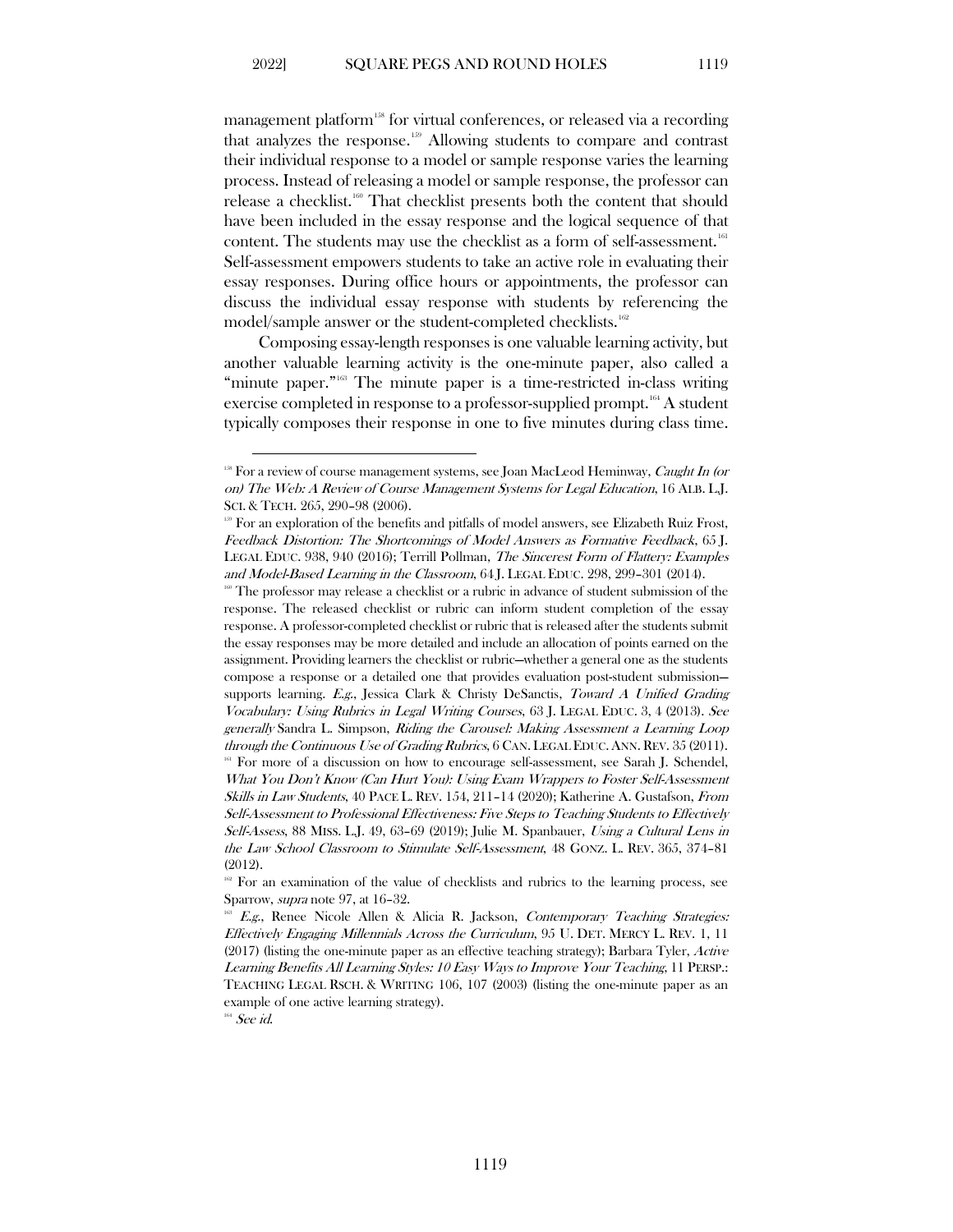These short, focused writing exercises prompt students to prioritize points for inclusion. The exercise provides the opportunity to assess students' understanding of a particular concept and provides students the opportunity to translate knowledge of a concept into a written response. The written responses may be collected by the professor, discussed during a class meeting, or both.

The following sentence frames are example prompts that professors could use for minute papers, all of which rely on a variety of verbs from Bloom's Taxonomy to help students progress from memorization to application of concepts:

- Explain the significance of [doctrine].
- How does the [rule, doctrine, definition] advance the goal of [policy consideration]?
- Under what circumstances will [cause of action arise/occur]?
- Compare and contrast [doctrine x] and [doctrine y].
- Describe the role of the lawyer in [practice area or topic].
- What does a nonlawyer need to understand about [concept or cause of action]?

Professors should customize the text within the brackets for the particular course or learning module. For example, a minute paper prompt in a Trusts and Estates course may be as follows: How does the harmless error rule advance the goal of the freedom of disposition?

Minute papers present students with a different process than the oral responses of the Socratic Method or the extended writing requirements of an essay response. The product created, a distilled, brief text, is a different product than the oral report. The professor quickly reviews the minute paper responses to inform instructional content for future class meetings. Accordingly, minute papers allow for differentiation of content, process, and product.

Essay responses are a standard, perhaps even conventional, instructional strategy to incorporate into the law school classroom. Slight modifications make essay responses part of the differentiated law school classroom, with professors using student-submitted responses to evaluate the content to be examined. Composing written responses, whether those responses are multiple pages in the classic essay question format or condensed responses with the minute paper, varies the learning process more than the Socratic dialogue or chalk-and-talk lecture that results in a different student work product.

#### <span id="page-27-0"></span>3. Pick One: Selected-Response Questions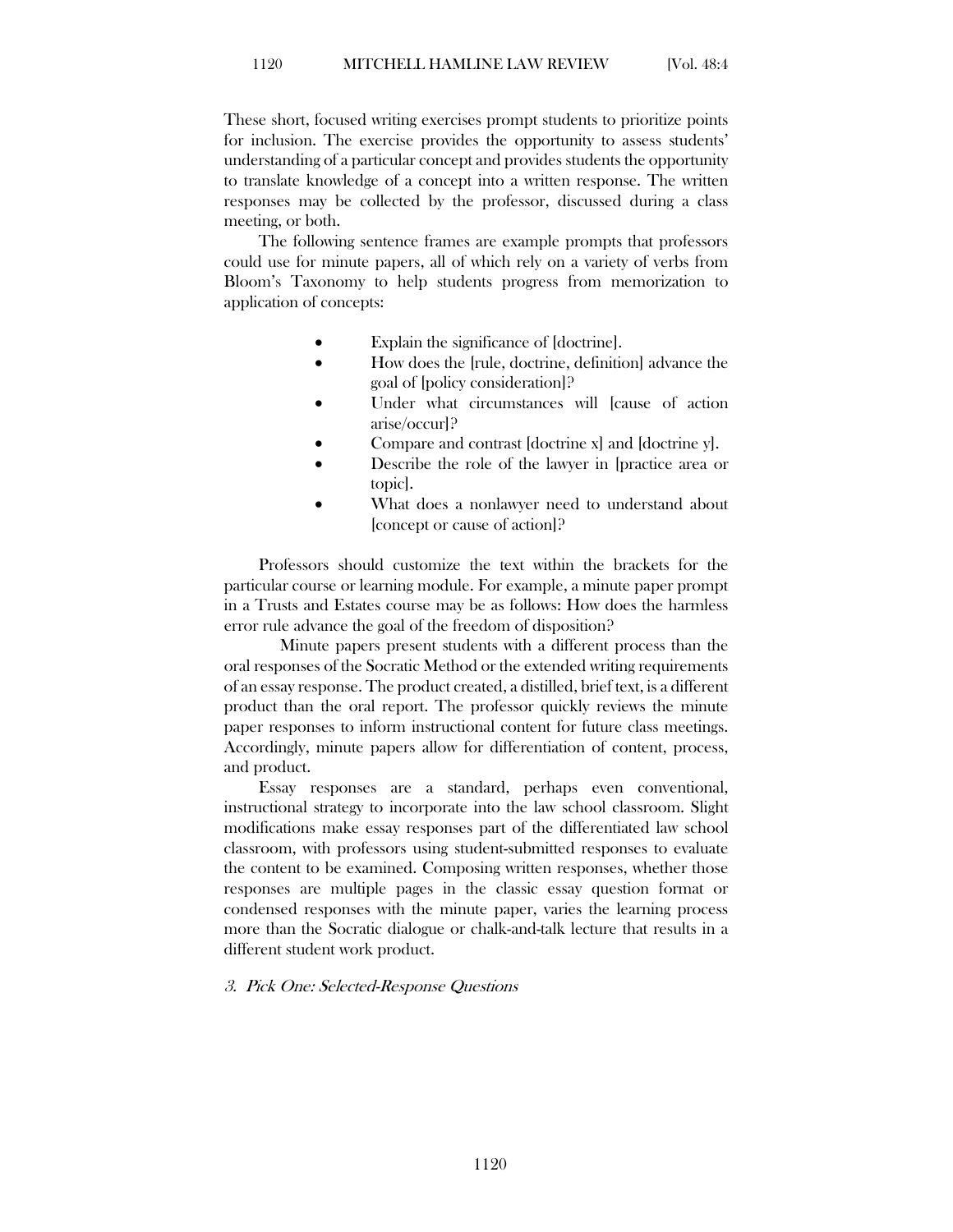Law professors regularly use selected-response questions to provide diagnostic, formative, and summative assessments. [165](#page-28-0) Selected-response questions are multiple-choice, true-false, and matching questions. Students select the best answer to the question based upon a limited number of possible answers. The question format and the limited number of answers provide learners a different way of working with the content using a different process to produce a different product. [166](#page-28-1)

A selected-response question, or a series of selected-response questions, may be used to determine students' retained knowledge, introduce a new course topic, or help students collect information from different learning modules.<sup>[167](#page-28-2)</sup> For example, in a real estate transactions class meeting, the professor may share a series of selected-response questions on recording acts. Given that recording acts are typically discussed as part of a required property course, the real estate transactions professor can determine how much knowledge has been retained by the students from their previous learning experience. The professor uses the results to inform future instruction on recording acts. The responses may be collected using an auto-graded question on a number of technology platforms, or students may raise their hands during a class meeting to indicate their responses. The professor may find that students have a general understanding of the purpose of the recording acts but have difficulty applying the recording acts to particular factual circumstances. This collection of responses allows the professor to adapt and respond to the needs of the students.

Professors can also use the selected-response question as a comprehension check to determine how much of the assigned material or previously covered concepts the student understood.[168](#page-28-3) For example, the professor may share a selected-response question that asks students to correctly identify the issue or identify the relevant definition. The professor uses the responses to alter the learning content and then focus more directly on what the students did not understand or push the students to have a more nuanced understanding. In the event that the collected responses reveal that

<span id="page-28-0"></span><sup>&</sup>lt;sup>165</sup> For an examination of the typical law school assessments, including the use of selectedresponse questions, see Steven Friedland, A Critical Inquiry Into the Traditional Uses of Law School Evaluation, 23 PACE L. REV. 147, 164-66 (2002).<br><sup>166</sup> See, e.g., Herbert T. Krimmel, *Dear Professor: Why Do I Ace Essay Exams But Bomb* 

<span id="page-28-1"></span>Multiple Choice Ones?, 63 J. LEGAL EDUC. 431, 433 (2014).

<span id="page-28-2"></span> $167$  For an examination of the benefits and challenges of using selected response questions, also called multiple-choice questions, to improve learning, see Janet W. Fisher, Multiple-Choice: Choosing the Best Options for More Effective and Less Frustrating Law School Testing, 37 CAP. U. L. REV. 119, 124–35 (2008).

<span id="page-28-3"></span><sup>&</sup>lt;sup>168</sup> Selected-response questions can facilitate the inclusion of spaced repetition in the law school classroom. E.g., Brian Sites, Learning Theory and the Law: Spaced Retrieval and the Law School Curriculum, 43 L. & PSYCH. REV. 99, 100 (2019) (sharing that "repeated encounters with the material over time produces superior long-term learning") (quoting Sean H. K. Kang, Spaced Repetition Promotes Efficient and Effective Learning: Policy Implications for Instruction, 3 POL'Y INSIGHTS FROM BEHAV. & BRAIN SCI. 12, 12 (2016)).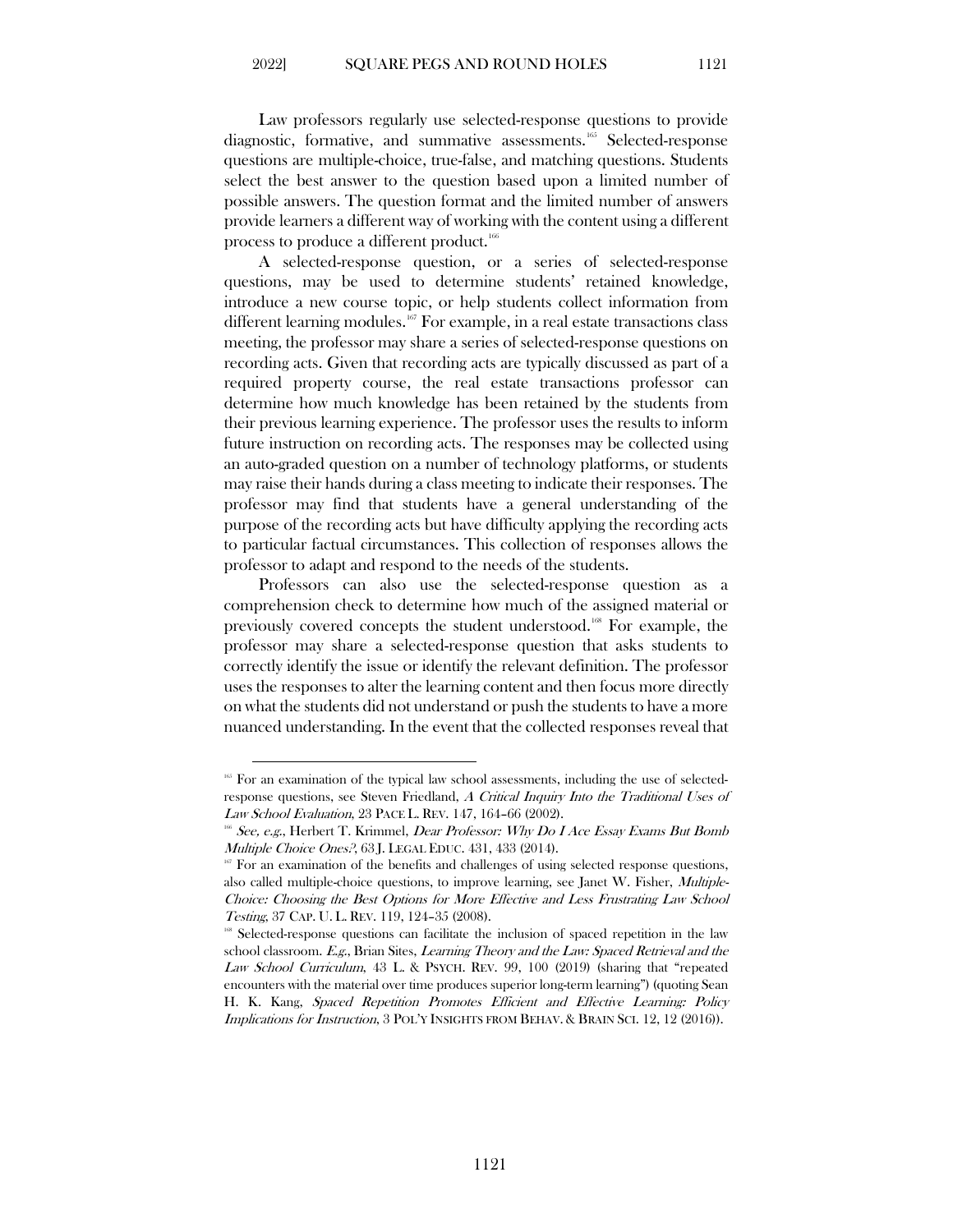students are struggling with the content, the professor can then use another instructional method to facilitate student learning of the material.

The format of the selected-response questions may seem limiting, but the format is adaptable. For example, the question may provide students with a statute. The students are then asked to determine who prevails, given the statute and the facts presented. Another example question prompt may ask students to identify the concerns raised given the particular set of facts. Alternatively, the professor may ask the students to identify an incorrect response. Or the professor may ask students to write a brief explanation of their thought process. The student thus engages with the material more than selecting one correct answer.

The professor may draft the selected-response question, which might replicate an MBE-style format. [169](#page-29-1) In addition to using professor-created selected-response questions, students can create the questions and answers themselves. [170](#page-29-2) The professor may assign topics to students—as individuals or in groups—to create the questions and answers. $^{171}$  $^{171}$  $^{171}$ 

Selected-response questions provide an alternative instructional strategy to the Socratic Method that promotes students engaging with the material in a different manner. The defined options force students to read the call of the question carefully and critically evaluate the responses. Selected-response questions can thus serve as an example of differentiated instruction in the law school classroom.

#### <span id="page-29-0"></span>4. Any Questions?: Improved Closing Prompts and Closing Activities

Law professors regularly end class meetings with the following prompt: "Are there any questions?" Inviting student questions and allocating class time to respond to student questions is important.<sup>[172](#page-29-4)</sup> Students, however, often struggle with formulating questions or feel intimidated to ask during the class meeting. To that end, closing prompts and closing activities can be used to complement the broad "are there any questions" ending to a class meeting. Professors can use these closing prompts and closing activities at the end of a learning topic, unit, module, or class meeting. Closings, which may also be referred to as "cool downs," invite the student learner to reflect,

<span id="page-29-1"></span> $169$  For guidance on creating valuable multiple-choice questions, see Susan M. Case & Beth E. Donahue, Developing High-Quality Multiple-Choice Questions for Assessment in Legal Education, 58 J. LEGAL EDUC. 372, 374–87 (2008).

<span id="page-29-2"></span> $170$  See generally Sophie M. Sparrow, Using Individual and Group Multiple-Choice Quizzes to Deepen Students' Learning, 3 ELON L. REV. 1 (2011).

<span id="page-29-3"></span><sup>&</sup>lt;sup>171</sup> Cf., Dexter R. Woods, Jr., An Appealing Exercise: Group Review of Multiple-Choice Exams, 12 ATLANTIC L.J. 198, 212 (2010).

<span id="page-29-4"></span> $172$  See HOWARD E. KATZ & KEVIN FRANCIS O'NEILL, STRATEGIES AND TECHNIQUES OF LAW SCHOOL TEACHING: A PRIMER FOR NEW (AND NOT SO NEW) PROFESSORS 50–51 (2009).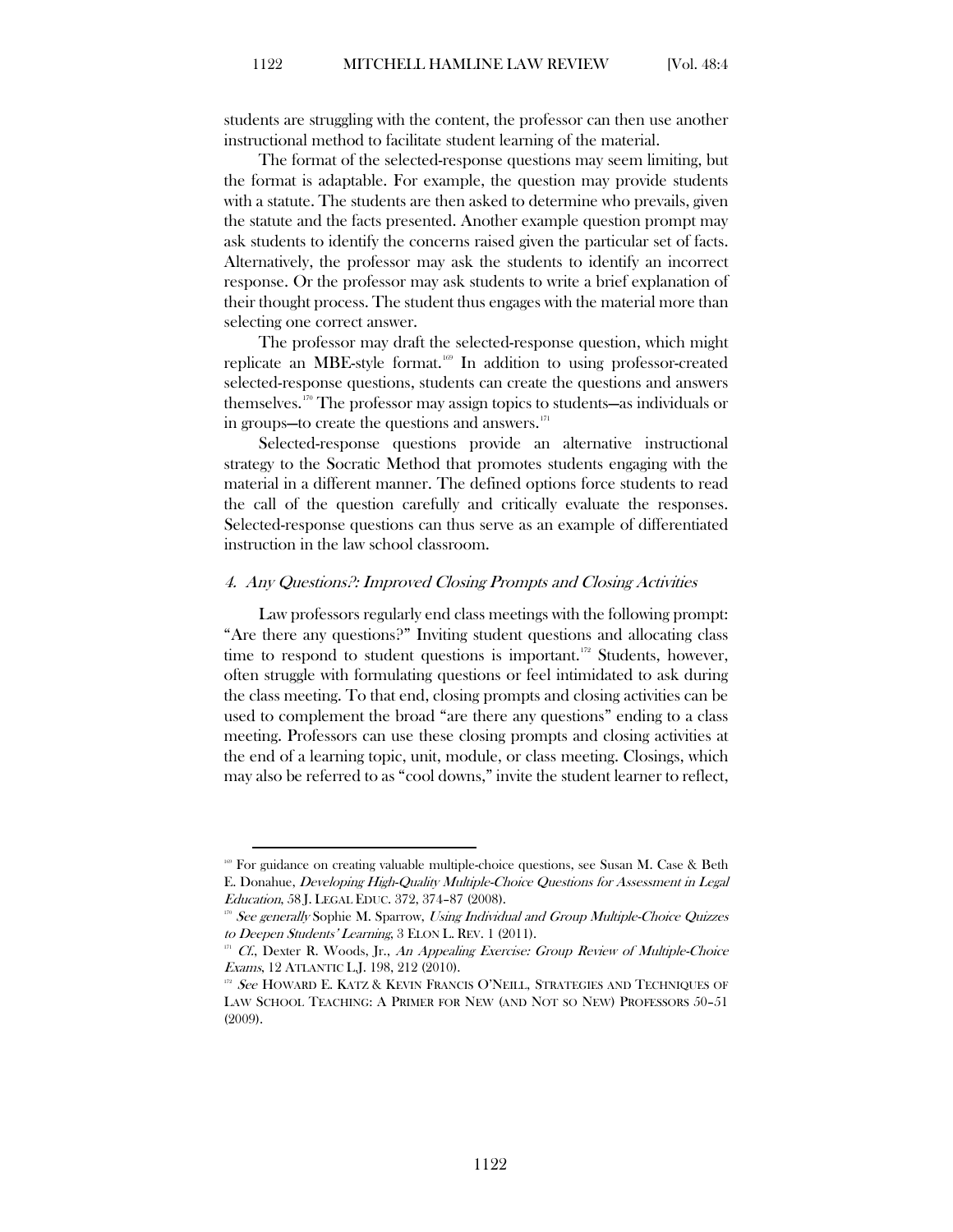identify, describe, evaluate, or apply information learned.<sup>[173](#page-30-1)</sup> The professor may collect student responses via digital submissions, hard copy, or oral responses. The collection of student responses allows the professor to adapt the pace of instruction and draw in student interests. In other words, these closing prompts and closing activities vary the instructional strategies used within the classroom and ask students to create a varied product, that is, the response to the prompt or activity. That is differentiation.

#### <span id="page-30-0"></span>a. Closing Prompts

A closing prompt is a one-sentence prompt that asks students to reflect, identify, describe, evaluate, or apply information learned. This process is critical for student learning.[174](#page-30-2) The example prompts below require students to perform a range of cognitive tasks in accordance with Bloom's Taxonomy. Examples include the following:

- Share one question you have about the material covered in class today.
- How would you summarize today's class meeting for someone who was unable to attend the class meeting?
- Describe three key concepts from today's class meeting.
- Identify three key terms from chapter [x].
- Complete the following sentence:  $[X \text{ concept}]$  is different from [Y concept] because [student to insert reason].
- List at least three reasons that [course of action/plan] would be recommended by an attorney.
- Share one course topic that you would like us to discuss in-depth again?
- In less than 100 words, describe the defining characteristic of [professor to insert concept, doctrine, or rule of law].

Closing prompts are similar to minute papers, and often the prompts

<span id="page-30-1"></span><sup>&</sup>lt;sup>173</sup> For examples of a number of closing activities, see DANA JANUSZKA & KIRSTEN VINCENT, CLOSING CIRCLES: 50 ACTIVITIES FOR ENDING THE DAY IN A POSITIVE WAY (2012).

<span id="page-30-2"></span> $174$  E.g., Elizabeth M. Bloom, Teaching Law Students to Teach Themselves: Using Lessons from Educational Psychology to Shape Self-Regulated Learners, 59 WAYNE L. REV. 311, 315 (2013) (describing self-regulated learning as "strategies that law professors can use to enable a diverse population of law students"); Jaime Alison Lee, From Socrates to Selfies: Legal Education and the Metacognitive Revolution, 12 DREXEL L. REV. 227, 229 (2020) ("Metacognitive thinking, an intellectual strategy for mastering complex material that focuses on planning, performance, self-reflection, and self-correction, is dramatically reshaping the law curriculum.").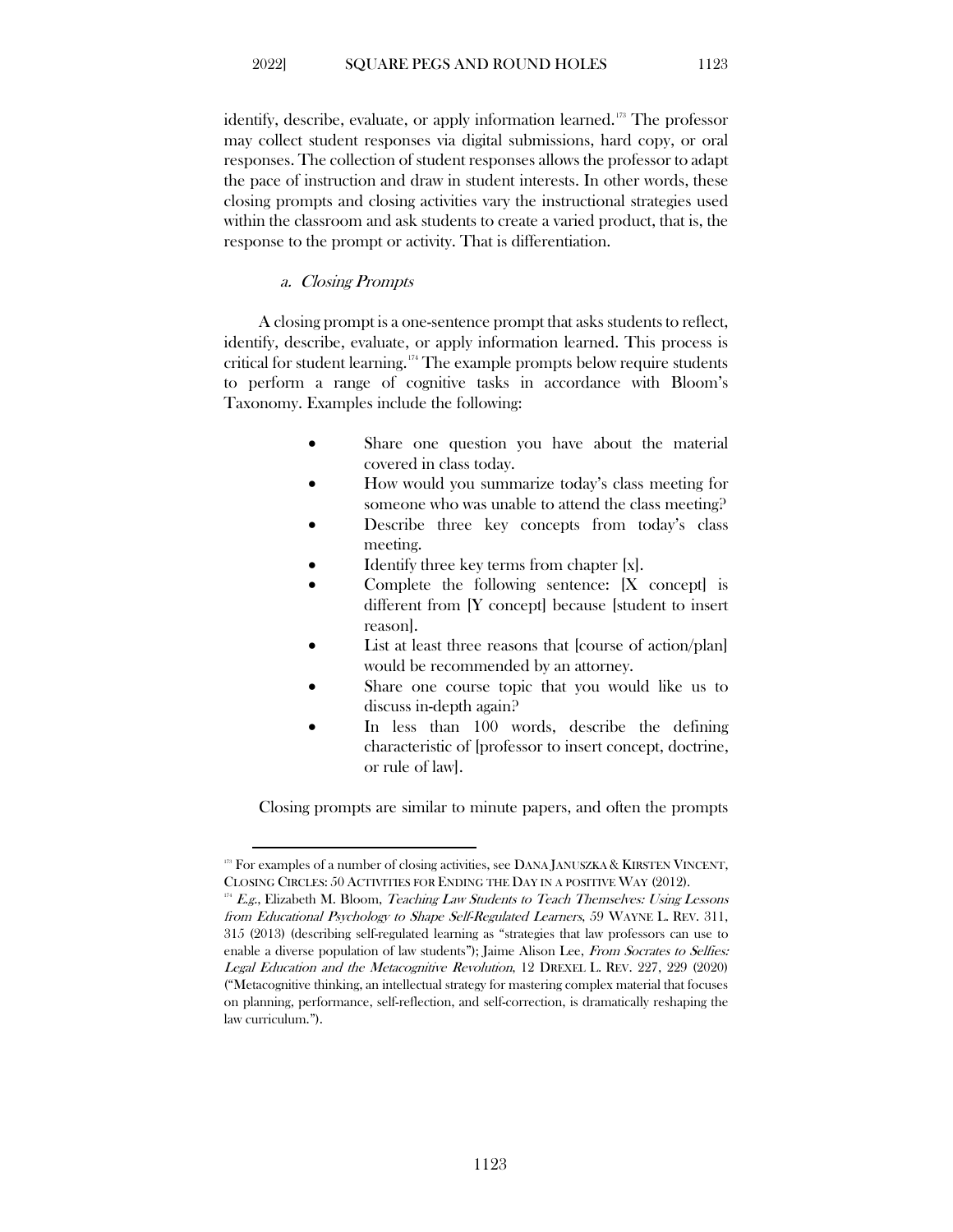for minute papers can be repurposed for closing prompts. In general, however, closing prompts focus more on reflecting and summarizing, while minute-paper prompts focus more on describing and applying.

Students may share their responses in various ways, including by posting to a course blog, by participating in a virtual-classroom chat, or by submitting a document in hard copy or via a course-management platform. The professor may use the material to determine what content should be included in future class meetings, what process may optimize continued learning, and what product would allow students to demonstrate their learning proficiency.

#### <span id="page-31-0"></span>b. Closing Activities

A closing activity refers to an exercise, series of questions, or brief assignment that requires extended reflection, description, evaluation, and application of material learned. The following are three examples of closing activities that vary the learning process by allowing the professor to alter the content of future class meetings based on the student-created products.

The first example of a closing activity takes less than fifteen seconds of classroom time. That activity is the "Thumbs Up/Thumbs Down" Activity." Students are presented with the following question: Are you ready to move to [insert name of next topic/next stage]?

In response to this question, students raise a thumb up or a thumb down. Students can respond during the last thirty seconds of an in-person class meeting with the thumbs-up or thumbs-down sign. Alternatively, students can respond during a virtual class meeting using one of the reactions on the videoconferencing service. Students could also record a yes or no response via an anonymous poll released either during the in-person class meeting or during a virtual class meeting. No explanation is needed. Instead, the professor receives an immediate snapshot of the students' comfort and interest level. The professor may use the responses to help with course pacing and content development. Instruction may be accelerated, compacted, or expanded based on the responses.

 The second example of a closing activity poses students with three questions. This closing activity is called "The Three W's." The three questions help students process information, as processing information is critical to learning. The three questions are (1) what, (2) so what, and (3) now what. More specifically, the first question asks students the following: What have you learned? The professor directs student reflection by suggesting that students identify three things they have learned from the learning module or unit. The second question asks students the following: Why does what you learned matter? The professor asks students to describe the relevance, importance, and usefulness of what they have learned. The students thus refer back to their response to the first question. The third question asks students the following: What happens next? The professor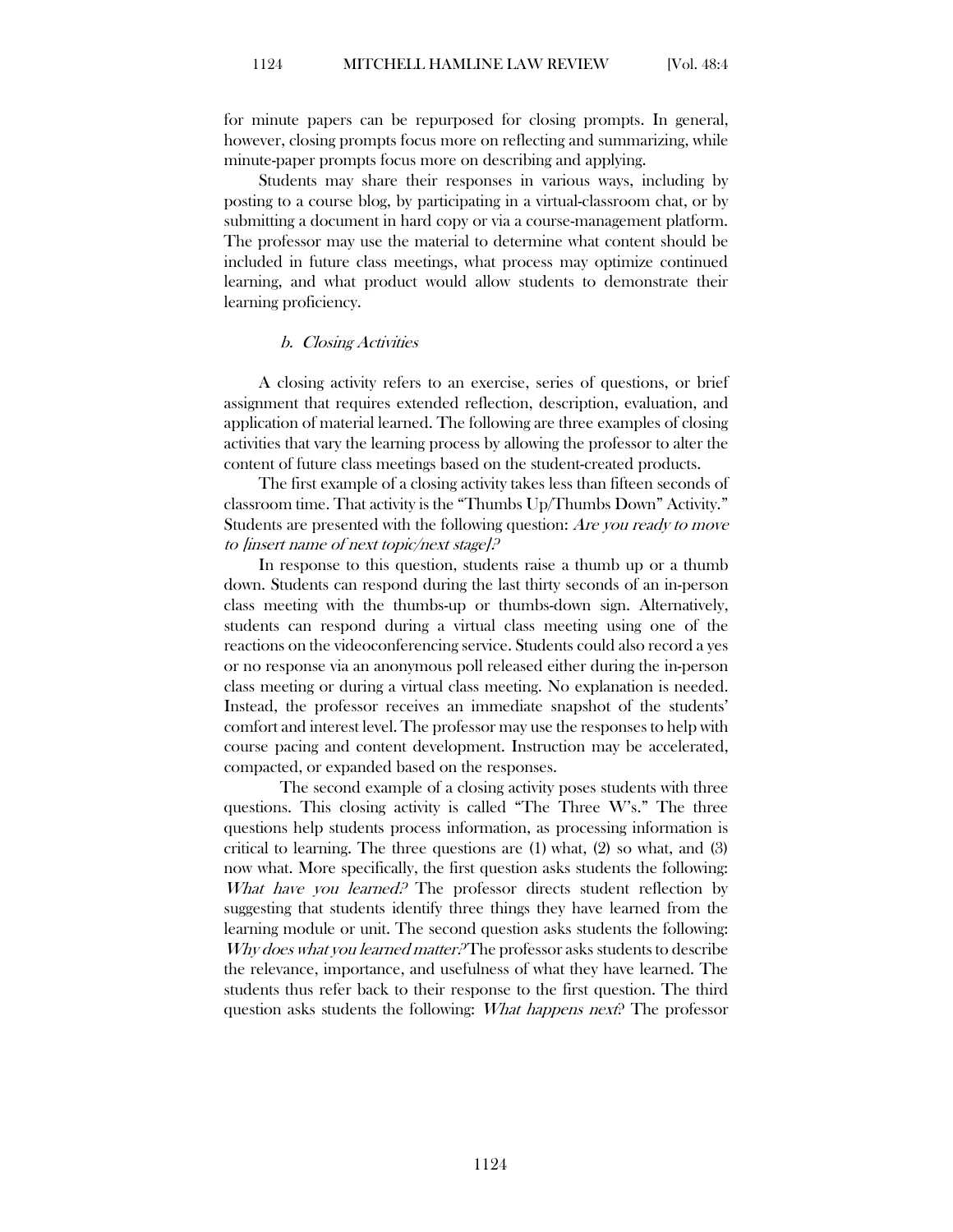prompts reflection with the follow-up question: How does what you have learned prepare you for the next steps/next instructional unit?

 The third example of a closing activity uses the countdown format. With the three-two-one countdown format, professors direct the students to:

> 3. Identify three things you learned this [week/month/learning unit or module].

> 2. List two questions you have about the material covered this [week/month/learning unit or module].

> 1. Describe one connection you have made between the material presented this [week/month/learning unit or module] and the material presented last [week/month/learning unit or module].

Students may submit their responses or share their responses during the class meeting with the closing activity. By doing this, students actively construct their own responses, rather than passively relying upon the professor to distill, repeat, or summarize the information. The students engage in a different learning process to formulate a different product that will inform future learning content.

#### <span id="page-32-0"></span>B. Innovative Instructional Strategies: Student Choice

As noted above, professors may use discrete modifications to existing instructional strategies to bring differentiated instruction into the law school classroom. This can be done by altering the information explored within a learning unit—the content—by greater varying the instructional methods—the process—and by varying the vehicle students use to demonstrate learning the product. This section explores what might be considered a more innovative instructional technique that leverages student choice. Student choice empowers student learners while still ensuring that students progress toward the course learning goals.<sup>[175](#page-32-1)</sup> The choices allow students to focus on particular content, use different processes than might otherwise be available,

1125

<span id="page-32-1"></span><sup>&</sup>lt;sup>175</sup> A student-centered learning environment should empower the student learning. So, student choice assignments are examples of student-centered learning. E.g., Cheryl Hanewicz, Angela Platt & Anne Arendt, Creating a Learner-Centered Teaching Environment Using Student Choice in Assignments, 38 DISTANCE EDUC. 273, 273–75 (2017). As two scholars stated, "[a]llowing student choice in assignments, sometimes referred to cafeteria-style grading, replaces each traditionally required assignment with a set of assignments that address the same course objective as the original assignment, but may offer different approaches to the material that could appeal to students with different interests and learning styles." Jamie Pinchot & Karen Paullet, Using Student Choice in Assignments to Create a Learner-Centered Environment for Online Courses, 19 INFO. SYS. EDUC. J. 15, 15 (2021) (citations omitted).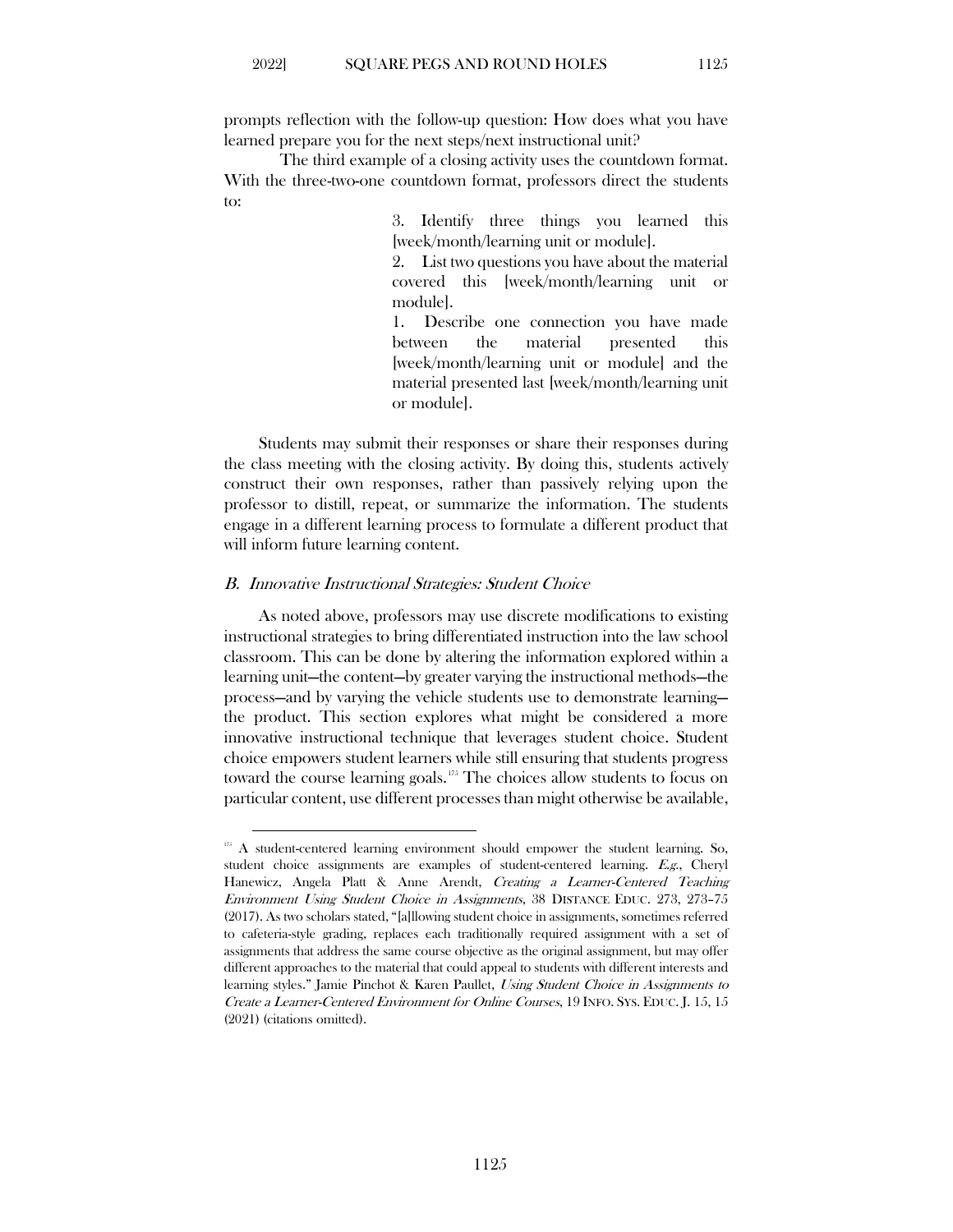and create products that enable them to pursue their own interests, revisit skills, and reflect on their own learning preferences.<sup>[176](#page-33-0)</sup> Studies assert that student-choice assignments increase student engagement, promote student satisfaction with the learning experience, and produce improved academic outcomes.[177](#page-33-1)

Law schools already incorporate aspects of student choice. Within certain parameters, students have a variety of choices to make. They may select the courses that are of greatest interest to them, choose professors who use instructional strategies that draw upon students' preferences, and choose what time of day the student perceives to present the optimal learning time for them. Professors may include student choice in course planning by having students vote on the number of assignments, the assignment due dates, or the date of review sessions.<sup>178</sup> Furthermore, law schools already include a differentiated instruction opportunity in their law school curriculum: the independent research project. This may take the form of a separate credit for a student to work individually with a professor, but this may also take the form of a student selecting the topic for his or her journal note or comment. Even the selection of a seminar paper topic is an example of differentiated instruction. [179](#page-33-3) The product is an academic paper, but the student selects the content based upon the student's individual interest.[180](#page-33-4) The student receives feedback during the research and writing process, which often takes the form of individualized meetings and written comments.

Other innovative ways of incorporating student choice can be used to enhance learning. Student-choice instructional strategies empower student learners while still ensuring that students progress toward the shared course learning goals. These choices allow students to focus on particular content,

MCCARTHY, supra note 7, at 13.

<sup>&</sup>lt;sup>176</sup> The value of student choice may be summarized as follows:

<span id="page-33-0"></span>When students explore concepts and skills in an area that interests them, they are more likely to make connections. They may also be willing to spend more time on the tasks because the work appears engaging to them. Offering choices allow students to decide their own way. This empowerment of student choice can lead to greater buy-in of investing time.

<span id="page-33-1"></span>Hannah MacNaul, Rachel Garcia, Catia Cividini-Motta & Ian Thacker, Effect of Assignment Choice on Student Academic Performance in an Online Class, BEHAV. ANALYSIS PRAC. 1, 1 (2021).

<span id="page-33-2"></span>E.g., Emily Zimmerman, What Do Law Students Want?: The Missing Piece of the Assessment Puzzle, 42 RUTGERS L.J. 1, 7–9 (2010) (exploring law students' perspectives and thoughts on law school assessments).

<span id="page-33-3"></span> $179$  For guidance on how to productively support student creation of seminar papers, see Emily Zimmerman, Re-envisioning Law Student Scholarship, 69 CATH. U. L. REV. 291, 301–37 (2020); Jessica Wherry Clark & Kristen E. Murray, The Theoretical and Practical Underpinnings of Teaching Scholarly Legal Writing, 1 TEX. A&M L. REV. 523, 538–48 (2014).

<span id="page-33-4"></span><sup>&</sup>lt;sup>180</sup> These projects are examples of what is referred to as orbital studies. "Orbital studies are independent investigations . . . They 'orbit,' or revolve, around some facet of the curriculum." TOMLINSON, supra note 1, at 71.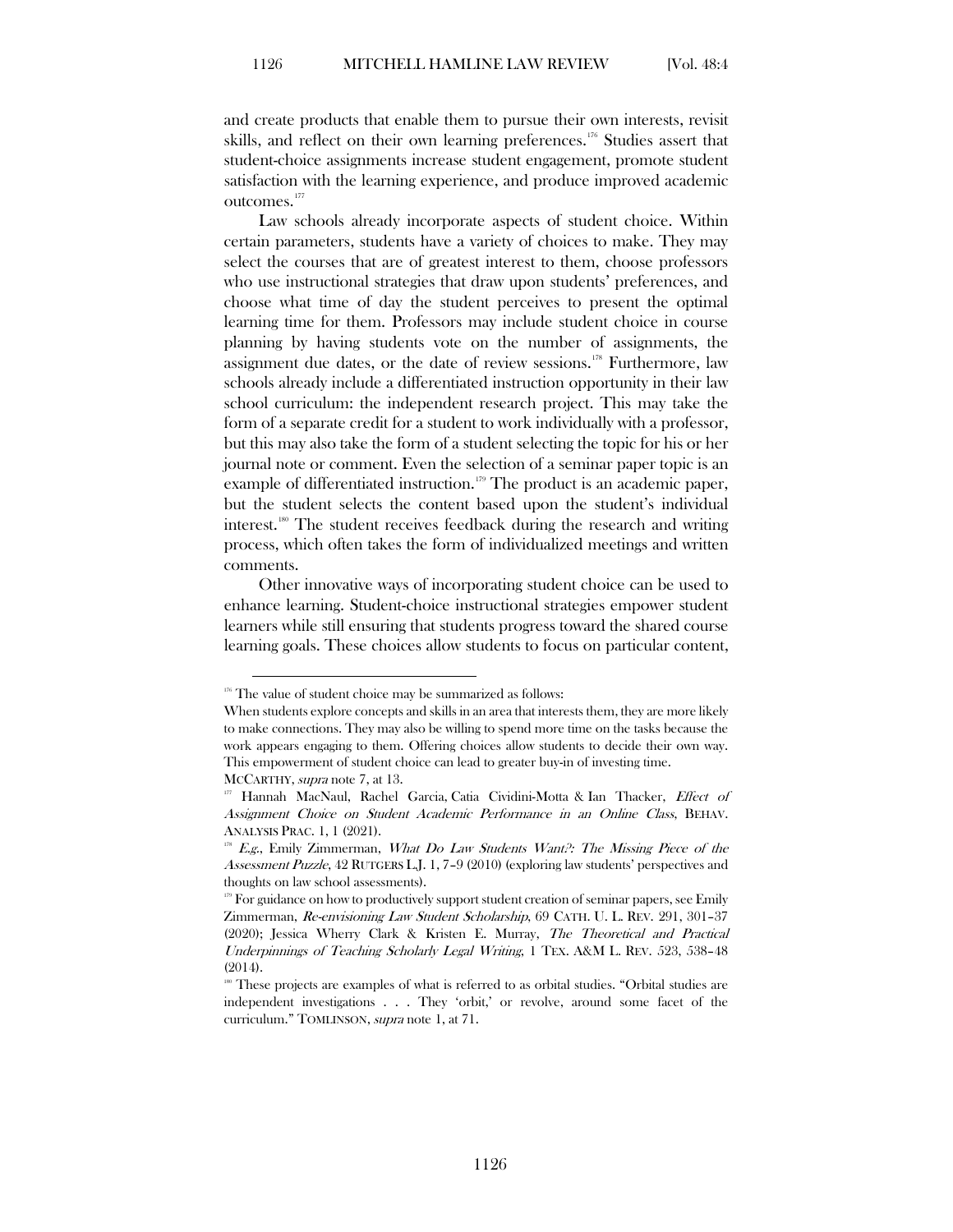use different processes than might otherwise be featured in the course, and create products that allow students to pursue their own interests, revisit skills, and develop new approaches.

#### <span id="page-34-0"></span>1. Learning Centers and Learning Stations

Learning centers and learning stations are a series of in-classroom or virtual learning spaces where students work on a specific course topic, exercise, or activity.<sup>[181](#page-34-1)</sup> The tasks are designed to allow independent student practice or student enhancement.<sup>[182](#page-34-2)</sup> Learning centers and learning stations vary the process, and they allow for variation of the content and the product.[183](#page-34-3) The centers or stations may be presented as in-classroom instruction or online modules. The term "center" and the term "station" are sometimes used interchangeably, but centers and stations are different. [184](#page-34-4)

A learning center focuses on a discrete task or topic that does not need to be completed in conjunction with another task or topic. Within the center, students may have a range of tasks related to a particular topic to complete. Multiple centers are typically established. Students then select which center to visit depending upon what practice or enhancement would facilitate their individual learning. For example, in a legal writing course, the professor may create three learning centers that provide students the opportunity to practice different aspects of the writing process. One center may present an exercise about paragraphing, where students are reminded about the components of a strong paragraph. Another center may focus on editing strategies.<sup>[185](#page-34-5)</sup> And yet another center may explore citation. Within each center, students may be presented with a series of tasks, allowing them to select which specific tasks will benefit their learning. Within the citation center, for instance, the students may be instructed to complete two of three

<span id="page-34-1"></span> $181$  E.g., Mevlut Aydogmus & Cihad Sentürk, The Effects of Learning Stations Technique on Academic Achievement: A Meta-Analytic Study, 9 RESEARCH IN PEDAGOGY 1, 2 (2019) ("The learning stations technique is a form of course processing in which students perform a series of learning activities in specific areas created in the learning-teaching process [within the classroom or outside the classroom] by working individually or in groups with the help of specific guidelines created by the teacher or student teacher in order to learn or review a topic.").

<span id="page-34-2"></span><sup>&</sup>lt;sup>182</sup> See, e.g., Marlow Ediger, Learning Stations in the Social Studies, 131 EDUC. 467, 467-68 (2011).

<span id="page-34-3"></span> $188$  MCCARTHY, *supra* note 7, at 59–60.

<span id="page-34-4"></span><sup>&</sup>lt;sup>184</sup> Paul R. Daniels, *Learning Centers and Stations: A Different Concept, in* INDIVIDUALIZED INSTRUCTION PROGRAMS AND MATERIALS: SELECTED READINGS AND BIBLIOGRAPHY 257, 257–58 (James E. Duane ed., 1973).

<span id="page-34-5"></span><sup>&</sup>lt;sup>185</sup> The center may present an exercise or have recordings about editing strategies. For instance, the professor may remind students about the distinction between revising and editing using the grade school acronyms of ARMS (Add, Remove, Move and Substitute) versus CUPS (Capitalize, Usage and grammar, Punctuation, and Spelling). E.g., Karen J. Sneddon, More than IRAC: Acronyms to Support the Writing Process, 28 PERSP.: TEACHING LEGAL RSCH. & WRITING. 26, 27 (2020).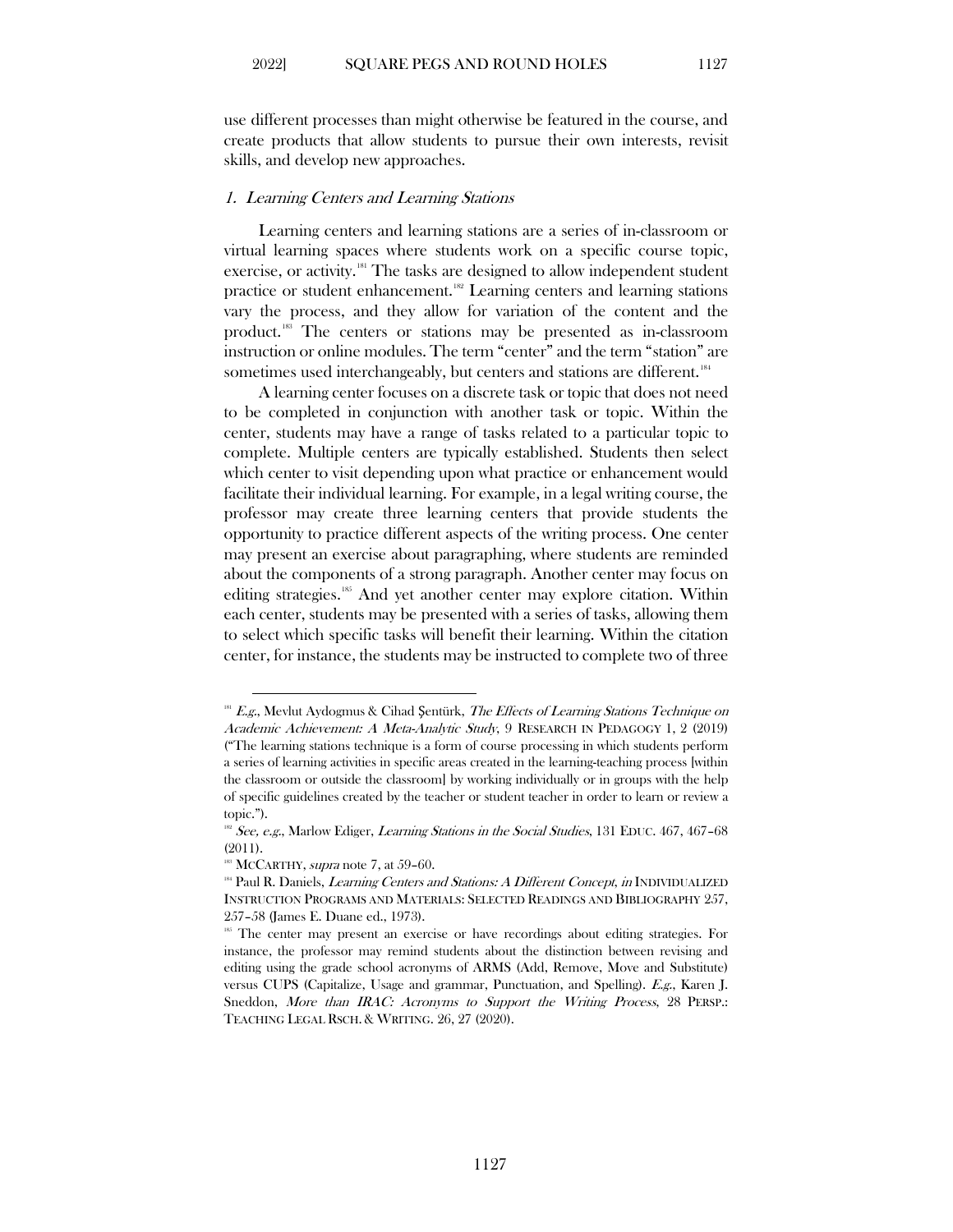presented tasks. One task may be a multiple-choice citation quiz. Another task may require the student to write the appropriate citation formats when supplied with information about the authorities to be cited, such as the inclusion of opinion captions. A third task may be to revise citations within an excerpt. The content is the same, but the process and product varies.

Students can work through the centers in any order based upon their own needs. So, a student may begin with the citation center or begin with the paragraphing center. Students may be assigned to particular centers based upon diagnostic or formative assessments. Centers provide students the opportunity to engage with the material, knowledge, and tasks, but the centers are independent of each other. They do not need to be completed in a particular order.

In contrast, a learning station is typically one stage of a series of stages that allow students to practice material in a sequential order.<sup>[186](#page-35-0)</sup> For example, a professor may create three stations surrounding three inter-related course concepts. Students rotate through three different stations. The material in the station works in concert with the following stations to help students progress in their learning goals. For example, students in a legal writing course may need to progress from a station on issue identification, to a station on research planning, and finally to a station on research tools. In another example, the professor may create three learning stations for students in a wills, trusts, and estates course to practice with will validity. One station would focus on valid will creation. The second station would focus on valid will revocation. A third station would focus on sequential wills, where a testator has validly created a series of wills. The stations build upon each other and often increase in complexity. As a consequence, the learning stations are intended to be completed by the students in a particular order because the work within each learning station builds upon the work completed in the previous learning station.

Professors may create the materials for the centers and stations or identify existing exercises, problems, or activities from their assigned course material.<sup>[187](#page-35-1)</sup> For example, a professor may identify assessments, questions, cases, or chapters that will become the focus of the learning centers or learning stations. Indeed, one course assignment may be for the students themselves to design learning centers and stations for the members of the class to complete as a course review at the end of the semester. [188](#page-35-2)

<span id="page-35-0"></span><sup>&</sup>lt;sup>186</sup> TOMLINSON, *supra* note 1, at 75 ("Centers differ from stations . . . in that centers are distinct. Stations work in concert with one another.").

<span id="page-35-1"></span><sup>&</sup>lt;sup>187</sup> Professors may assign course supplements, such as West's *Developing Professional Skills* series, and use specific exercises from the assigned supplements in centers and stations. Additionally, textbooks and their accompanying Teacher's Manuals often include supplemental assessments and exercises that could be used to create materials for centers and stations.

<span id="page-35-2"></span><sup>&</sup>lt;sup>188</sup> This assignment could be part of the flipped classroom. See, e.g., Jennifer Rosa, *Flipped*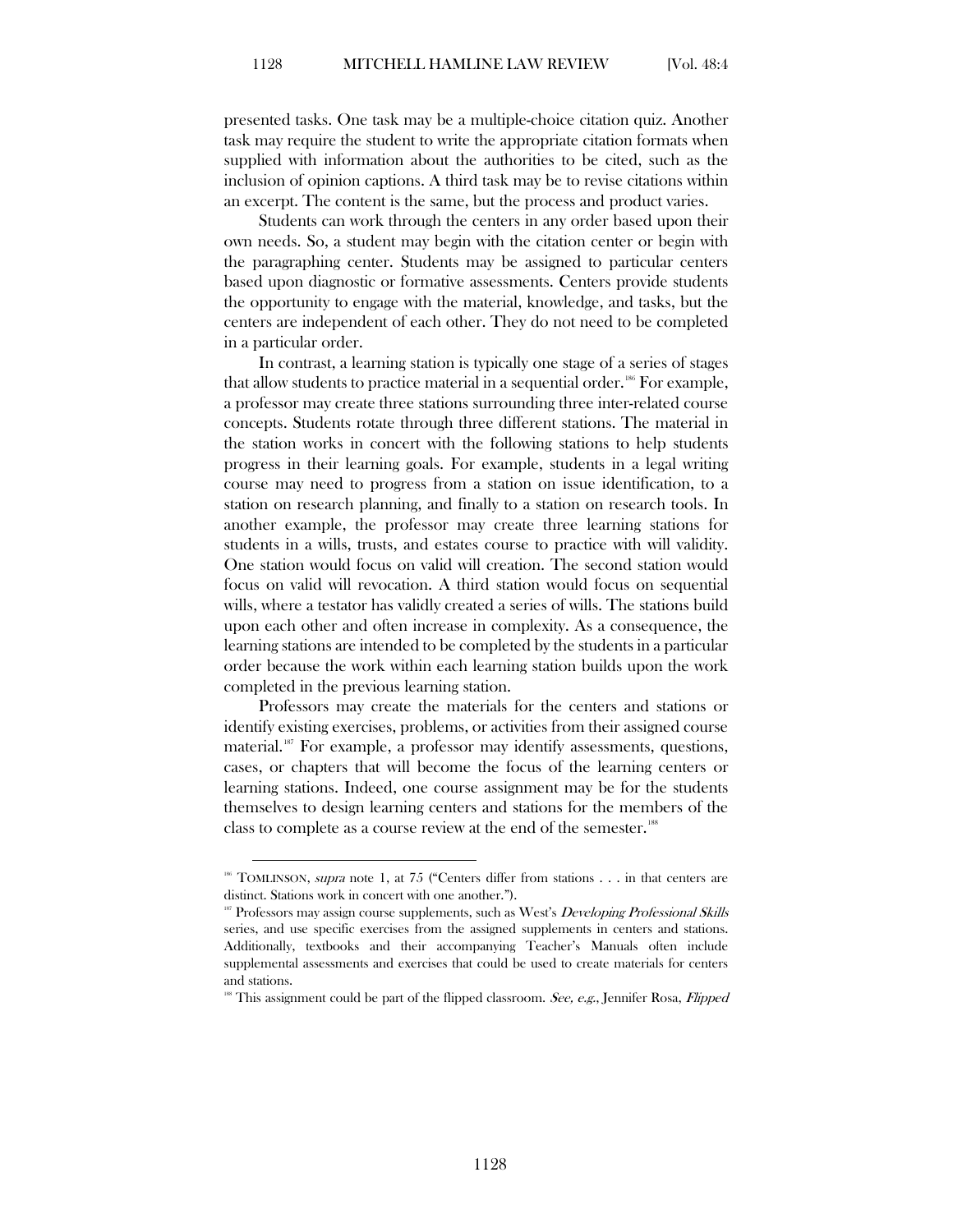The learning centers and learning stations may be completed during a dedicated period of class time or be presented as an online module where students complete the exercises at a required number of centers or stations within specified time parameters. Students may work in groups or individually. Learning centers and learning stations are flexible instructional strategies that can be used to reinforce previously learned concepts, support exploration of concepts, and promote deep learning of the course material by permitting students to engage with the material in a varied way. [189](#page-36-1) In other words, learning centers and learning stations allow for differentiation of content, process, and product.

#### <span id="page-36-0"></span>2. Learning Menus

A learning menu presents students with a number of projects and requires the students to select one project to complete. [190](#page-36-2) Students are presented with alternate projects—the products—to demonstrate achievement of the learning unit's outcomes. Students may select the project that appeals to them or interests them. Students may have a particular interest in the content relevant to the product or have preference as to the product to be created.<sup>[191](#page-36-3)</sup> Accordingly, the learning menu assignment allows for varying content, process, and product.

A learning menu can be presented to students in a variety of law school courses. For example, students may be provided with three options for a course project that will serve as a summative assessment. Below are five examples of projects that could be developed for a number of law school courses:

- Write a letter to a client explaining a draft document by referencing both information in the provided draft document and information provided by the client on a client intake questionnaire.
- Create a community presentation and handout that meets the audience expectations given the announcement of the presentation's focus.
- Compose a client counseling plan and record a client counseling session that presents the client with a range of options and evaluations the options given information about the client's file and goals.

Learning: Promoting Collaboration, Cooperation, and Civility, 96 MICH. BAR J. 56, 57 (2017).

<span id="page-36-1"></span><sup>189</sup> See discussion supra Section V.B.i.

 $190$  TOMLINSON, supra note 1, at 148; see also MCCARTHY, supra note 7, at 10, 59.

<span id="page-36-3"></span><span id="page-36-2"></span><sup>&</sup>lt;sup>191</sup> See Lisa Burke, Module 13: Differentiating Your Instruction, in SUPERVISION MODULES TO SUPPORT EDUCATORS IN COLLABORATIVE TEACHING: HELPING TO SUPPORT & MAINTAIN CONSISTENT PRACTICE IN THE FIELD 204–08 (Kathryn L. Lubniewski, Debbie F. Cosgrove & Theresa Y. Robinson eds., 2019).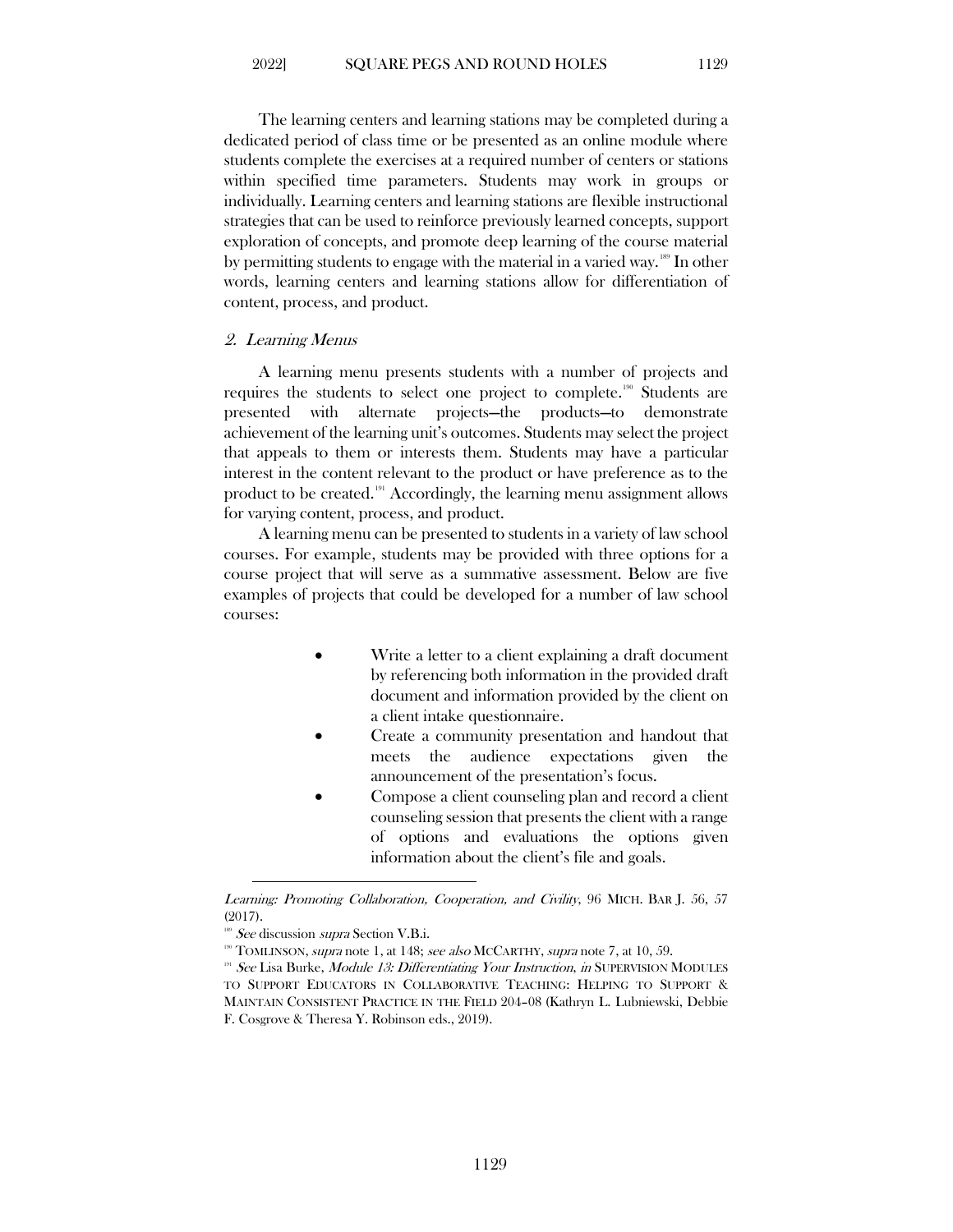- Draft a model statute and provide a commentary that explains the choices made in the model statute.
- Record a podcast that includes an interview of an individual with expertise.

Each of the projects on the learning menu represents a different product. With the first choice, students create a legal letter that follows the conventions of a business letter to convey substantively accurate, but client accessible, information. With the second choice, students create a presentation plus a handout that balances images with text to meaningfully engage the audience. With the third choice, students create a counseling plan plus a vignette that translates legal concepts into action plans while highlighting legal and non-legal implications. With the fourth choice, students are in the role of legislators in drafting a model statute about one of the course concepts and explain the reason for the statute formulation. With the fifth choice, students are in the role of presenter and interviewer as they explore a course topic.

The professor can alter the facts for each project. Indeed, the professor may supply students with client-completed intake questionnaires, a community organizer's event flyer, a recording of an initial client interview, or a recent case that highlights a problem the model statute seeks to address, or a newspaper article focusing on a timely topic for discussion. The differences may be apparent, but all of the projects on the learning menus will help students achieve the shared course learning outcomes.<sup>[192](#page-37-0)</sup> Specifically, the five options above will help students do the following:

- Promote functional legal literacy as relates to the course concepts.
- Employ effective reading strategies to identify and evaluate facts that are presented in a variety of documents.
- Construct analytical framework/s to identify and resolve problems in a manner that is appropriate for individuals, future litigants, and society using appropriate legal principles and non-legal implications.
- Create a practice-based document that presents the information in a manner that is accurate and accessible to a non-lawyer.

By choosing a project from the offerings outlined on the learning menu, students can take ownership of the project. The variety of the projects allows differentiation for content, process, and product.

<span id="page-37-0"></span><sup>&</sup>lt;sup>192</sup> See MCCARTHY, supra note 7, at 10 ("The key is that all product options will enable students to demonstrate learning at the same required level regardless of the choice made.").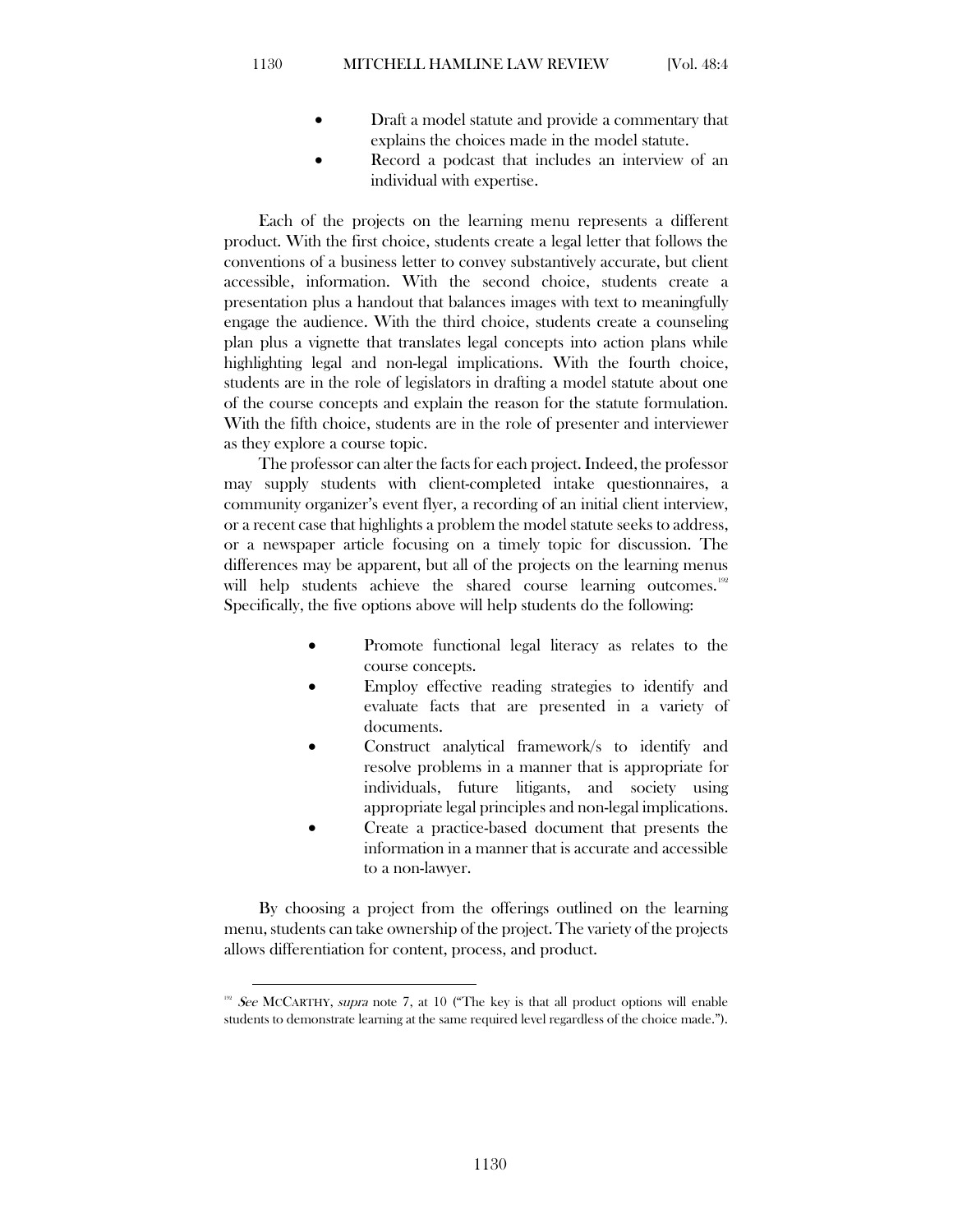<span id="page-38-0"></span>Another example of a student choice instructional strategy that uses differentiated instruction is the choice board.<sup>198</sup> Like with the learning menu, students are presented alternate products to demonstrate their learning that may require using different processes and focus on varying content. In contrast to the learning menu, where students are selecting one project to complete, the choice board will typically present a greater number of tasks and require students to complete a set number of those tasks.

The choice board often takes the format of a tic-tac-toe board.<sup>[194](#page-38-2)</sup> Students are presented with a nine-box grid. Each box contains a different task that relates to the information included in the learning unit. These tasks may take the form of practice-based documents, such as the creation of legal letters, interrogatories, intake questionnaires, or motions. These tasks may also take the form of different study materials, like the the creation of multiple-choice questions or a series of frequently asked questions. Having a range of different tasks engages students in different processes to create a variety of products. Students can select the tasks they are most interested in completing.

In addition to offering students choices, these choice-board tasks allow students to take creative approaches that may not otherwise be included within the course instruction.<sup>[195](#page-38-3)</sup> For example, students may have the option to create a comic strip or perform a skit. These atypical or unconventional tasks for the law school classroom encourage creativity. Creativity is an important part of problem solving and can become lost in a typical law school classroom where students unintentionally presume that one solution or approach is appropriate. [196](#page-38-4) Below is an example of an adaptable nine-box grid that could be used in a number of law school classrooms.

<span id="page-38-1"></span><sup>&</sup>lt;sup>193</sup> TOMLINSON, *supra* note 1, at 148.

 $194$  *E.g.*, MCCARTHY, *supra* note 7, at 10.

<span id="page-38-3"></span><span id="page-38-2"></span><sup>&</sup>lt;sup>195</sup> As two law professors explained: "If we [law professors] are to train students to become effective lawyers, then we must train them to be creative thinkers. Legal education, for the most part, fails to accomplish this because it is, as will be described in this article, stuck in a rut."

Janet Weinstein & Linda Martin, Stuck in a Rut: The Role of Creative Thinking in Problem Solving and Legal Education, 9 CLINICAL L. REV. 835, 835– (2003).<br><sup>196</sup> See generally Larry O. Natt Gantt, II, *The Pedagogy of Problem Solving: Applying* 

<span id="page-38-4"></span>Cognitive Science to Teaching Legal Problem Solving, 45 CREIGHTON L. REV. 699 (2012). See Linda Morton, Teaching Creative Problem Solving: A Paradigmatic Approach, 34 CAL. W. L. REV. 375, 379–80 (1998).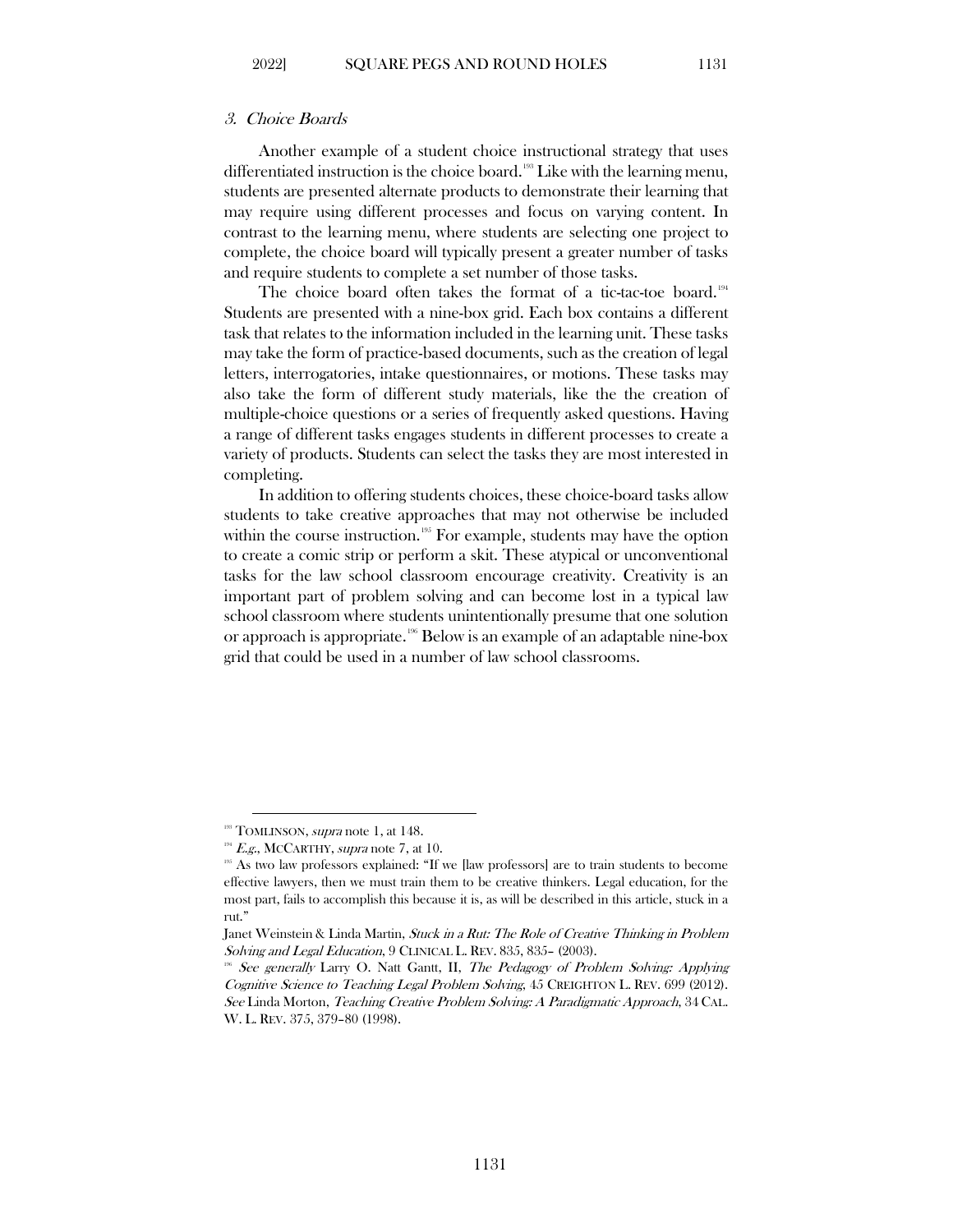#### 1132 MITCHELL HAMLINE LAW REVIEW [Vol. 48:4

 Students must complete three tasks in a row. The row may be vertical, horizontal, or diagonal. The professor may include a "free choice" square within the nine-square grid that allows for students to complete any of the tasks or even to propose another task. As a result, this tic-tac-toe choice board promotes student learning of course concepts, encourages

| 1. Review a<br>recently published<br>law review article<br>related to [insert<br>the<br>course<br>$\alpha$<br>course topic. | Evaluate<br>2.<br>two recent news<br>articles related to<br>linsert the course or<br>course topic].                                        | 3. Design a<br>floor plan for a law<br>firm/legal<br>organization<br>to<br>conduct<br>client<br>meetings.                                                                  |
|-----------------------------------------------------------------------------------------------------------------------------|--------------------------------------------------------------------------------------------------------------------------------------------|----------------------------------------------------------------------------------------------------------------------------------------------------------------------------|
| 4. Make a<br>"Now<br>You<br>Know"<br>Digital<br>Recording where<br>you explain one<br>course concept.                       | Create<br>5.<br>a.<br>comic strip where<br>you explore [insert<br>particular<br>topic/course<br>concept.                                   | Record a<br>6.<br>roleplay of<br>an<br>attorney-client<br>interaction<br>that<br>three<br>raises<br>professional<br>responsibility<br>issues related<br>tο<br>this course. |
| 7. Compose<br>fictional<br>a.<br>narrative<br>backstory on one<br>of the cases in the<br>textbook.                          | 8. Critique a<br>client<br>intake<br>questionnaire that<br>would be used by<br>attorney<br>an<br>practicing in [insert]<br>practice area]. | 9. Annotate a<br><i>linsert</i><br>form<br>document relevant<br>to the course].                                                                                            |

active learning with the course material, extends an understanding of the course materials, and permits creation of a range of work products. The variety of tasks allows differentiation for content, process, and product.

Appendix 1 includes an example of the tic-tac-toe board presented in the author's wills, trusts, and estates class as an extra credit assignment. The tasks were varied and allowed the students to revisit previously covered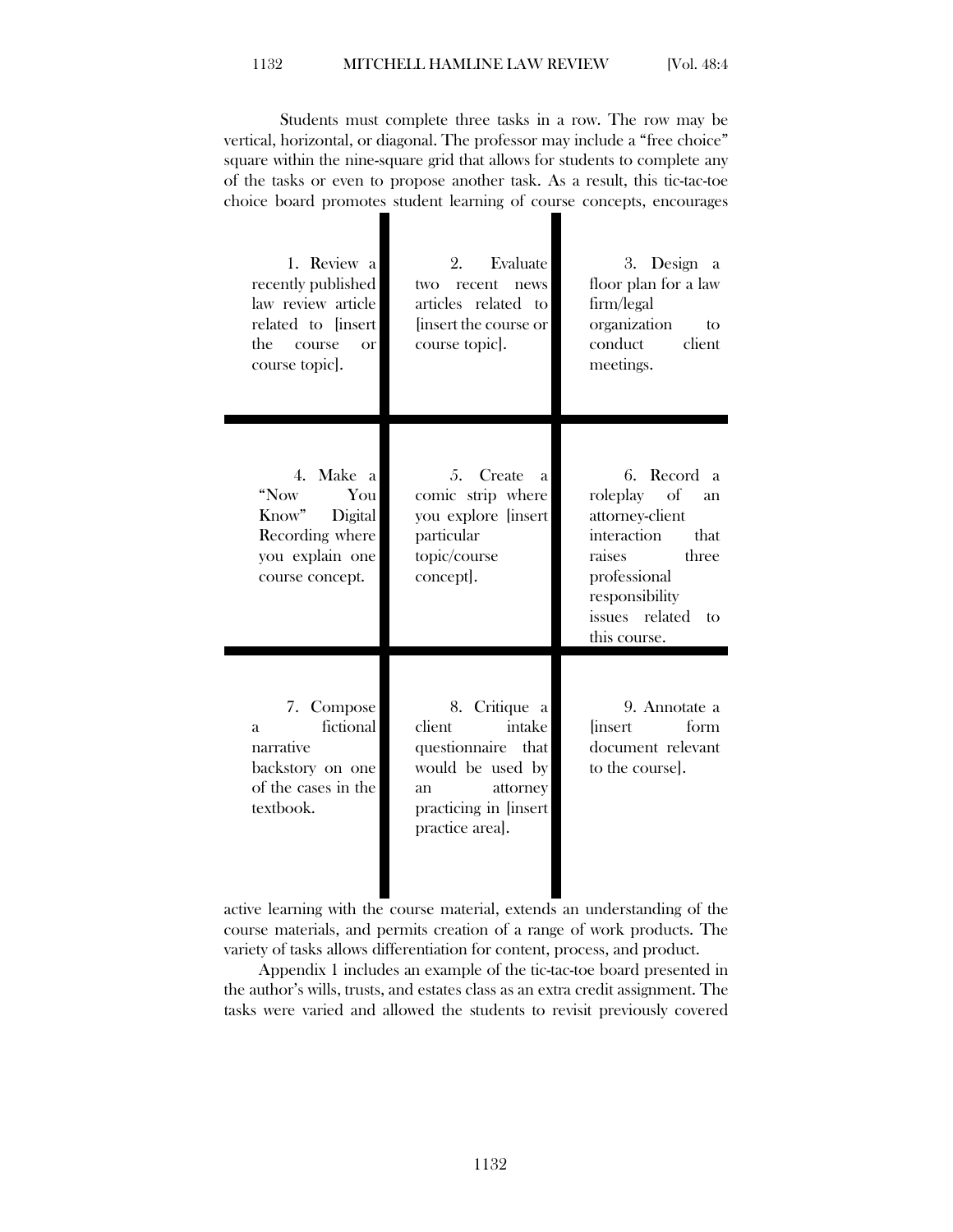course content in light of their own interests. For example, some students focused on high net worth tax planning, and other students focused on the growth of will substitutes. Appendix 1 includes not only the tic-tac-toe board, but the additional instructions related to each task to provide further guidance to students. Students engaged with the material in a manner that furthered learning while also working toward mastery of the course learning outcomes.

<span id="page-40-0"></span>Choice boards provide students the opportunity to expand their learning by customizing the content, the process, and the product. That is what differentiated instruction aims to do.

#### VI. CONCLUSION

Legal education has been steadily adapting to the demands of practice, the requirements of accrediting agencies, and the needs of student learners. A theoretical framework is needed so that law professors can adapt and respond to the needs of all learners. Differentiated instruction is an overarching instructional strategy that is compatible with popular teaching and learning theories while also promoting student ownership, student engagement, and student achievement. Adapting courses and classroom instruction can initially seem overwhelming, yet professors are constantly adapting course structure and classroom instruction strategies. This Article has presented a framework for law professors to approach such adaption in a deliberate manner that enhances student learning and fosters a studentcentered learning environment. Law students have a range of experiences, preparations, and interests. Differentiated instruction helps professors respond to the needs of all learners rather than forcing square pegs into round holes.

1133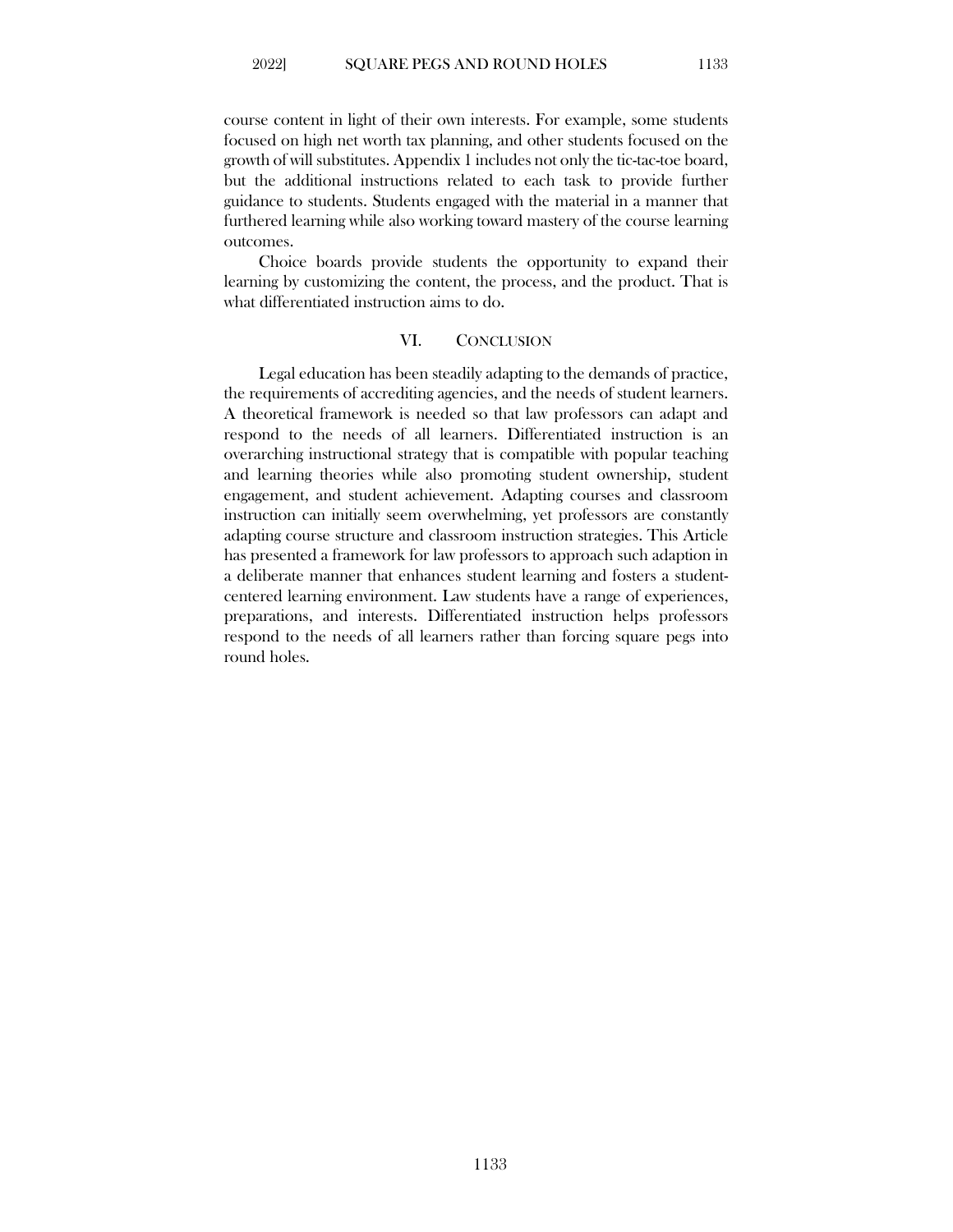## Appendix 1 Wills, Trusts, and Estates Extra Credit Opportunity

You have the opportunity to earn extra credit in the form of extra credit points to be added to your total raw points earned on the final examination.

#### Goals:

 $\checkmark$  To promote student learning of course concepts  $\checkmark$  To encourage active learning and encouragement with

 To encourage active learning and engagement with course materials

 To extend an understanding of the course materials

 $\checkmark$  To create a range of work products

#### Tasks:

This extra credit opportunity is in the form of a Tic Tac Toe Board. You must complete three tasks to form "three in a row." The row may be vertical, horizontal, or diagonal.

Each of the tasks is identified on the Tic Tac Toe Board on page 2 of this handout with additional guidance provided on pages 3-5 of this handout. Unless otherwise provided, you may use any appropriate format and formatting.

Please note that all three submitted tasks must be both complete and be three in a row to earn the extra credit. No partial credit will be awarded.

#### Collaborations:

Although the submissions should reflect your own work, you may collaborate with a classmate who is not currently enrolled in the course, friend, or family member.

#### Due Date:

Submissions may be made in advance of the due date. Late submissions will not be accepted.

#### Manner of Submission:

You must submit the three tasks via Assignments on the Canvas Course Page. The Assignment Page should allow you to upload multiple files using a variety of formats. Unless otherwise instructed, use the format that would be most appropriate given the nature of the task you are completing. Please ensure that your name is on each submission. Your name may appear directly on the submission or appear in the file name.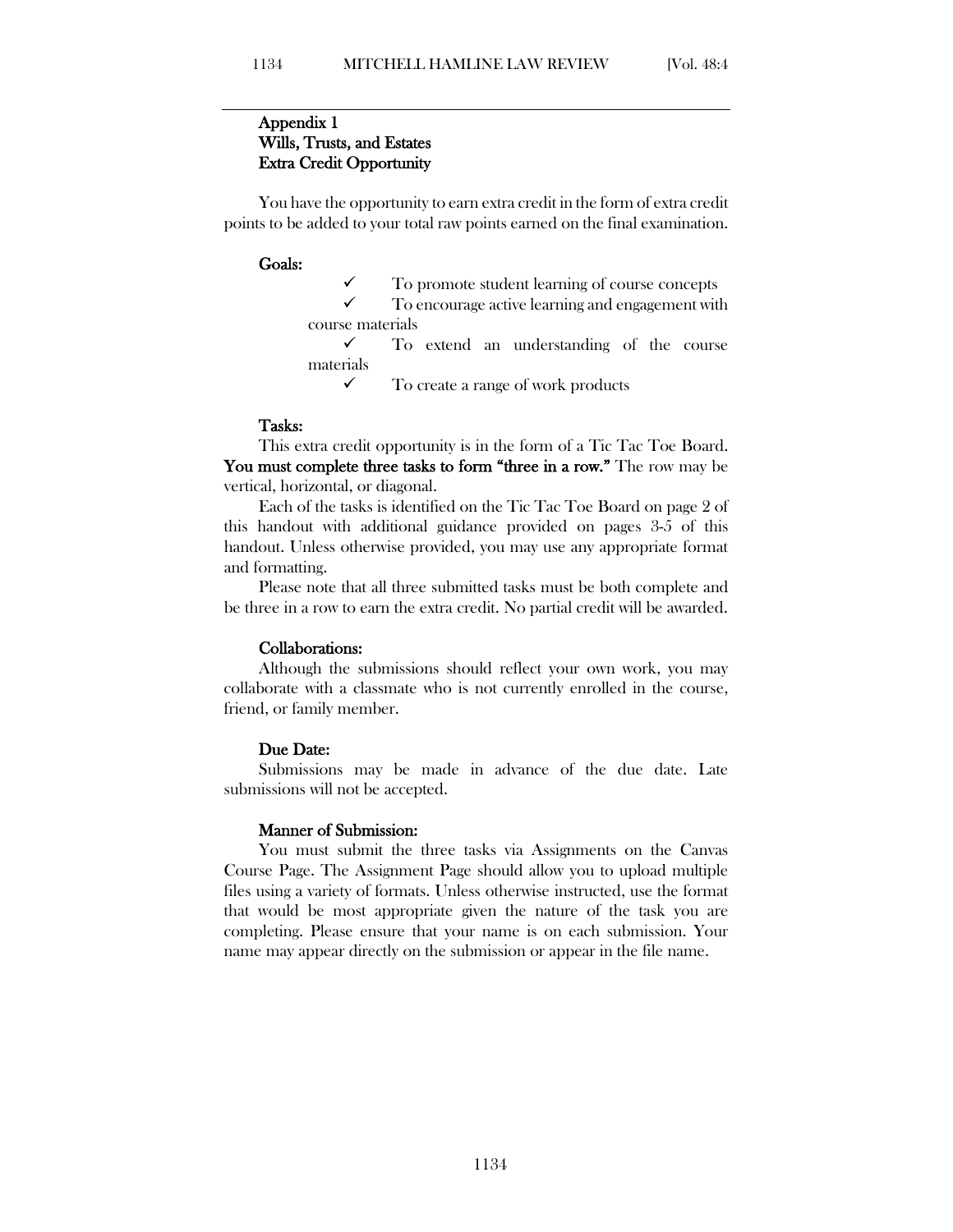| 1. Review a<br>recently published<br>law review article<br>related to Wills,<br>Trusts,<br>and<br>Estates. | 2. Evaluate two<br>recent news articles<br>related to Wills,<br>Trusts, and Estates.               | 3. Design a<br>floor plan for a law<br>firm/legal<br>organization<br>to<br>hold will execution<br>ceremonies. |
|------------------------------------------------------------------------------------------------------------|----------------------------------------------------------------------------------------------------|---------------------------------------------------------------------------------------------------------------|
| 4. Make a<br>"Now<br>You<br>Know"<br>Digital<br>Recording where<br>you explain one<br>course concept.      | Create<br>5.<br>a<br>comic strip where<br>explore<br>you<br>one<br>specific<br>will<br>substitute. | 6. Record a<br>"perfect"<br>will<br>execution<br>ceremony of<br>an<br>attested will.                          |
| 7. Compose<br>fictional<br>a.<br>narrative<br>backstory on one<br>of the cases in the<br>textbook.         | 8. Critique an<br>planning<br>estate<br>specific client intake<br>questionnaire.                   | 9. Annotate a<br>will form.                                                                                   |

## Extra Credit Points:

The extra credit points earned will be 9% of the total raw points on the final examination.

If you have any questions about the extra credit opportunity, please let me know.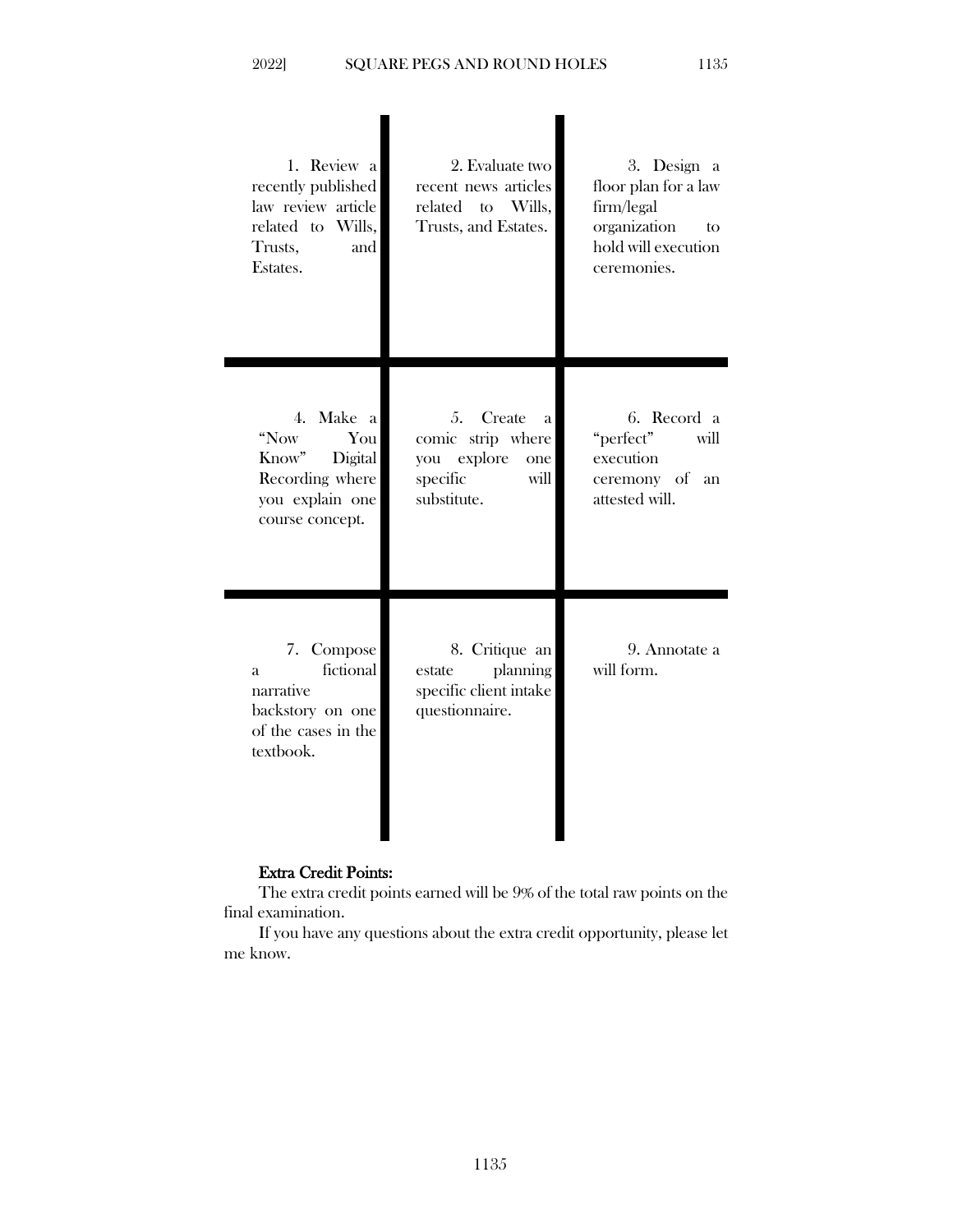## 1. Review a recent law review article related to Wills, Trusts, and Estates.

Locate and review a recent law review article. The article must be published in a law review or legal journal between the years of 2016 and 2021. The article may not be a student note or a student comment. You may review an article from any law review or legal journal, but you may find it helpful to research articles published in journals focused on estate planning, such as The Elder Law Journal, The ACTEC Law Journal, The Quinnipiac Probate Law Journal, and The Estate Planning & Community Property Law Journal. The article may be about any topic related to Wills, Trusts, and Estates.

The review must be at least 250 words and be submitted as a Word file. The review should include the following content:

 $\rightarrow$  Proper citation for the law review article

 $\rightarrow$  Notation of article's length (number of pages and number of footnotes)

 $\rightarrow$  Summary of the article

 $\rightarrow$  Assessment of the value of the article as relates to the concept(s)/policy consideration(s) in Wills, Trusts, and Estates

## 2. Evaluate two recent news articles related to Wills, Trusts, and Estates.

Locate and evaluate two recent news articles. The news articles must be published by a reputable publisher/organization between the years of 2018 and 2021. The articles may be on any topics related to Wills, Trusts, and Estates. The articles may be on the same or different topics. Create one Word file that includes the evaluation of both articles. Each evaluation must be at least 150 words. For each evaluation, you should include the following information:

**Proper citation for each article** 

 $\odot$  Notation of the length of the article

 $\odot$  Brief summary of the article (words or pages)

**O** Evaluation of the accuracy/connection to the concept(s) in Wills, Trusts, and Estates

## 3. Design a floor plan for a law firm/legal organization to hold will execution ceremonies.

Design an ideal room to hold will execution ceremonies. The floor plan should include the dimensions of the room. The location of door(s), window(s), furniture, furnishings, and lighting should be noted. Consider details like the size, shape, and location of the furniture, what would be on the furniture, etc. You may hand draw or use a computer drawing program to create the floor plan. With the floor plan, you need to also submit a description of at least 100 words that shares how the floor plan would ensure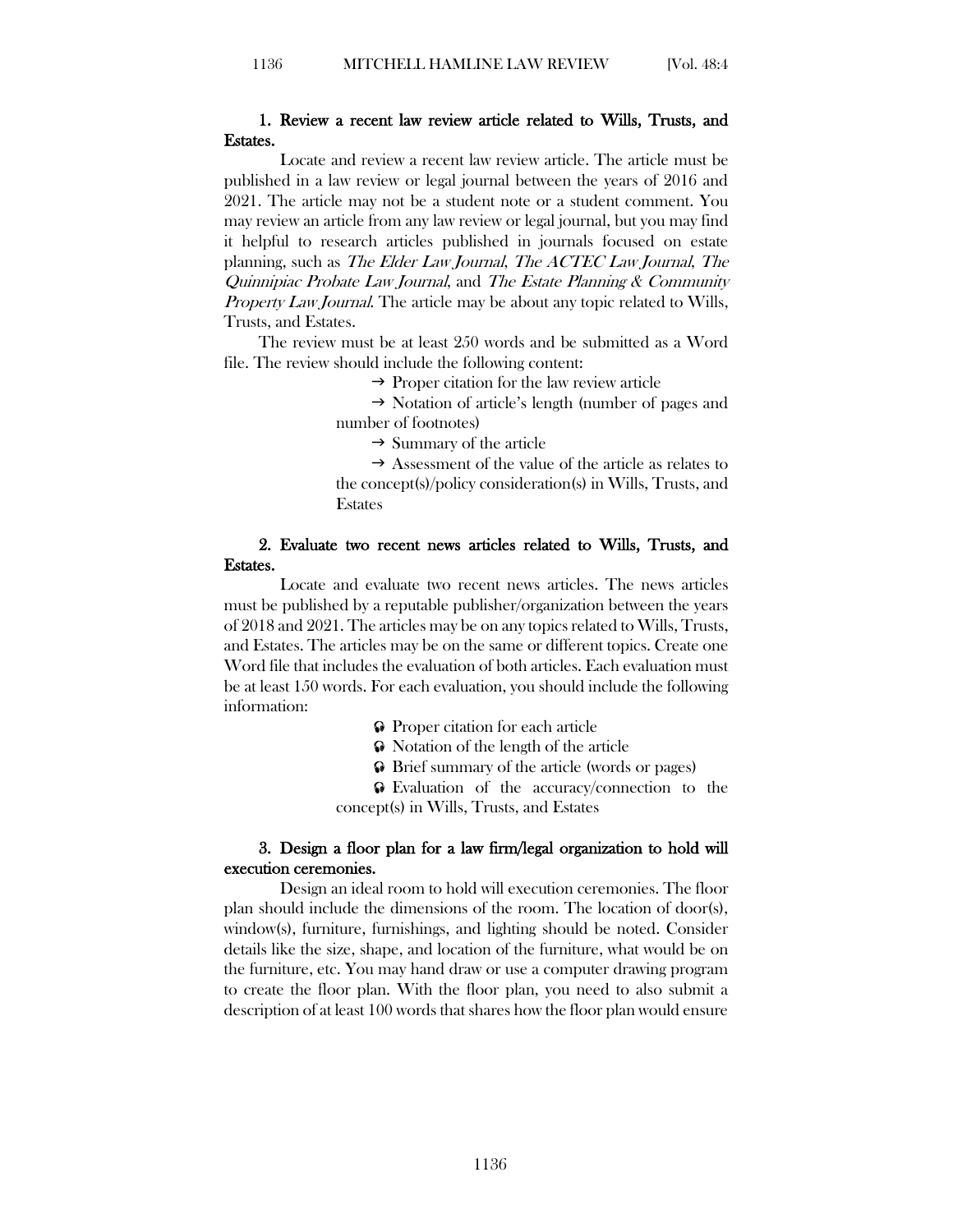that all will execution ceremonies held in the room would comply with the strictest interpretation of the Wills Act formalities. The description should be in a Word file. You can submit the floor plan as a separate document in any format.

## 4. Make a "Now You Know" digital recording where you explain one course concept.

Make a digital recording that would educate an audience about one specific course concept. For example, do not create a recording on all methods of revocation, but focus on dependent relative revocation. The recording must be at least one minute and no more than three minutes. The recording may be a mix of text, audio, still images, and moving images. For example, you may create a "live action" video in which you are the star or a "movie trailer" video that complies a variety of images with a voice over. You may submit a link (accompanied with a password if the link is password protected) to provide access to the recording.

#### 5. Create a comic strip where you explore one specific will substitute.

Create a comic strip that focuses on one specific will substitute. You may choose any will substitute to feature. The comic strip must have at least eight frames and no more than twelve frames. One frame may be the title frame. An image must appear in each frame. Text should also appear in each frame. You may add speech bubbles and narration captions (with the captions either appearing at the top or bottom of the frame). You may hand draw or use a computer program to create the comic strip. You may submit the comic strip in any format.

## 6. Record a role play of a "perfect" will execution for an attested will.

Record a role play of a will execution ceremony. The recording must be at least two minutes and no more than five minutes. The recording may be "live action" or animated. You may reference the model execution ceremony on pages 158-160 of the textbook. You may submit a link (accompanied with a password if the link is password protected) to provide access to the recording.

### 7. Compose a fictional narrative backstory on one of the cases in the text book.

 Select one of the cases featured in the textbook and compose a fictional narrative about the case. The narrative, which should be in similar format to a short story, must be at least 250 words and be submitted as a Word file. The narrative should be inspired from the facts in the case, but you also have creative freedom to make inferences and fill in the gap with information you consider appropriate. No outside research is required. You may use any style, tone, and conventions you consider appropriate. In the narrative, include the following information:

**Quantitie**